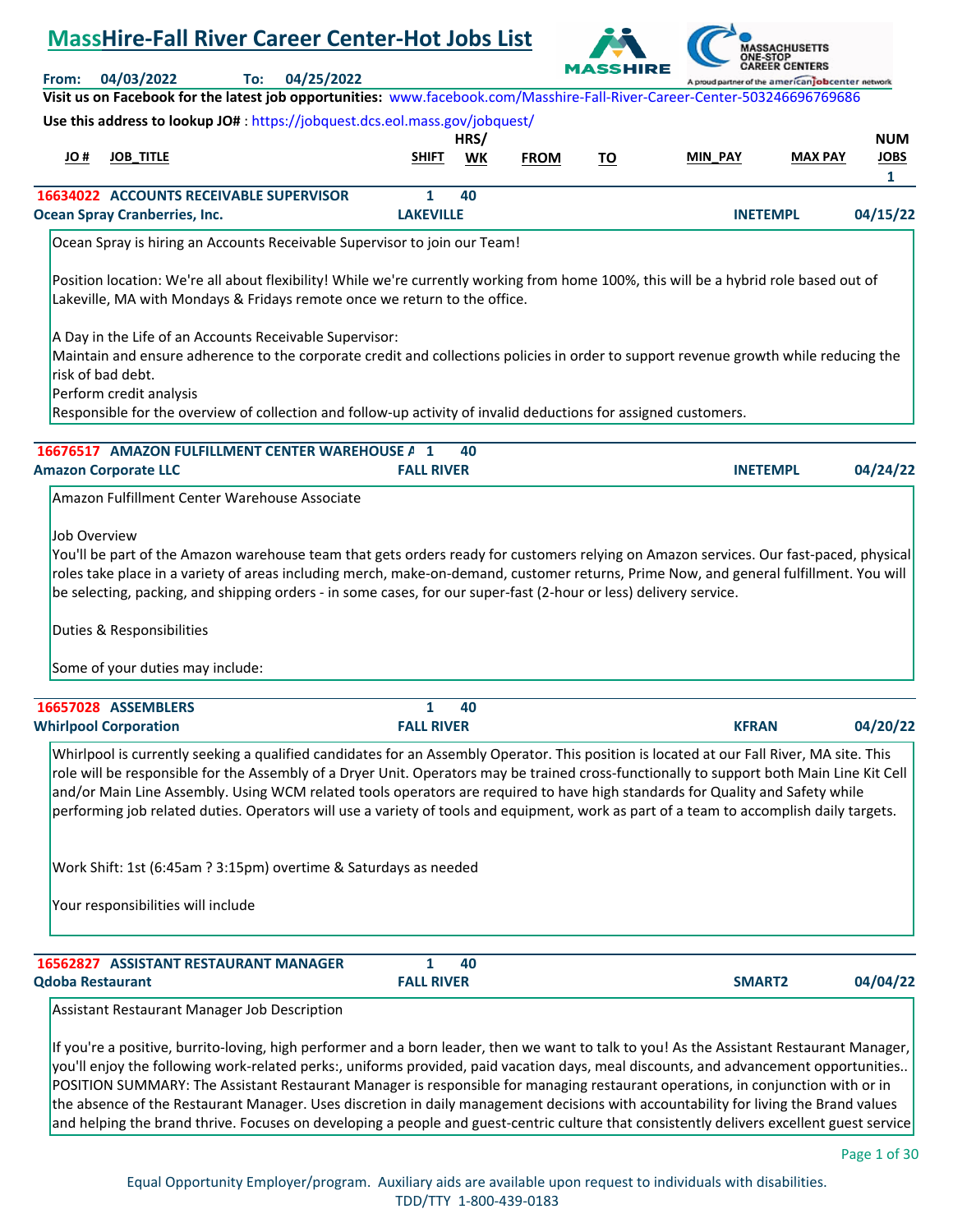|             |                     |              | HRS, |             |    |                          |                  | <b>NUM</b>  |
|-------------|---------------------|--------------|------|-------------|----|--------------------------|------------------|-------------|
| <u>JO #</u> | <b>TITLE</b><br>JOF | <b>SHIFT</b> | WK   | <b>FROM</b> | ΤО | <b>PAY</b><br><b>MIN</b> | <b>MAX PAY</b>   | <b>JOBS</b> |
|             |                     |              |      |             |    | 40.000.00                | non no<br>$\sim$ |             |

and food quality while ensuring compliance with policies, procedures, and regulatory requirements: Monitors staffing levels; recruits and selects employees to talent and job profiles Trains, develops, coaches, and evaluates employee performance; ensures systems for training employees are fully implemented and

|                 | <b>16633210 ASSISTANT STORE MANAGER</b> |                | 40 |                 |          |
|-----------------|-----------------------------------------|----------------|----|-----------------|----------|
| <b>Pep Boys</b> |                                         | <b>SEEKONK</b> |    | <b>INETEMPL</b> | 04/15/22 |

#### Overview

Icahn Automotive Group LLC (Icahn Automotive) was formed by its parent, Icahn Enterprises L.P. (NASDAQ: IEP), to invest in and operate businesses involved in aftermarket parts distribution and service. Our businesses have a singular focus: provide premium automotive parts and services at a great value. The businesses of Icahn Automotive today consist of Pep Boys automotive aftermarket retail and service chain, Auto Plus automotive aftermarket parts distributor, Precision Tune Auto Care owned and franchised automotive service centers, and AAMCO Total Auto Care franchised service centers. The businesses of Icahn Automotive total over 22,000 employees, over 2,000 company-owned and franchise locations and 25 distribution centers throughout the US, Canada, and Puerto Rico.

Position Summary

Support the service and tire team under the direction of the Manager, Store Service. Assist in driving sales across service labor, parts,

| 16649253 ASSOCIATE MANAGER, CATEGORY MANAGEME 1 40 |                  |                 |          |
|----------------------------------------------------|------------------|-----------------|----------|
| <b>Ocean Spray Cranberries, Inc.</b>               | <b>LAKEVILLE</b> | <b>INETEMPL</b> | 04/18/22 |

# Position Summary:

Ocean Spray Cranberries, Inc. is currently looking for an Associate Category Manager to support our Drug and Value business. This position is flexible to work-from-home or in one of our offices (Boston or Lakeville, other locations for work-from-home). This position is part of the Category Management and Shopper Insights team within the sales division.

Associate Category Manager Responsibilities:

Provide category management support to Ocean Spray's business with the Drug and Value channels including trend analysis, item ranking reporting, category review/reset process and shopper panel insights

Create business reviews that incorporate retailer, market and category trends as well as consumer and shopper insights Leverage insights to create growth strategies for the category

| <b>16634023 ASSOCIATE SUSTAINABILITY MANAGER</b> | 40               |                 |          |
|--------------------------------------------------|------------------|-----------------|----------|
| <b>Ocean Spray Cranberries, Inc.</b>             | <b>LAKEVILLE</b> | <b>INETEMPL</b> | 04/15/22 |

Ocean Spray is hiring an Associate Sustainability Manager to join our Team!

Position location: We're all about flexibility! While we're currently working from home 100%, this will be a hybrid role based out of Lakeville, MA with Mondays & Fridays remote once we return to the office.

A Day in the Life of an Associate Sustainability Manager:

Builds the Ocean Spray brand by leading the cooperative's sustainability programs in support of the Cooperative's ESG strategic goals Promote business-growth by verifying and certifying sustainability and social responsibility across Ocean Spray farms, manufacturing, supply chain and office facilities globally.

Support management of overall corporate sustainability efforts of Ocean Spray and champion these efforts across our organization and

| <b>16633214 AUTOMOTIVE MASTER TECHNICIAN</b> |                | 40 |                 |          |
|----------------------------------------------|----------------|----|-----------------|----------|
| <b>Pep Boys</b>                              | <b>SEEKONK</b> |    | <b>INETEMPL</b> | 04/15/22 |

# Overview

Icahn Automotive Group LLC (Icahn Automotive) was formed by its parent, Icahn Enterprises L.P. (NASDAQ: IEP), to invest in and operate businesses involved in aftermarket parts distribution and service. Our businesses have a singular focus: provide premium automotive parts and services at a great value. The businesses of Icahn Automotive today consist of Pep Boys automotive aftermarket retail and service chain, Auto Plus automotive aftermarket parts distributor, Precision Tune Auto Care owned and franchised automotive service centers, and AAMCO Total Auto Care franchised service centers. The businesses of Icahn Automotive total over 22,000 employees, over 2,000 company-owned and franchise locations and 25 distribution centers throughout the US, Canada, and Puerto Rico.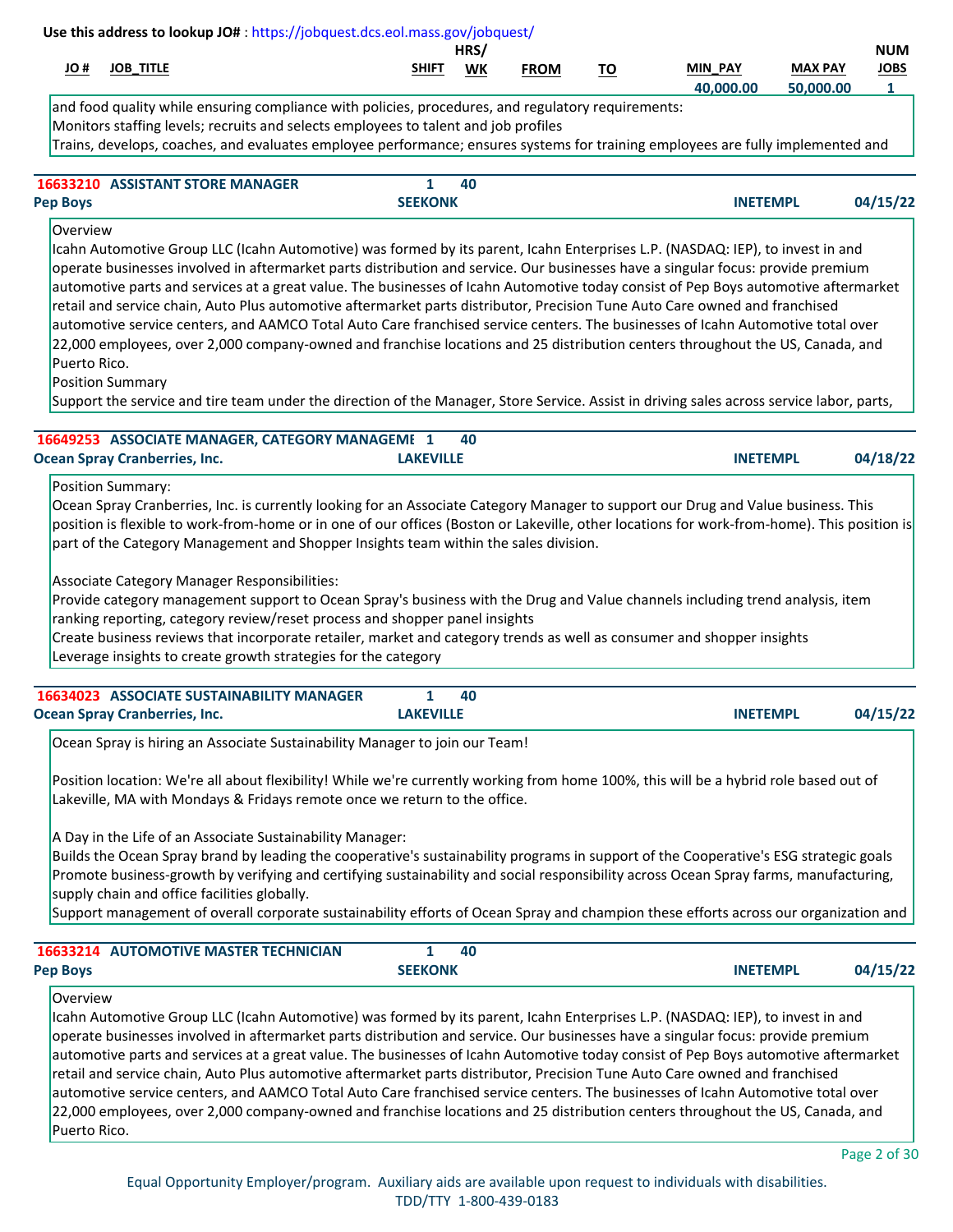|                                | Use this address to lookup JO#: https://jobquest.dcs.eol.mass.gov/jobquest/                                                                                                                                                                                                                                                                                                                                                                                                                                                                                                                                                                                                                                                                                                                                                                                                                                                                                                                                                                                          |                                     |            |             |           |                 |                |                                |
|--------------------------------|----------------------------------------------------------------------------------------------------------------------------------------------------------------------------------------------------------------------------------------------------------------------------------------------------------------------------------------------------------------------------------------------------------------------------------------------------------------------------------------------------------------------------------------------------------------------------------------------------------------------------------------------------------------------------------------------------------------------------------------------------------------------------------------------------------------------------------------------------------------------------------------------------------------------------------------------------------------------------------------------------------------------------------------------------------------------|-------------------------------------|------------|-------------|-----------|-----------------|----------------|--------------------------------|
| # OL                           | <b>JOB_TITLE</b>                                                                                                                                                                                                                                                                                                                                                                                                                                                                                                                                                                                                                                                                                                                                                                                                                                                                                                                                                                                                                                                     | SHIFT                               | HRS/<br>WK | <b>FROM</b> | <u>TO</u> | <b>MIN PAY</b>  | <b>MAX PAY</b> | <b>NUM</b><br><b>JOBS</b><br>1 |
|                                | Position Summary<br>The Master Technician requires experience and technical expertise to diagnose drivability, air conditioning and electrical systems. It is                                                                                                                                                                                                                                                                                                                                                                                                                                                                                                                                                                                                                                                                                                                                                                                                                                                                                                        |                                     |            |             |           |                 |                |                                |
|                                | 16657216 BILLING SPECIALIST<br><b>Meeting Street the Schwartz Center</b>                                                                                                                                                                                                                                                                                                                                                                                                                                                                                                                                                                                                                                                                                                                                                                                                                                                                                                                                                                                             | $\mathbf{1}$<br><b>DARTMOUTH</b>    | 40         |             |           | <b>PLEVE</b>    |                | 04/20/22                       |
|                                | Perform accounts receivable (A/R) functions, including billing third-party payers, A/R tracking, payment processing, denial management<br>and follow-up.<br>Gain rapport and build relationships with third-party insurance contacts.<br>Submit claims/invoices to payers and confirm the receipt of claims.<br>Research and resubmit all claim denials and compose appeals as necessary.<br>Actively follow up with insurance companies and clients for all outstanding accounts.<br>Ensure timely billing of school districts and enter charges for school tuition.<br>Maintain records for third-party reimbursement and compliance with accounting requirements and government regulations.<br>Maintain accurate client billing within the agency?s digital database.                                                                                                                                                                                                                                                                                            |                                     |            |             |           |                 |                |                                |
|                                | 16657026 BRAKE OPERATOR<br><b>Whirlpool Corporation</b>                                                                                                                                                                                                                                                                                                                                                                                                                                                                                                                                                                                                                                                                                                                                                                                                                                                                                                                                                                                                              | $\overline{2}$<br><b>FALL RIVER</b> | 40         | 3:00 pm     | 11:30 pm  | <b>KFRAN</b>    |                | 04/20/22                       |
|                                | Your responsibilities will include<br>Setup and document tooling and safe practices for Press Brake operations<br>Verify accuracy of machine settings to confirm accurate tolerances and machine functions<br>Operators will be required to maintain accurate parts and motivation on routine repetitive jobs.<br>During operations Operator will be required to maintain cleanliness of the machine.<br>In process checks will be required by the operator to maintain all required tolerances and quality.<br>Completes all required safety procedures prior to and during operations.                                                                                                                                                                                                                                                                                                                                                                                                                                                                             |                                     |            |             |           |                 |                |                                |
|                                | 16650962 BUSINESS DEVELOPMENT SR. MANAGER\/DIRE 1<br><b>Innovative Defense Technologies</b>                                                                                                                                                                                                                                                                                                                                                                                                                                                                                                                                                                                                                                                                                                                                                                                                                                                                                                                                                                          | <b>FALL RIVER</b>                   | 40         |             |           | <b>INETEMPL</b> |                | 04/19/22                       |
| Description<br>Overview:       | <b>Background information:</b><br>Innovative Defense Technologies (IDT), provider of automated software testing, data analysis, and cybersecurity solutions for complex,<br>mission-critical systems in the US Department of Defense (DOD), is seeking a Director / Sr. Manager, Business Development to be based<br>in our Arlington, VA; Mt Laurel, NJ; and Fall River, MA offices.<br>IDT is in search of a Director / Sr. Manager, Business Development who will be responsible for identifying, qualifying and pursuing new<br>business opportunities within the U.S. Defense and adjacent markets. This individual will support strategic growth and lead the                                                                                                                                                                                                                                                                                                                                                                                                  |                                     |            |             |           |                 |                |                                |
|                                | 16661937 CAREGIVER/PERSONAL ASSISTANT<br><b>One Solution Home Care LLC</b>                                                                                                                                                                                                                                                                                                                                                                                                                                                                                                                                                                                                                                                                                                                                                                                                                                                                                                                                                                                           | $\mathbf{1}$<br><b>SWANSEA</b>      | 40         |             |           | <b>KFRAN</b>    |                | 04/21/22                       |
| 10 hour shift<br>12 hour shift | We are looking for Non certified Caregivers/PCAs to assist our elderly clients in Swansea MA, and surrounding areas. We are a non<br>medical home care agency located in Swansea MA. Duties include personal care assistance, med reminders, meal prep. light<br>housekeeping, companionship etc. There is no heavy lifting. You are responsible for one client only, not multiple clients. We offer higher<br>pay rates, weekly pay, accrued sick time and other benefits to be discussed on the interview. We will work around your schedule. We<br>also offer free paid Caregiver training on site. Earn while you learn! All interested applicants please forward a resume. You can also<br>apply at onesolutionhomecare.com Click on join our team, then click on Apply to MA office. Make sure to scroll to the bottom of the<br>page and hit the submit button. If you are using a cell phone, you may have to swipe a little to the left to see the submit button. One<br>Solution Home Care is an equal opportunity employer. Everyone is welcome to apply. |                                     |            |             |           |                 |                |                                |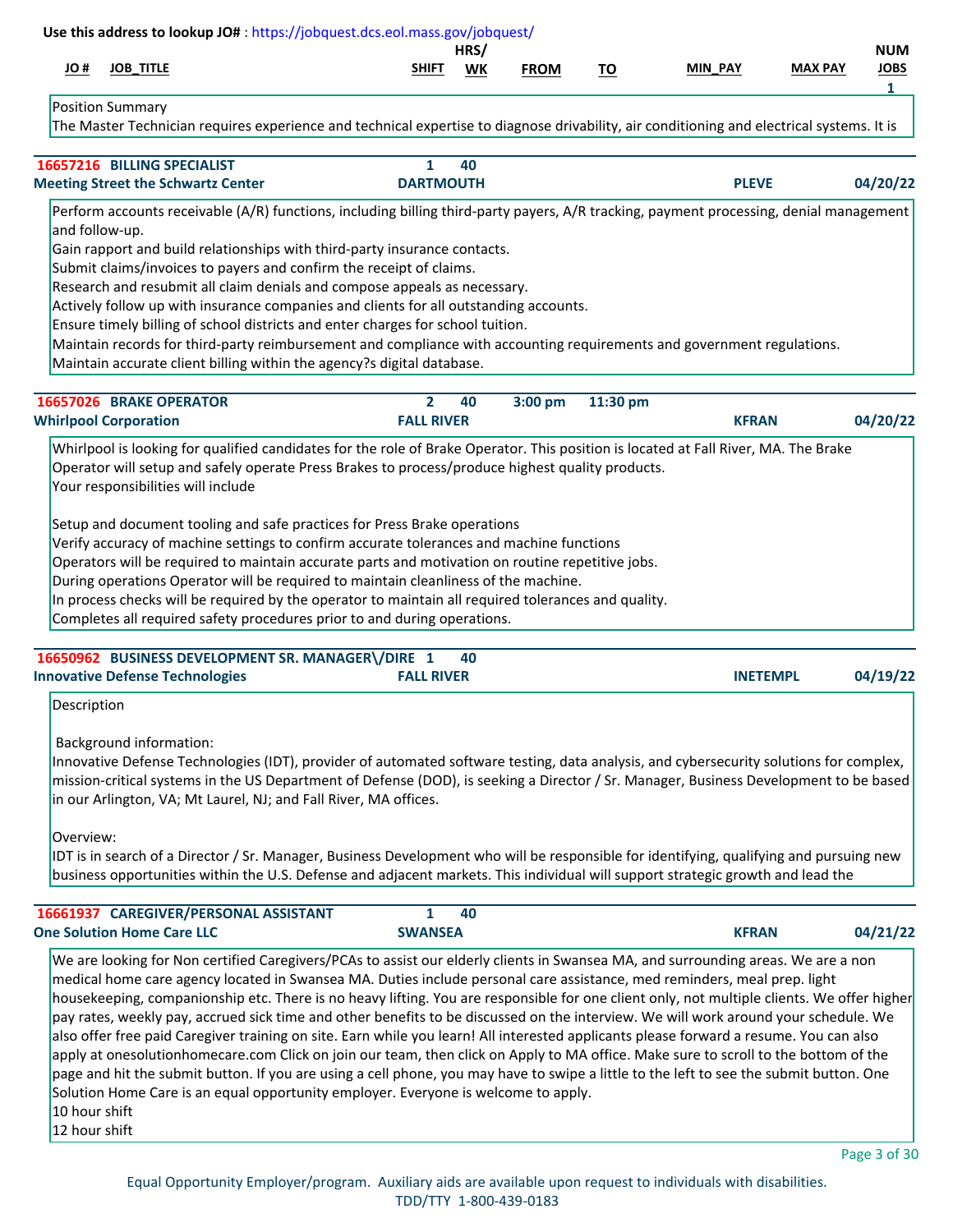|                                                                                                                                           | Use this address to lookup JO#: https://jobquest.dcs.eol.mass.gov/jobquest/                                                                                                                                                                                                                                                                                                                                                                                                                                                                                                                                                                                                                                                                                                                                                                                                                                                                                                                                    |                        |            |             |           |                         |                         |                                |
|-------------------------------------------------------------------------------------------------------------------------------------------|----------------------------------------------------------------------------------------------------------------------------------------------------------------------------------------------------------------------------------------------------------------------------------------------------------------------------------------------------------------------------------------------------------------------------------------------------------------------------------------------------------------------------------------------------------------------------------------------------------------------------------------------------------------------------------------------------------------------------------------------------------------------------------------------------------------------------------------------------------------------------------------------------------------------------------------------------------------------------------------------------------------|------------------------|------------|-------------|-----------|-------------------------|-------------------------|--------------------------------|
| # OL                                                                                                                                      | <b>JOB TITLE</b>                                                                                                                                                                                                                                                                                                                                                                                                                                                                                                                                                                                                                                                                                                                                                                                                                                                                                                                                                                                               | <b>SHIFT</b>           | HRS/<br>WK | <b>FROM</b> | <u>TO</u> | <b>MIN PAY</b><br>15.00 | <b>MAX PAY</b><br>20.00 | <b>NUM</b><br><b>JOBS</b><br>4 |
| <b>Walmart</b>                                                                                                                            | 16620249 CDL-A TRUCK DRIVER                                                                                                                                                                                                                                                                                                                                                                                                                                                                                                                                                                                                                                                                                                                                                                                                                                                                                                                                                                                    | 1<br><b>FALL RIVER</b> | 40         |             |           | <b>KFRAN</b>            |                         | 04/13/22                       |
| Requirements:                                                                                                                             |                                                                                                                                                                                                                                                                                                                                                                                                                                                                                                                                                                                                                                                                                                                                                                                                                                                                                                                                                                                                                |                        |            |             |           |                         |                         |                                |
|                                                                                                                                           | An Interstate (Class A) Commercial Driver's License<br>Hazmat endorsement (including a cleared background check) or will obtain HAZMAT endorsement (with cleared background check)<br>within 120 calendar days of date of hire.<br>Minimum of 30 months experience working in a full-time Class A tractor/trailer driving position in the previous 3 years<br>No more than two (2) moving violations while operating a personal or commercial motor vehicle in the last three (3) years<br>No serious traffic violations or preventable accidents while operating a commercial motor vehicle in the last three (3) years<br>No preventable DOT recordable accidents while operating a commercial motor vehicle in the last ten (3) years<br>No preventable accidents resulting in a fatality or catastrophic injury in driving history (commercial motor vehicle)<br>Leading industry pay                                                                                                                      |                        |            |             |           |                         |                         |                                |
|                                                                                                                                           | 16620259 CERTIFIED NURSING ASSISTANT                                                                                                                                                                                                                                                                                                                                                                                                                                                                                                                                                                                                                                                                                                                                                                                                                                                                                                                                                                           | 1                      | 30         |             |           |                         |                         |                                |
|                                                                                                                                           | <b>Sarah Brayton Nursing Care Center</b>                                                                                                                                                                                                                                                                                                                                                                                                                                                                                                                                                                                                                                                                                                                                                                                                                                                                                                                                                                       | <b>FALL RIVER</b>      |            |             |           | <b>KFRAN</b>            |                         | 04/13/22                       |
| At Genesis, our mission is to protect the health and safety of our patients, residents and our heroic employees during this public health | crisis. We are following the Centers for Disease Control and Prevention (CDC) recommendations. Genesis has an adequate supply of<br>personal protective equipment (PPE) and has other precautions in place.<br>Genesis is one of the nation's leading providers of post-acute healthcare services from short-term to long-term care and a wide variety                                                                                                                                                                                                                                                                                                                                                                                                                                                                                                                                                                                                                                                         |                        |            |             |           |                         |                         |                                |
|                                                                                                                                           | of living options and professional clinical services. We are changing how care is delivered by bringing together people like you --<br>passionate, highly skilled and motivated to make a difference.<br>16609496 CHARGE NURSE- RN/LPN                                                                                                                                                                                                                                                                                                                                                                                                                                                                                                                                                                                                                                                                                                                                                                         | $\mathbf{1}$           | 30         |             |           |                         |                         |                                |
|                                                                                                                                           | <b>FALL RIVER JEWISH HOME INC</b>                                                                                                                                                                                                                                                                                                                                                                                                                                                                                                                                                                                                                                                                                                                                                                                                                                                                                                                                                                              | <b>FALL RIVER</b>      |            |             |           | <b>KFRAN</b>            |                         |                                |
| <b>Job Summary</b>                                                                                                                        | <b>CHARGE NURSE-LPN OR RN</b><br>Full-time 7am-3pm, 3pm-11pm, and 11pm-7am positions and limited part-time or per diem opportunities are available now. Must have<br>at least one year of recent experience on a rehab and/or skilled nursing unit. Candidates should have good communication and clinical<br>skills, the ability to multi-task, work in a fast paced environment, and the desire to lead a team of compassionate caregivers. Must be<br>licensed in MA, CPR and IV certified. Experienced RN preferred for the rehab unit position. We offer a competitive wage and benefit<br>package. The facility is a 62 bed non-profit skilled nursing facility that uses consistent assignment, and has an excellent reputation in the<br>community. We are Joint Commission accredited, 5 star rated by medicare.gov, and designated by U.S. News and World Report as a<br>high performing facility for 2021. We invite you to come and experience the Jewish Home difference.<br>COVID-19 precautions |                        |            |             |           |                         |                         |                                |
| <b>Fallon Health</b>                                                                                                                      | 16584187 CLINICAL INTEGRATION NURSE CASE MANAGEF 1                                                                                                                                                                                                                                                                                                                                                                                                                                                                                                                                                                                                                                                                                                                                                                                                                                                                                                                                                             | <b>FALL RIVER</b>      | 40         |             |           | <b>INETEMPL</b>         |                         | 04/11/22<br>04/07/22           |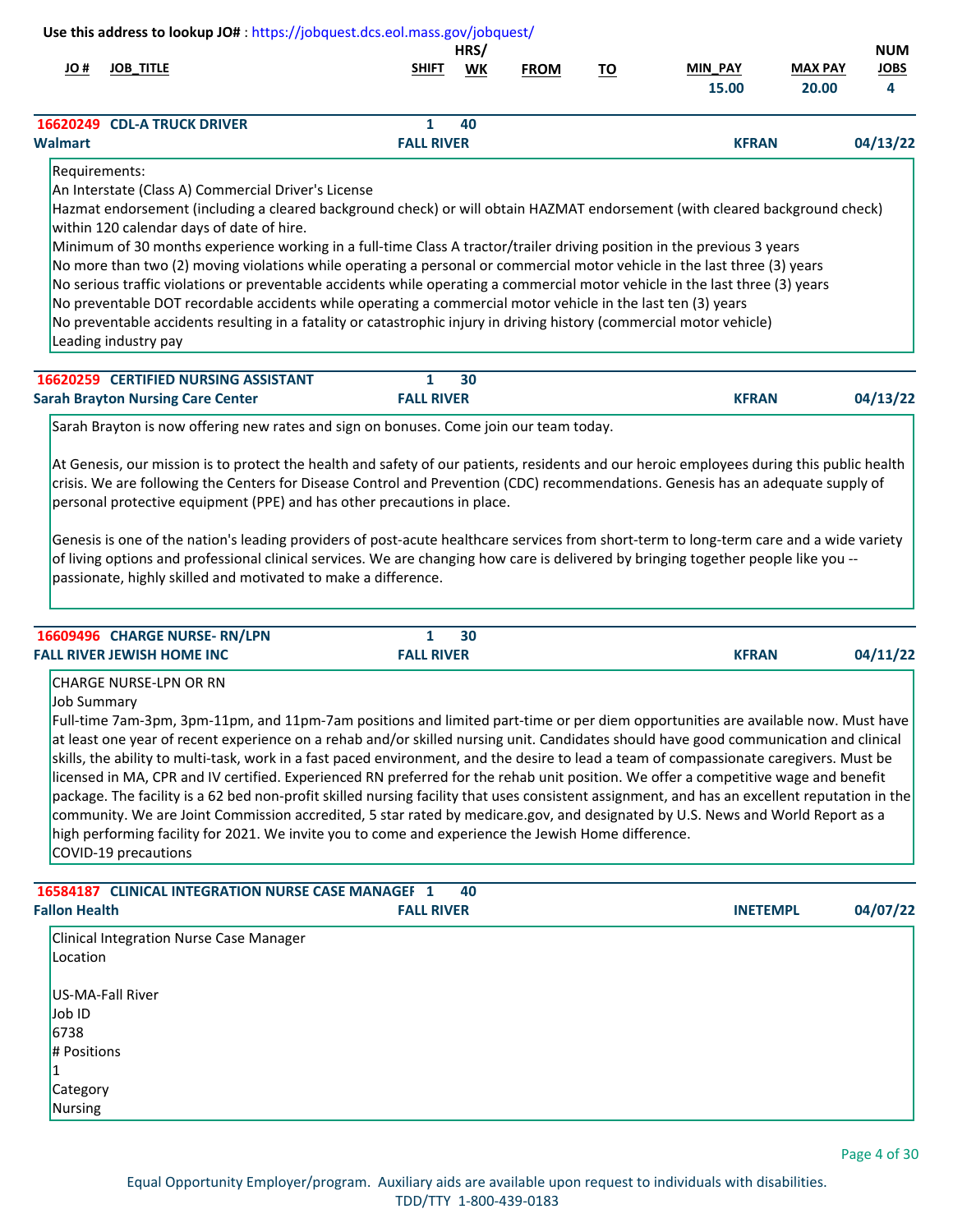| 17.00<br>17.25<br>5.<br>16609505 CNA<br>3<br>30<br>04/11/22<br><b>FALL RIVER JEWISH HOME INC</b><br><b>FALL RIVER</b><br><b>KFRAN</b><br>CERTIFIED NURSING ASSISTANT [C.N.A.]<br><b>ALL SHIFTS</b><br>NEW STARTING RATES! NEW PER DIEM RATES! \$2000 SIGN ON BONUS FOR FULLTIME,\$1000 FOR PARTTIME,\$500 FOR PER DIEM!<br>Qualified candidates needed for 7am-3pm, 3pm-11pm, and11pm-7am full-time and per diem positions. Limited part-time positions are<br>available as are "weekends only" positions. We want skilled C.N.A.s to become a part of our compassionate caring-giving team. The CNA<br>interacts directly with patients and residents, assisting with daily living needs using a consistent assignment model for scheduling. CNAs<br>are the vital link between our patients /residents and the nurses and other facility members. CNAs must be able to read, write and<br>speak English, be certified in MA, and have at least one year of recent experience in a skilled nursing and rehabilitation facility.<br>Documented completion of the state required dementia training is preferred. We are nonprofit, have an excellent reputation for care,<br>are rated 5 stars by CMS.gov. You are invited to come and see the Jewish Home difference.<br><b>16639980 COMPUTER VISION SOFTWARE ENGINEER</b><br>40<br>1<br><b>Innovative Defense Technologies</b><br><b>FALL RIVER</b><br><b>INETEMPL</b><br>Description<br><b>Background Information:</b><br>Innovative Defense Technologies (IDT), provider of automated software testing, data analysis, and cybersecurity solutions for complex,<br>mission-critical systems in the US Department of Defense (DOD), is seeking a Computer Vision Software Engineer to be based in our Fall<br>River office.<br>Overview:<br>The Computer Vision Software Engineer position offers an engineer the opportunity to utilize their knowledge and talents as part of a<br>collaborative team developing AI solutions for a growing company. A few of the responsibilities include applying modern computer<br>16620270 COOK<br>$\mathbf{1}$<br>40<br><b>FALL RIVER</b><br>04/13/22<br><b>Sarah Brayton Nursing Care Center</b><br><b>KFRAN</b> | H OL | <b>JOB TITLE</b> | <b>SHIFT</b> | HRS/<br>WK | <b>FROM</b> | TO | <b>MIN PAY</b> | <b>MAX PAY</b> | <b>NUM</b><br><b>JOBS</b> |
|-------------------------------------------------------------------------------------------------------------------------------------------------------------------------------------------------------------------------------------------------------------------------------------------------------------------------------------------------------------------------------------------------------------------------------------------------------------------------------------------------------------------------------------------------------------------------------------------------------------------------------------------------------------------------------------------------------------------------------------------------------------------------------------------------------------------------------------------------------------------------------------------------------------------------------------------------------------------------------------------------------------------------------------------------------------------------------------------------------------------------------------------------------------------------------------------------------------------------------------------------------------------------------------------------------------------------------------------------------------------------------------------------------------------------------------------------------------------------------------------------------------------------------------------------------------------------------------------------------------------------------------------------------------------------------------------------------------------------------------------------------------------------------------------------------------------------------------------------------------------------------------------------------------------------------------------------------------------------------------------------------------------------------------------------------------------------------------------------------------------------------------------------------------------------------------------------------------|------|------------------|--------------|------------|-------------|----|----------------|----------------|---------------------------|
|                                                                                                                                                                                                                                                                                                                                                                                                                                                                                                                                                                                                                                                                                                                                                                                                                                                                                                                                                                                                                                                                                                                                                                                                                                                                                                                                                                                                                                                                                                                                                                                                                                                                                                                                                                                                                                                                                                                                                                                                                                                                                                                                                                                                             |      |                  |              |            |             |    |                |                |                           |
|                                                                                                                                                                                                                                                                                                                                                                                                                                                                                                                                                                                                                                                                                                                                                                                                                                                                                                                                                                                                                                                                                                                                                                                                                                                                                                                                                                                                                                                                                                                                                                                                                                                                                                                                                                                                                                                                                                                                                                                                                                                                                                                                                                                                             |      |                  |              |            |             |    |                |                |                           |
|                                                                                                                                                                                                                                                                                                                                                                                                                                                                                                                                                                                                                                                                                                                                                                                                                                                                                                                                                                                                                                                                                                                                                                                                                                                                                                                                                                                                                                                                                                                                                                                                                                                                                                                                                                                                                                                                                                                                                                                                                                                                                                                                                                                                             |      |                  |              |            |             |    |                |                |                           |
|                                                                                                                                                                                                                                                                                                                                                                                                                                                                                                                                                                                                                                                                                                                                                                                                                                                                                                                                                                                                                                                                                                                                                                                                                                                                                                                                                                                                                                                                                                                                                                                                                                                                                                                                                                                                                                                                                                                                                                                                                                                                                                                                                                                                             |      |                  |              |            |             |    |                |                |                           |
|                                                                                                                                                                                                                                                                                                                                                                                                                                                                                                                                                                                                                                                                                                                                                                                                                                                                                                                                                                                                                                                                                                                                                                                                                                                                                                                                                                                                                                                                                                                                                                                                                                                                                                                                                                                                                                                                                                                                                                                                                                                                                                                                                                                                             |      |                  |              |            |             |    |                |                |                           |
|                                                                                                                                                                                                                                                                                                                                                                                                                                                                                                                                                                                                                                                                                                                                                                                                                                                                                                                                                                                                                                                                                                                                                                                                                                                                                                                                                                                                                                                                                                                                                                                                                                                                                                                                                                                                                                                                                                                                                                                                                                                                                                                                                                                                             |      |                  |              |            |             |    |                |                |                           |
|                                                                                                                                                                                                                                                                                                                                                                                                                                                                                                                                                                                                                                                                                                                                                                                                                                                                                                                                                                                                                                                                                                                                                                                                                                                                                                                                                                                                                                                                                                                                                                                                                                                                                                                                                                                                                                                                                                                                                                                                                                                                                                                                                                                                             |      |                  |              |            |             |    |                |                |                           |
|                                                                                                                                                                                                                                                                                                                                                                                                                                                                                                                                                                                                                                                                                                                                                                                                                                                                                                                                                                                                                                                                                                                                                                                                                                                                                                                                                                                                                                                                                                                                                                                                                                                                                                                                                                                                                                                                                                                                                                                                                                                                                                                                                                                                             |      |                  |              |            |             |    |                |                |                           |
|                                                                                                                                                                                                                                                                                                                                                                                                                                                                                                                                                                                                                                                                                                                                                                                                                                                                                                                                                                                                                                                                                                                                                                                                                                                                                                                                                                                                                                                                                                                                                                                                                                                                                                                                                                                                                                                                                                                                                                                                                                                                                                                                                                                                             |      |                  |              |            |             |    |                |                |                           |
|                                                                                                                                                                                                                                                                                                                                                                                                                                                                                                                                                                                                                                                                                                                                                                                                                                                                                                                                                                                                                                                                                                                                                                                                                                                                                                                                                                                                                                                                                                                                                                                                                                                                                                                                                                                                                                                                                                                                                                                                                                                                                                                                                                                                             |      |                  |              |            |             |    |                |                |                           |
|                                                                                                                                                                                                                                                                                                                                                                                                                                                                                                                                                                                                                                                                                                                                                                                                                                                                                                                                                                                                                                                                                                                                                                                                                                                                                                                                                                                                                                                                                                                                                                                                                                                                                                                                                                                                                                                                                                                                                                                                                                                                                                                                                                                                             |      |                  |              |            |             |    |                |                |                           |
|                                                                                                                                                                                                                                                                                                                                                                                                                                                                                                                                                                                                                                                                                                                                                                                                                                                                                                                                                                                                                                                                                                                                                                                                                                                                                                                                                                                                                                                                                                                                                                                                                                                                                                                                                                                                                                                                                                                                                                                                                                                                                                                                                                                                             |      |                  |              |            |             |    |                |                |                           |
|                                                                                                                                                                                                                                                                                                                                                                                                                                                                                                                                                                                                                                                                                                                                                                                                                                                                                                                                                                                                                                                                                                                                                                                                                                                                                                                                                                                                                                                                                                                                                                                                                                                                                                                                                                                                                                                                                                                                                                                                                                                                                                                                                                                                             |      |                  |              |            |             |    |                |                |                           |
|                                                                                                                                                                                                                                                                                                                                                                                                                                                                                                                                                                                                                                                                                                                                                                                                                                                                                                                                                                                                                                                                                                                                                                                                                                                                                                                                                                                                                                                                                                                                                                                                                                                                                                                                                                                                                                                                                                                                                                                                                                                                                                                                                                                                             |      |                  |              |            |             |    |                |                |                           |
|                                                                                                                                                                                                                                                                                                                                                                                                                                                                                                                                                                                                                                                                                                                                                                                                                                                                                                                                                                                                                                                                                                                                                                                                                                                                                                                                                                                                                                                                                                                                                                                                                                                                                                                                                                                                                                                                                                                                                                                                                                                                                                                                                                                                             |      |                  |              |            |             |    |                |                |                           |
|                                                                                                                                                                                                                                                                                                                                                                                                                                                                                                                                                                                                                                                                                                                                                                                                                                                                                                                                                                                                                                                                                                                                                                                                                                                                                                                                                                                                                                                                                                                                                                                                                                                                                                                                                                                                                                                                                                                                                                                                                                                                                                                                                                                                             |      |                  |              |            |             |    |                |                | 04/17/22                  |
|                                                                                                                                                                                                                                                                                                                                                                                                                                                                                                                                                                                                                                                                                                                                                                                                                                                                                                                                                                                                                                                                                                                                                                                                                                                                                                                                                                                                                                                                                                                                                                                                                                                                                                                                                                                                                                                                                                                                                                                                                                                                                                                                                                                                             |      |                  |              |            |             |    |                |                |                           |
|                                                                                                                                                                                                                                                                                                                                                                                                                                                                                                                                                                                                                                                                                                                                                                                                                                                                                                                                                                                                                                                                                                                                                                                                                                                                                                                                                                                                                                                                                                                                                                                                                                                                                                                                                                                                                                                                                                                                                                                                                                                                                                                                                                                                             |      |                  |              |            |             |    |                |                |                           |
|                                                                                                                                                                                                                                                                                                                                                                                                                                                                                                                                                                                                                                                                                                                                                                                                                                                                                                                                                                                                                                                                                                                                                                                                                                                                                                                                                                                                                                                                                                                                                                                                                                                                                                                                                                                                                                                                                                                                                                                                                                                                                                                                                                                                             |      |                  |              |            |             |    |                |                |                           |
|                                                                                                                                                                                                                                                                                                                                                                                                                                                                                                                                                                                                                                                                                                                                                                                                                                                                                                                                                                                                                                                                                                                                                                                                                                                                                                                                                                                                                                                                                                                                                                                                                                                                                                                                                                                                                                                                                                                                                                                                                                                                                                                                                                                                             |      |                  |              |            |             |    |                |                |                           |
|                                                                                                                                                                                                                                                                                                                                                                                                                                                                                                                                                                                                                                                                                                                                                                                                                                                                                                                                                                                                                                                                                                                                                                                                                                                                                                                                                                                                                                                                                                                                                                                                                                                                                                                                                                                                                                                                                                                                                                                                                                                                                                                                                                                                             |      |                  |              |            |             |    |                |                |                           |
|                                                                                                                                                                                                                                                                                                                                                                                                                                                                                                                                                                                                                                                                                                                                                                                                                                                                                                                                                                                                                                                                                                                                                                                                                                                                                                                                                                                                                                                                                                                                                                                                                                                                                                                                                                                                                                                                                                                                                                                                                                                                                                                                                                                                             |      |                  |              |            |             |    |                |                |                           |
|                                                                                                                                                                                                                                                                                                                                                                                                                                                                                                                                                                                                                                                                                                                                                                                                                                                                                                                                                                                                                                                                                                                                                                                                                                                                                                                                                                                                                                                                                                                                                                                                                                                                                                                                                                                                                                                                                                                                                                                                                                                                                                                                                                                                             |      |                  |              |            |             |    |                |                |                           |
|                                                                                                                                                                                                                                                                                                                                                                                                                                                                                                                                                                                                                                                                                                                                                                                                                                                                                                                                                                                                                                                                                                                                                                                                                                                                                                                                                                                                                                                                                                                                                                                                                                                                                                                                                                                                                                                                                                                                                                                                                                                                                                                                                                                                             |      |                  |              |            |             |    |                |                |                           |
|                                                                                                                                                                                                                                                                                                                                                                                                                                                                                                                                                                                                                                                                                                                                                                                                                                                                                                                                                                                                                                                                                                                                                                                                                                                                                                                                                                                                                                                                                                                                                                                                                                                                                                                                                                                                                                                                                                                                                                                                                                                                                                                                                                                                             |      |                  |              |            |             |    |                |                |                           |
|                                                                                                                                                                                                                                                                                                                                                                                                                                                                                                                                                                                                                                                                                                                                                                                                                                                                                                                                                                                                                                                                                                                                                                                                                                                                                                                                                                                                                                                                                                                                                                                                                                                                                                                                                                                                                                                                                                                                                                                                                                                                                                                                                                                                             |      |                  |              |            |             |    |                |                |                           |
|                                                                                                                                                                                                                                                                                                                                                                                                                                                                                                                                                                                                                                                                                                                                                                                                                                                                                                                                                                                                                                                                                                                                                                                                                                                                                                                                                                                                                                                                                                                                                                                                                                                                                                                                                                                                                                                                                                                                                                                                                                                                                                                                                                                                             |      |                  |              |            |             |    |                |                |                           |

\*\*High School or Culinary Tech Graduate.

\*\*Ability to read, understand and follow recipes, production sheets counts, diet orders, tray tickets and all employee work responsibilities and flows.

\*\*Understand after training on computer software system for resident information and preferences.

| <b>COOK</b>                                | 40           |  |
|--------------------------------------------|--------------|--|
| <b>HOME</b><br><b>CATHOLIC MEMORIAL --</b> | <b>DIVED</b> |  |
|                                            |              |  |

High school or equivalent (Preferred)

Catholic Memorial Home is a 272 bed skilled nursing and rehabilitation facility, seeking a Part-Time Cook candidate to make a positive different in the lives of our residents and become a member of our mission driven team.

We are looking for a COOK to prepare meals for our residents.

Every other weekend and alternating holidays required.

Qualified candidates will have cooking experience, preferably in a long-term care setting. ServSafe certification preferred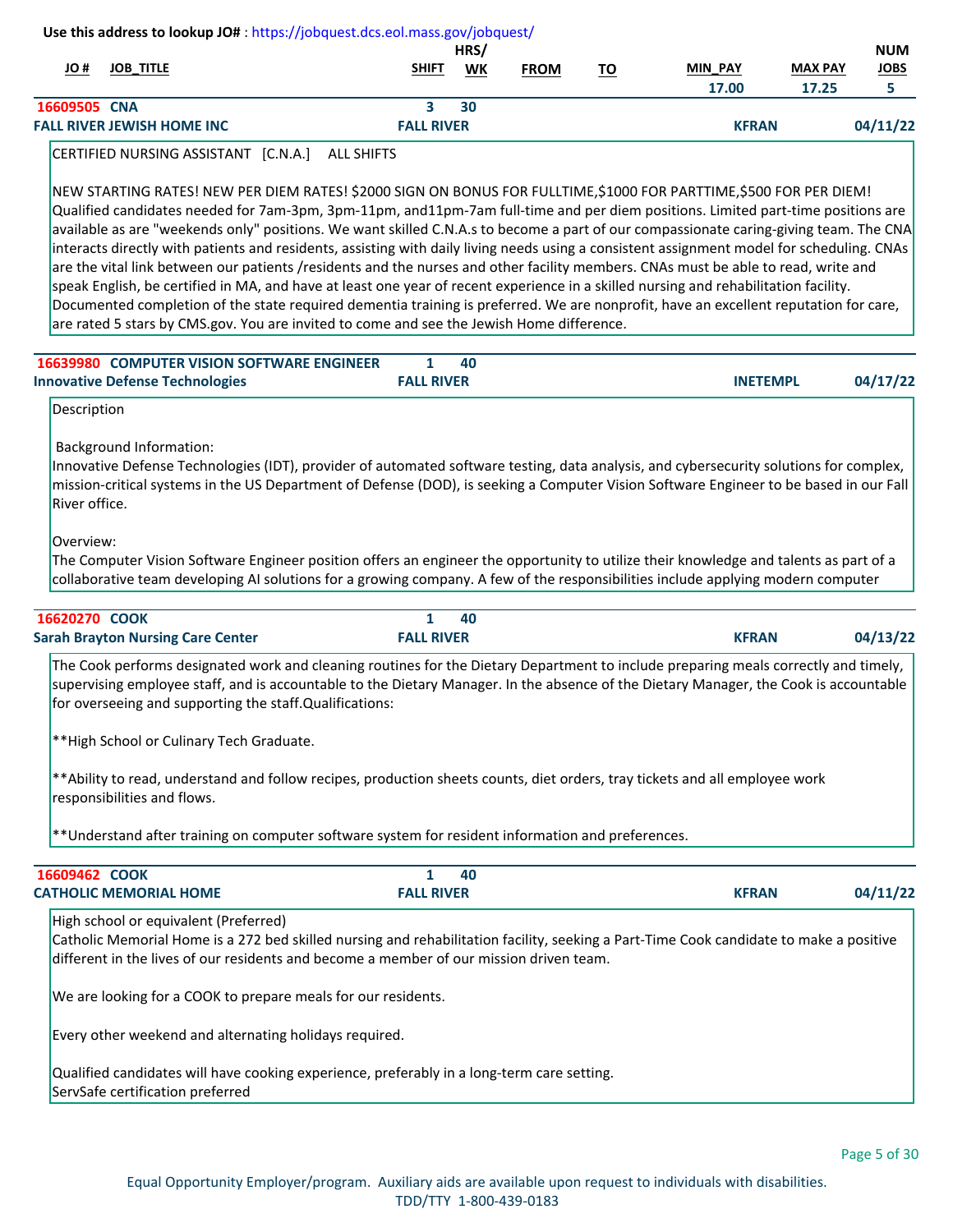|                          | Use this address to lookup JO#: https://jobquest.dcs.eol.mass.gov/jobquest/                                                                                                                                                                                                                                                                                                                                                                                                                                                                                                                                                                                                                                                                                                                                                                                                                                                                                                        |                                |            |             |           |                  |                         |                                           |
|--------------------------|------------------------------------------------------------------------------------------------------------------------------------------------------------------------------------------------------------------------------------------------------------------------------------------------------------------------------------------------------------------------------------------------------------------------------------------------------------------------------------------------------------------------------------------------------------------------------------------------------------------------------------------------------------------------------------------------------------------------------------------------------------------------------------------------------------------------------------------------------------------------------------------------------------------------------------------------------------------------------------|--------------------------------|------------|-------------|-----------|------------------|-------------------------|-------------------------------------------|
| # OL                     | <b>JOB_TITLE</b>                                                                                                                                                                                                                                                                                                                                                                                                                                                                                                                                                                                                                                                                                                                                                                                                                                                                                                                                                                   | <b>SHIFT</b>                   | HRS/<br>WK | <b>FROM</b> | <u>TO</u> | MIN_PAY<br>14.25 | <b>MAX PAY</b><br>15.75 | <b>NUM</b><br><b>JOBS</b><br>$\mathbf{1}$ |
| <b>Qdoba Restaurant</b>  | 16562835 CREW MEMBER                                                                                                                                                                                                                                                                                                                                                                                                                                                                                                                                                                                                                                                                                                                                                                                                                                                                                                                                                               | 1<br><b>FALL RIVER</b>         | 25         |             |           | SMART2           |                         | 04/04/22                                  |
| <b>Job Functions:</b>    | f you like working with a fun team, love our queso, have a great personality & enjoy interacting with customers, then come and talk to<br>us about joining the QDOBA family! QDOBA is now hiring energetic, hospitality-oriented individuals!<br>POSITION SUMMARY As a crew member, you would prepare and serve our guests. As part of this, you would help maintain the<br>high-quality product by following our quality and safety standards.                                                                                                                                                                                                                                                                                                                                                                                                                                                                                                                                    |                                |            |             |           |                  |                         |                                           |
|                          | Enthusiastically greet all guests when they enter the restaurant.<br>Have fun and maintain a positive attitude at all times.<br>Strive to exceed guest expectations.<br>Follow recipe and preparation guidelines.                                                                                                                                                                                                                                                                                                                                                                                                                                                                                                                                                                                                                                                                                                                                                                  |                                |            |             |           |                  |                         |                                           |
|                          | 16620955 CUSTOMER CALL CENTER REP                                                                                                                                                                                                                                                                                                                                                                                                                                                                                                                                                                                                                                                                                                                                                                                                                                                                                                                                                  | $\mathbf{1}$                   | 40         |             |           |                  |                         |                                           |
|                          | <b>N.E. Gas Company Corp</b>                                                                                                                                                                                                                                                                                                                                                                                                                                                                                                                                                                                                                                                                                                                                                                                                                                                                                                                                                       | <b>FALL RIVER</b>              |            |             |           | <b>INETEMPL</b>  |                         | 04/13/22                                  |
| achieve it.<br>Purpose   | At Liberty, we hire passionate people who care about doing the right thing for our customers. We are entrepreneurial, creative, and<br>outcome-focused. Here, your natural talent and achievements will flourish in an inclusive environment of teamwork, trust and<br>continuous learning. We are always pursuing excellence to exceed our ambitions goals, rewarding both the goal outcome and how we<br>Accountabilities                                                                                                                                                                                                                                                                                                                                                                                                                                                                                                                                                        |                                |            |             |           |                  |                         |                                           |
| <b>Pep Boys</b>          | 16633262 CUSTOMER SERVICE ADVISOR                                                                                                                                                                                                                                                                                                                                                                                                                                                                                                                                                                                                                                                                                                                                                                                                                                                                                                                                                  | $\mathbf{1}$<br><b>SEEKONK</b> | 40         |             |           | <b>INETEMPL</b>  |                         | 04/15/22                                  |
| Overview<br>Puerto Rico. | Icahn Automotive Group LLC (Icahn Automotive) was formed by its parent, Icahn Enterprises L.P. (NASDAQ: IEP), to invest in and<br>operate businesses involved in aftermarket parts distribution and service. Our businesses have a singular focus: provide premium<br>automotive parts and services at a great value. The businesses of Icahn Automotive today consist of Pep Boys automotive aftermarket<br>retail and service chain, Auto Plus automotive aftermarket parts distributor, Precision Tune Auto Care owned and franchised<br>automotive service centers, and AAMCO Total Auto Care franchised service centers. The businesses of Icahn Automotive total over<br>22,000 employees, over 2,000 company-owned and franchise locations and 25 distribution centers throughout the US, Canada, and<br><b>Position Summary</b><br>Contribute to the growth of the organization across all lines of business through customer engagement, expert product and service       |                                |            |             |           |                  |                         |                                           |
| <b>Health First</b>      | 16590552 DENTAL ASSISTANT                                                                                                                                                                                                                                                                                                                                                                                                                                                                                                                                                                                                                                                                                                                                                                                                                                                                                                                                                          | 1<br><b>FALL RIVER</b>         | 40         |             |           | <b>KFRAN</b>     |                         | 04/08/22                                  |
|                          | Position is Per DiemUnder the direction of the Dental Assistant Supervisor and direct supervision of the Dental Provider, the Dental<br>Assistant will assist and perform a wide variety of patient oral health care services, including: assist the Dentist during dental<br>examinations and procedures; maintain sterilization and infection control protocols; performs dental radiology and records treatment<br>information in patient records. Support dental department in a variety of administrative and clerical functions as needed or directed by<br>the Dental Assistant Supervisor or Provider.<br><b>Required Qualifications:</b><br>Successful completion of Dental Assistant program at an accredited institution. Required<br>Satisfactory completion of continuing education credits as mandated by any professional boards, licensing agencies, or credentialing<br>organizations as applicable. Required<br>Community health or dental background preferred. |                                |            |             |           |                  |                         |                                           |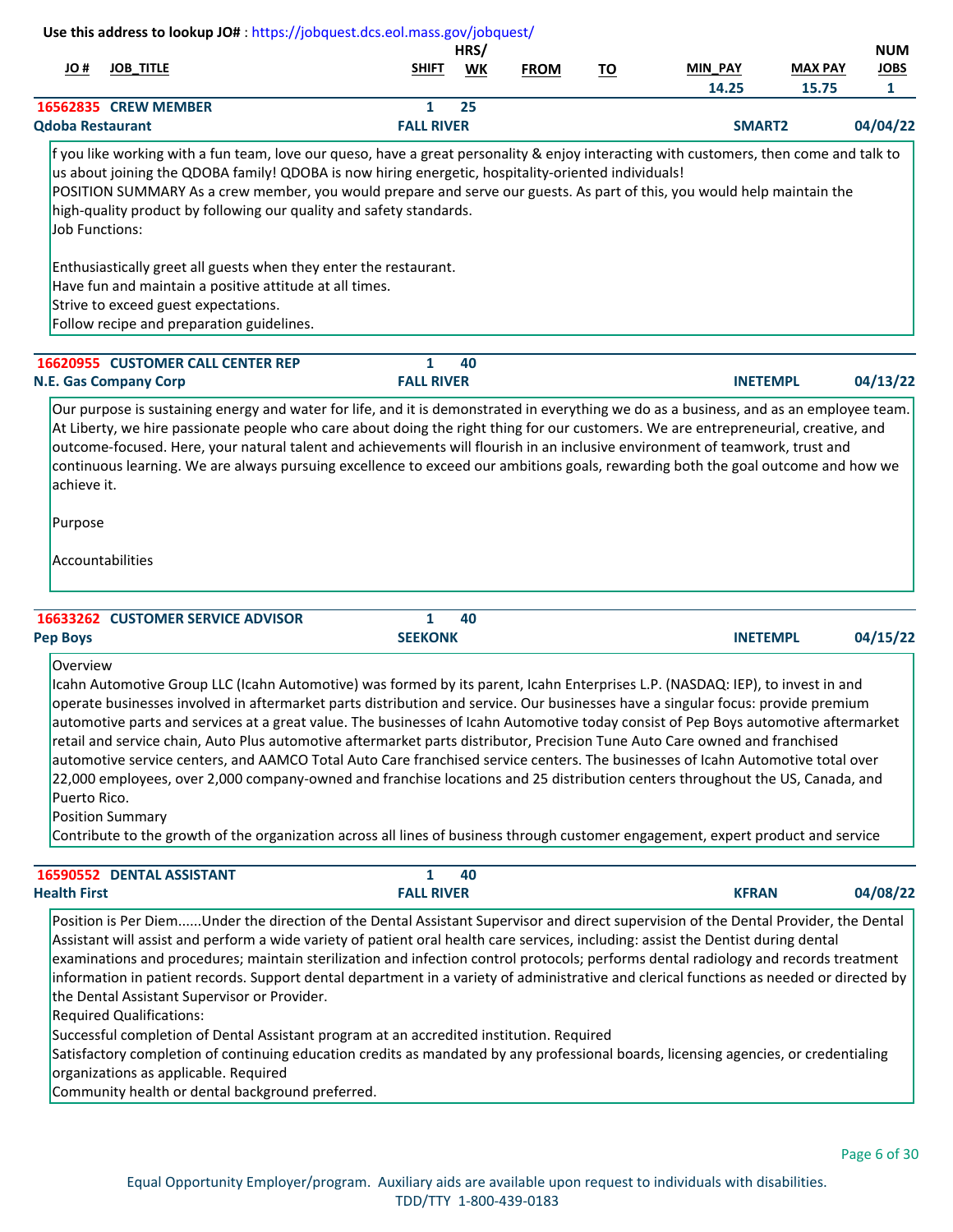| # JO | <b>JOB TITLE</b>                          | <b>SHIFT</b>     | HRS/<br>WK | <b>FROM</b> | ТО | <b>MIN PAY</b> | <b>MAX PAY</b> | <b>NUM</b><br>JOBS |
|------|-------------------------------------------|------------------|------------|-------------|----|----------------|----------------|--------------------|
|      | <b>16657198 DEVELOPMENT SPECIALIST</b>    |                  | 40         |             |    |                |                |                    |
|      | <b>Meeting Street the Schwartz Center</b> | <b>DARTMOUTH</b> |            |             |    | <b>PLEVE</b>   |                | 04/20/22           |

Partner with children and families to implement strategies to promote early childhood development, parental education and coaching, advocacy, and support

Assess the functional capabilities of children ages 0-3 relative to their age-appropriate milestones for potential developmental delays or developmental risk factors

Serve as the case manager or consulting therapist for a caseload of families with a wide range of racial backgrounds, cultures, religions, socioeconomic status, sexual orientation, gender identity and abilities with understanding of how their life experiences may be impacted by social determinants

Collaborate with the family to develop goals to address the child?s development that fit into their daily routines and play

Deliver services in an approachable and comfortable way as a guest in our clients? homes, translating your clinical knowledge into every-day language

| 16620286 DIETARY AIDES                   |                   |  |              |          |
|------------------------------------------|-------------------|--|--------------|----------|
| <b>Sarah Brayton Nursing Care Center</b> | <b>FALL RIVER</b> |  | <b>KFRAN</b> | 04/13/22 |

The Dietary Aide performs designated work and cleaning routines for the Dietary Department and is accountable to the Dietary Manager. In absence of the Dietary Manager, the Dietary Aide is accountable to the Cook.

Qualifications:

High School graduate and previous institutional dietary service experience is preferred.

Ability to read, understand and follow recipe directions, diet orders, tray cards and work assignments.

Show a willingness to perform, routine, repetitive tasks with frequent interruptions.

Numerical accountability is necessary for recipe preparation and proper measuring of cleaning agents and chemicals as well as good motor coordination and manual dexterity are required for various work routines such as preparing food items, serving trays, handling soiled dishes, operating dietary equipment and cleaning work areas.

The Dietary Aide will be able and willing to work flexible hours, such as during an emergency situation and must be patient and tolerant

| 16584552 DISHWASHER - BREWINGS & EATS<br><b>BOSTON BEER CORP</b>     | 40<br><b>REHOBOTH</b>                                                                                                         | <b>INETEMPL</b> |
|----------------------------------------------------------------------|-------------------------------------------------------------------------------------------------------------------------------|-----------------|
|                                                                      | We are currently hiring a Part Time Dishwasher at Brewings and Eats in Rehoboth Beach, DE.                                    |                 |
| What You'll Brew:                                                    |                                                                                                                               |                 |
|                                                                      | Scrape and rinse food from dirty dishes and wash dishes by hand, place them in racks or on conveyor to dishwashing machine as |                 |
| directed, ensuring complete cleanliness and sanitation.              |                                                                                                                               |                 |
|                                                                      | Polishing silver of kitchen machinery and ensuring ongoing cleanliness and sanitation.                                        |                 |
|                                                                      | Must maintain temperatures and chemical levels as outlined by provided standards.                                             |                 |
| Must keep dish area orderly and in compliance with safety standards. |                                                                                                                               |                 |
|                                                                      | Sweep and mops kitchen floors to ensure compliance with safety and sanitation standards.                                      |                 |
|                                                                      | Wash worktables, walls, refrigerators, meat blocks, and other food prep surfaces.                                             |                 |
|                                                                      | Remove trash and place it in designated containers. Steam cleans or hoses out garbage cans.                                   |                 |

#### **[16661401](https://jobquest.dcs.eol.mass.gov/jobquest/NewJobDetails.aspx?jo=16661401) 1 DISHWASHER (CHESAPEAKE & MAINE - FT REG) 04/21/22 40 BOSTON BEER CORP REHOBOTH INETEMPL**

We are currently hiring a Dishwasher at Chesapeake and Maine in Rehoboth Beach, DE.

Keeping the dinnerware sparkling and ready to set is a key role in bringing our customers the great experience they are looking for. As part of that dish-washing team, you would be helping us make that happen! We offer Training onsite If this sounds like the right place for you or a friend, then apply now! We are always looking for new and outstanding additions to our growing team What You'll Brew:

Scrape and rinse food from dirty dishes and wash dishes by hand, place them in racks or on conveyor to dishwashing machine as directed, ensuring complete cleanliness and sanitation.

Polishing silver of kitchen machinery and ensuring ongoing cleanliness and sanitation.

Must maintain temperatures and chemical levels as outlined by provided standards.

Must keep dish area orderly and in compliance with safety standards.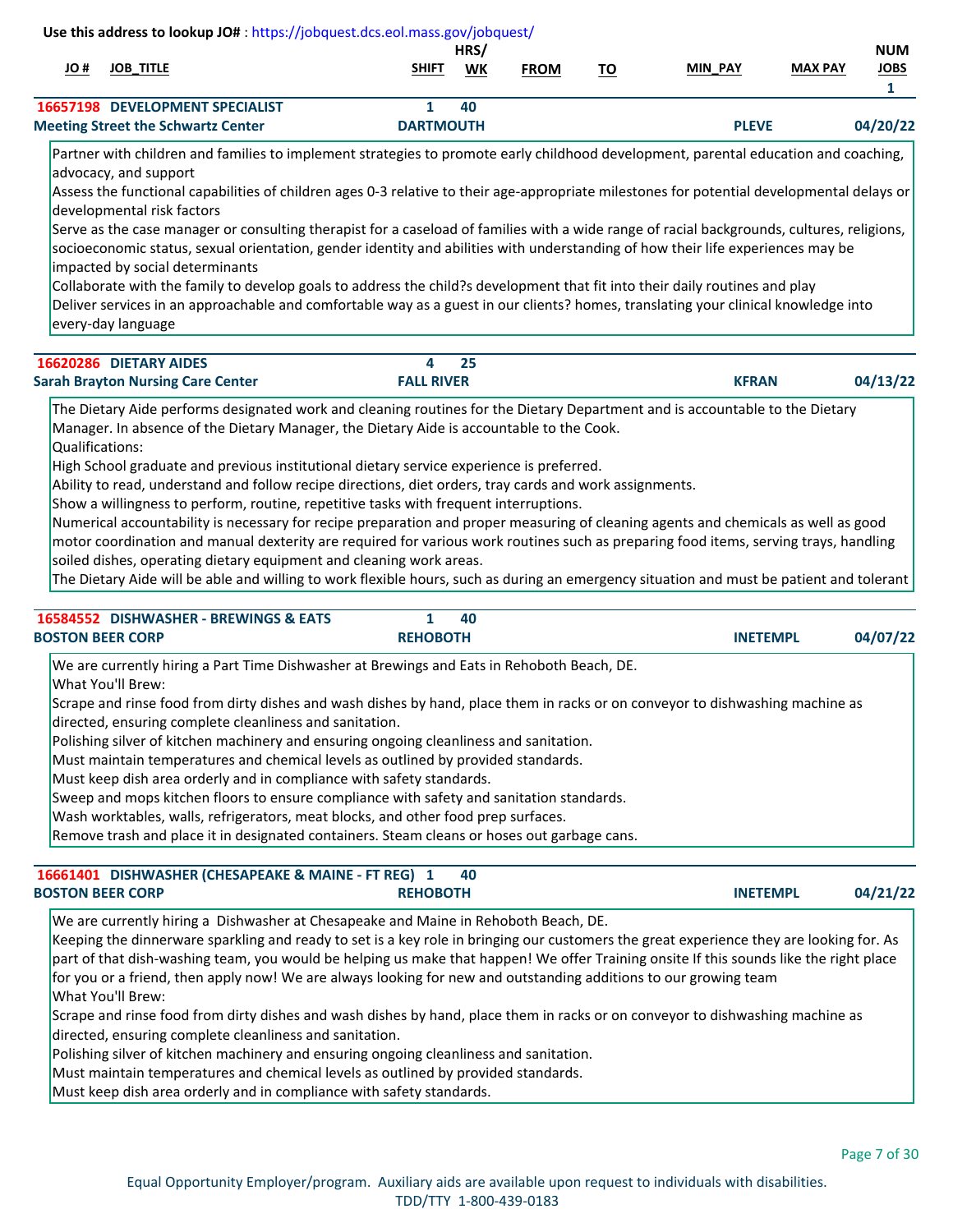|     |                                                                                                                                                                                                                                                                                                                                                                                                                                                                                                         |                        | HRS/ |             |           |                 |                | <b>NUM</b>   |
|-----|---------------------------------------------------------------------------------------------------------------------------------------------------------------------------------------------------------------------------------------------------------------------------------------------------------------------------------------------------------------------------------------------------------------------------------------------------------------------------------------------------------|------------------------|------|-------------|-----------|-----------------|----------------|--------------|
| JO# | <b>JOB TITLE</b>                                                                                                                                                                                                                                                                                                                                                                                                                                                                                        | <b>SHIFT</b>           | WK   | <b>FROM</b> | <u>TO</u> | <b>MIN PAY</b>  | <b>MAX PAY</b> | <b>JOBS</b>  |
|     |                                                                                                                                                                                                                                                                                                                                                                                                                                                                                                         |                        |      |             |           |                 |                | $\mathbf{1}$ |
|     | 16656730 DRIVER/MONITOR<br><b>Community Connections, Inc.</b>                                                                                                                                                                                                                                                                                                                                                                                                                                           | 1<br><b>FALL RIVER</b> | 20   |             |           | <b>CLEBL</b>    |                | 04/20/22     |
|     |                                                                                                                                                                                                                                                                                                                                                                                                                                                                                                         |                        |      |             |           |                 |                |              |
|     | Connections Inc. is looking for Drivers to join our Transportation Services team based in Fall River, MA. In this role, you will support<br>individuals with disabilities by ensuring safety and providing freedom of movement and access to the community. You will aid<br>Community Connections in their mission to provide optimal independence and enriching services to people with disabilities. We are<br>looking for someone with a commitment to compassion, safety and serving the community. |                        |      |             |           |                 |                |              |
|     | What You'll Do:<br>Ensure the safe daily transportation of individuals on route<br>Assist individuals entering and exiting the vehicle as needed                                                                                                                                                                                                                                                                                                                                                        |                        |      |             |           |                 |                |              |
|     | Provide curb to curb service in a professional, safe and courteous manner                                                                                                                                                                                                                                                                                                                                                                                                                               |                        |      |             |           |                 |                |              |
|     | 16661002 ENTRY LEVEL PCA - PERSONAL CARE AIDE                                                                                                                                                                                                                                                                                                                                                                                                                                                           | 1                      | 40   |             |           |                 |                |              |
|     | <b>BAYADA Home Health Care, Inc.</b><br>For decades the BAYADA team has risen up in difficult times to provide home care with Compassion, Excellence and Reliability to those                                                                                                                                                                                                                                                                                                                           | <b>DARTMOUTH</b>       |      |             |           | <b>INETEMPL</b> |                | 04/21/22     |

| <b>16650603 FEDEX GROUND DRIVERS</b><br><b>Mid Cape Ground</b>   | 40<br><b>FALL RIVER</b> | <b>KFRAN</b> | 04/19/22 |  |
|------------------------------------------------------------------|-------------------------|--------------|----------|--|
| US work authorization (Required)                                 |                         |              |          |  |
| ON THE JOB DRIVING: 1 year (Preferred)                           |                         |              |          |  |
| PICK UP / DELIVERY DRIVER FOR FED EX GROUND                      |                         |              |          |  |
| FULL TIME/ PART TIME POSITIONS AVAILABLE                         |                         |              |          |  |
| MUST BE AT LEAST 21 YEARS OLD.                                   |                         |              |          |  |
| IBENEFITS INCLUDE HEALTH INSURANCE AND RETIREMENT AFTER 90 DAYS. |                         |              |          |  |
|                                                                  |                         |              |          |  |

|                | 16584236 FLUID TECHNICIAN |                | 40 |                 |          |
|----------------|---------------------------|----------------|----|-----------------|----------|
| <b>Ashland</b> |                           | <b>ASSONET</b> |    | <b>INETEMPL</b> | 04/07/22 |

Are you the kind of person that is always thinking, sketching, seeking, and adjusting? Do you need to understand how things work and then figure out how they can work better? Are you a passionate, tenacious, solver who loves to work with others who share your drive? Are you positive, constructive, and ingenious?

Are you always solving?

Then we'd like to meet you and bet you'd like to meet us.

Ashland LLC has an exciting opportunity for a Diagnostic Films Operator to join our group at our Freetown, MA site. This is a very visible, significant role within the Company and the Diagnostic Films Group. This position will report to the process engineering manager.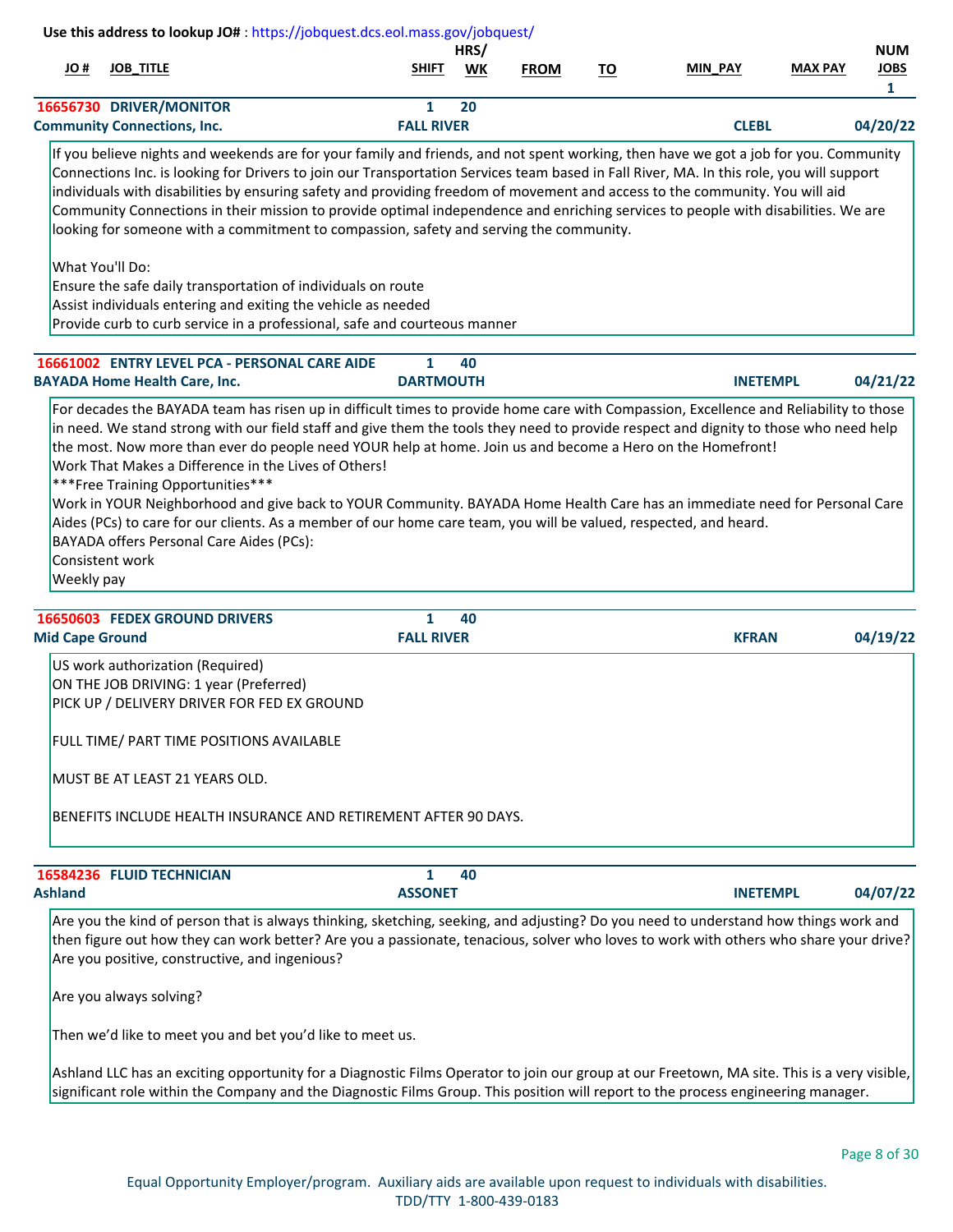|              | Use this address to lookup JO#: https://jobquest.dcs.eol.mass.gov/jobquest/ |                |      |             |    |                 |                |             |
|--------------|-----------------------------------------------------------------------------|----------------|------|-------------|----|-----------------|----------------|-------------|
|              |                                                                             |                | HRS/ |             |    |                 |                | <b>NUM</b>  |
| # JO         | <b>JOB TITLE</b>                                                            | <b>SHIFT</b>   | WK   | <b>FROM</b> | то | <b>MIN PAY</b>  | <b>MAX PAY</b> | <b>JOBS</b> |
|              |                                                                             |                |      |             |    | 51,500.00       |                |             |
|              | 16554701 FLUID TECHNICIAN-2022 - 284                                        |                | 40   |             |    |                 |                |             |
| Ashland. LLC |                                                                             | <b>ASSONET</b> |      |             |    | <b>INETEMPL</b> |                | 04/03/22    |
|              | Ashland Specialty Ingredients, GP                                           |                |      |             |    |                 |                |             |

Are you the kind of person that is always thinking, sketching, seeking, and adjusting? Do you need to understand how things work and then figure out how they can work better? Are you a passionate, tenacious, solver who loves to work with others who share your drive? Are you positive, constructive, and ingenious?

Are you always solving?

Then wed like to meet you and bet youd like to meet us.

Ashland LLC has an exciting opportunity for a Diagnostic Films Operator to join our group at our Freetown, MA site. This is a very visible, significant role within the Company and the Diagnostic Films Group. This position will report to the process engineering manager.

The responsibilities of this position include, but are not limited to, the following:

Hands-on role in the batch operations of all Diagnostic Films fluid products in Freetown

| <b>16620292 FOOD SERVICE DIRECTOR</b>    |                   | -40 |              |          |
|------------------------------------------|-------------------|-----|--------------|----------|
| <b>Sarah Brayton Nursing Care Center</b> | <b>FALL RIVER</b> |     | <b>KFRAN</b> | 04/13/22 |

The Food Service Director plans, organizes, develops, and directs the overall operation of the Culinary and Nutritional Department in accordance with company standards and federal, state, and local standards, guidelines, and regulations to ensure that quality nutritional services are provided on a daily basis and that the culinary services are maintained in a clean, safe, and sanitary manner. Operations Management

Plans, develops, and directs the Culinary and Nutritional Services Department and its activities.

Plans, develops, and directs the entire staff.

Supervises and may assist in preparation of all products and meals so they are plate-able and appetizing in appearance by following planned menus and using the standard recipes.

Ensures that stock levels of staple/non-staple food, supplies, equipment, etc. are maintained at adequate levels at all times through

| <b>16657085 FOOD SERVICE WORKER</b> | 40               |                             |  |
|-------------------------------------|------------------|-----------------------------|--|
| <b>Trinity Services Group</b>       | <b>DARTMOUTH</b> | 04/20/22<br><b>INETEMPL</b> |  |

Vision General

Are you looking for a career with premium benefits and the potential for growth? At Trinity Services Group, a TKC Holdings Company, we've created something special, a better place to work and grow. Many employees start just expecting a paycheck but end up with a rewarding career. We provide exceptional training and a clear career path.

The Food Service Worker accurately and efficiently prepares and serves a variety of food items in accordance with assigned work instructions and menus. This position also utilizes a variety of food preparation utensils and machines in preparing food.

We offer a \$250 bonus for completing our Rookie Fast Track Program within the first 60 days!

| 40                                                                         |                 |                                                                                                                                                                                                                                                                           |
|----------------------------------------------------------------------------|-----------------|---------------------------------------------------------------------------------------------------------------------------------------------------------------------------------------------------------------------------------------------------------------------------|
| <b>DARTMOUTH</b>                                                           | <b>INETEMPL</b> | 04/20/22                                                                                                                                                                                                                                                                  |
|                                                                            |                 |                                                                                                                                                                                                                                                                           |
|                                                                            |                 |                                                                                                                                                                                                                                                                           |
|                                                                            |                 |                                                                                                                                                                                                                                                                           |
| rewarding career. We provide exceptional training and a clear career path. |                 |                                                                                                                                                                                                                                                                           |
|                                                                            |                 | Are you looking for a career with premium benefits and the potential for growth? At Trinity Services Group, a TKC Holdings Company,<br>we've created something special, a better place to work and grow. Many employees start just expecting a paycheck but end up with a |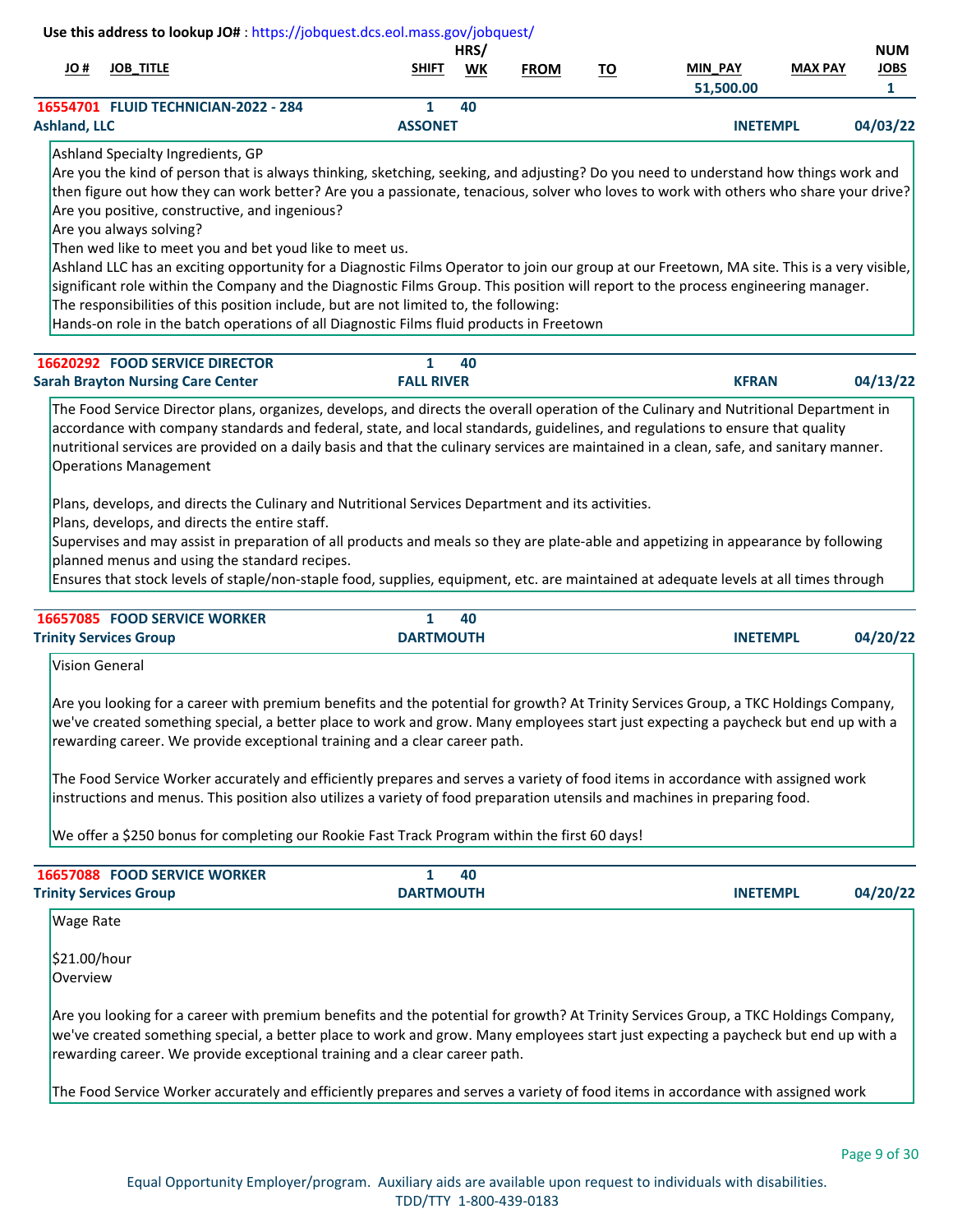|                                                                                                                                                                                                                                                                                                                                                                                      |                  | Use this address to lookup JO#: https://jobquest.dcs.eol.mass.gov/jobquest/ |      |             |    |                 |                |             |
|--------------------------------------------------------------------------------------------------------------------------------------------------------------------------------------------------------------------------------------------------------------------------------------------------------------------------------------------------------------------------------------|------------------|-----------------------------------------------------------------------------|------|-------------|----|-----------------|----------------|-------------|
|                                                                                                                                                                                                                                                                                                                                                                                      |                  |                                                                             | HRS/ |             |    |                 |                | <b>NUM</b>  |
| JO #                                                                                                                                                                                                                                                                                                                                                                                 | <b>JOB TITLE</b> | <b>SHIFT</b>                                                                | WK   | <b>FROM</b> | ΤO | <b>MIN_PAY</b>  | <b>MAX PAY</b> | <b>JOBS</b> |
|                                                                                                                                                                                                                                                                                                                                                                                      |                  |                                                                             |      |             |    |                 |                |             |
|                                                                                                                                                                                                                                                                                                                                                                                      |                  | 16649683 FORKLIFT OPERATOR - REHOBOTH, MA-360389 1                          | 40   |             |    |                 |                |             |
| <b>Oldcastle APG, Inc.</b>                                                                                                                                                                                                                                                                                                                                                           |                  | <b>REHOBOTH</b>                                                             |      |             |    | <b>INETEMPL</b> |                | 04/18/22    |
| $\overline{1}$ $\overline{1}$ $\overline{2}$ $\overline{2}$ $\overline{2}$ $\overline{2}$ $\overline{2}$ $\overline{2}$ $\overline{2}$ $\overline{2}$ $\overline{2}$ $\overline{2}$ $\overline{2}$ $\overline{2}$ $\overline{2}$ $\overline{2}$ $\overline{2}$ $\overline{2}$ $\overline{2}$ $\overline{2}$ $\overline{2}$ $\overline{2}$ $\overline{2}$ $\overline{2}$ $\overline{$ |                  |                                                                             |      |             |    |                 |                |             |

## Job ID: 360389

Oldcastle APG, a CRH company, is a leading global supplier of building and landscaping products. Its product portfolio includes hardscapes and masonry, packaged cement mixes, lawn and garden materials, and composite decking sold through a variety of channels for residential and commercial use. Oldcastle APG is the leading producer of hardscapes in North America and Europe and the innovator behind many of the industrys well-known brands: Belgard hardscapes, Echelon masonry, Sakrete bagged dry mixes, and MoistureShield composite decking. With over 260 operating locations and approximately 8,500 employees, Oldcastle APG operates across 7 countries in the U.S., Canada, and Europe.

**Summary** 

Operates forklift as directed and without supervision while adhering to all rules and regulations mandated by safety policies and

| <b>16570352 FRONTEND SOFTWARE ENGINEER</b> | 40                |                 |          |
|--------------------------------------------|-------------------|-----------------|----------|
| <b>Innovative Defense Technologies</b>     | <b>FALL RIVER</b> | <b>INETEMPL</b> | 04/05/22 |

Description

# Background information:

Innovative Defense Technologies (IDT), provider of automated software testing, data analysis, and cybersecurity solutions for complex, mission-critical systems in the US Department of Defense (DOD), is seeking a Software Engineer to be based in any office.

Overview:

We are looking for junior- to mid-level Frontend Software Engineers to be critical members of the AEP Test Execution team to drive the design and implementation of the software components that enable the execution of both automated and manual tests within the ATRT Enterprise Platform (AEP). The engineer will collaborate with other User Experience and Interface (UI/UX) designers and

| <b>GENERAL SERVICE TECHCICIAN</b><br>16633264 | 40             |                             |
|-----------------------------------------------|----------------|-----------------------------|
| <b>Pep Boys</b>                               | <b>SEEKONK</b> | 04/15/22<br><b>INETEMPL</b> |

# Overview

Icahn Automotive Group LLC (Icahn Automotive) was formed by its parent, Icahn Enterprises L.P. (NASDAQ: IEP), to invest in and operate businesses involved in aftermarket parts distribution and service. Our businesses have a singular focus: provide premium automotive parts and services at a great value. The businesses of Icahn Automotive today consist of Pep Boys automotive aftermarket retail and service chain, Auto Plus automotive aftermarket parts distributor, Precision Tune Auto Care owned and franchised automotive service centers, and AAMCO Total Auto Care franchised service centers. The businesses of Icahn Automotive total over 22,000 employees, over 2,000 company-owned and franchise locations and 25 distribution centers throughout the US, Canada, and Puerto Rico.

Position Summary

The General Service Technician must have a mechanical aptitude and is able to perform basic automotive services including mounting

| <b>16661688 GROUNDSMEN</b> |                 | 40 |               |          |
|----------------------------|-----------------|----|---------------|----------|
| <b>Revolution Softwash</b> | <b>WESTPORT</b> |    | <b>SMART2</b> | 04/21/22 |

Revolution SoftWash is now hiring Groundmen.

We are looking for career-minded technicians who can learn our system and work their way up. You must be energetic, hardworking, reliable, open to learning, and have great customer service skills.

Duties include:

- Assisting your team leader with SoftWash and power washing services.
- Adhere to safe, responsible and compliant safety procedures (sometimes while working at heights.)
- Making sure the truck is neat, clean, and stocked adequately to perform production duties
- Make sure all manuals and SDS sheets as well as spill contingencies and kits are on your truck.
- Complete production without damaging customers property.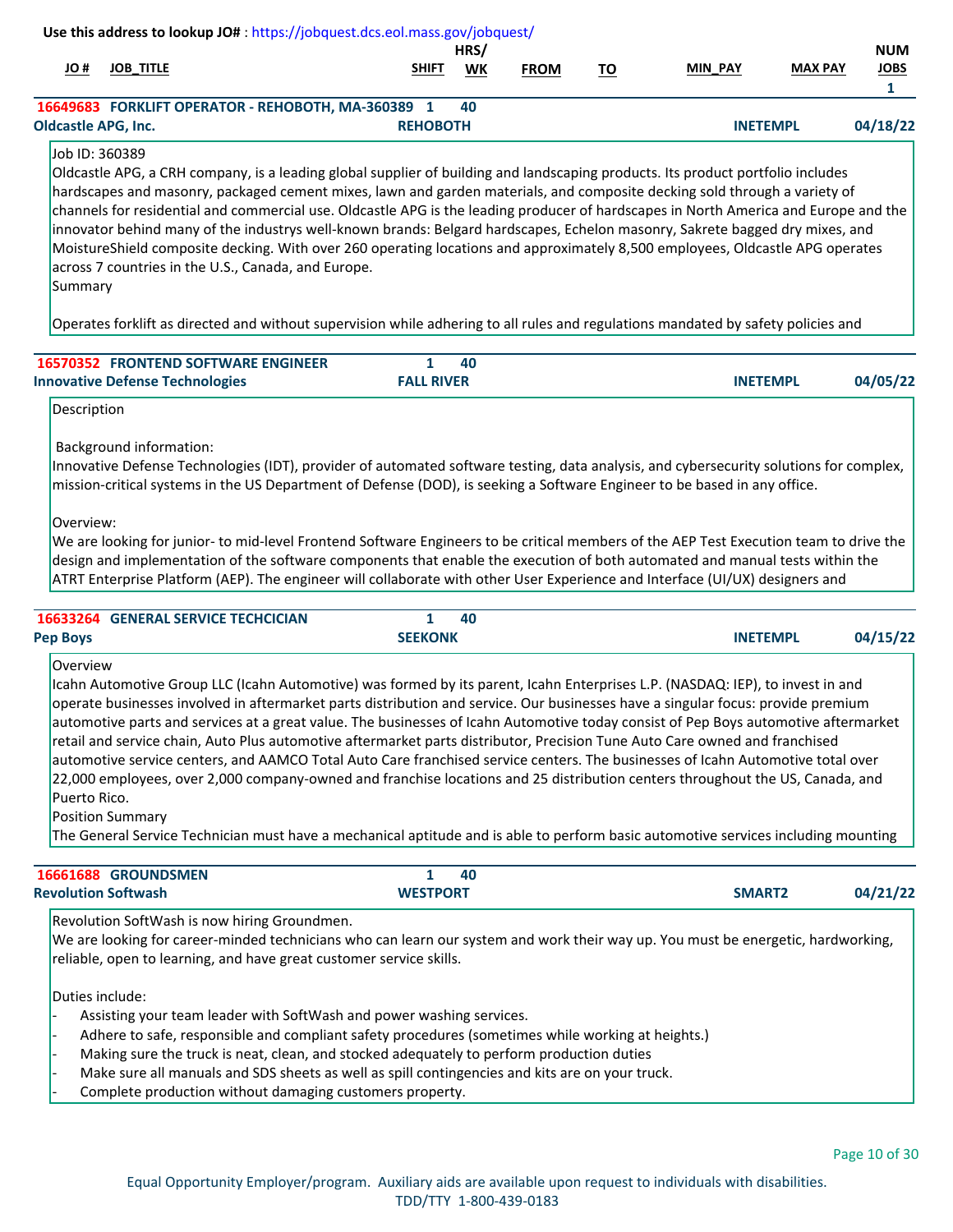|                                                          |                   | HRS/ |             |           |                |                | <b>NUM</b>  |
|----------------------------------------------------------|-------------------|------|-------------|-----------|----------------|----------------|-------------|
| # JO<br><b>JOB TITLE</b>                                 | <b>SHIFT</b>      | WK   | <b>FROM</b> | <u>TO</u> | <b>MIN PAY</b> | <b>MAX PAY</b> | <b>JOBS</b> |
|                                                          |                   |      |             |           | 15.00          |                | 2           |
| <b>16620248 HEALTH AND WELLNESS CASHIER</b>              |                   | 25   |             |           |                |                |             |
| <b>Walmart</b>                                           | <b>FALL RIVER</b> |      |             |           | <b>KFRAN</b>   |                | 04/13/22    |
| Qualifications                                           |                   |      |             |           |                |                |             |
| High school or equivalent (Preferred)                    |                   |      |             |           |                |                |             |
| <b>Weekend availability</b>                              |                   |      |             |           |                |                |             |
| Please visit the Walmart website for further job details |                   |      |             |           |                |                |             |
|                                                          |                   |      |             |           |                |                |             |
| 16622800 HIDING NUDCING STUDENTS EOD SENIOD CADE         |                   | 20   |             |           |                |                |             |

| 16623899 HIRING NURSING STUDENTS FOR SENIOR CARE 4 30 |                 |                 |
|-------------------------------------------------------|-----------------|-----------------|
| Happier In My Home, Inc.                              | <b>SOMERSET</b> | <b>INETEMPL</b> |

Nursing Students; Are you looking to complete your externship/internship hours and/or gain career building skills and experience while earning income?

Are you empathetic, compassionate, and dependable? Do you love and take pride in helping others? Are you looking for a profound and fulfilling career with a work-life balance and flexible schedule?

If these apply, then this job is for YOU!!

Make a difference in the life of a senior. Help them live comfortably and happy in their home while receiving the care and companionship they need.

| 16650902 HOMEMAKER/COMPANION FOR SENIORS<br><b>BAYADA Home Health Care, Inc.</b>                                                                                                                                                                                                                                                                                                                                                                                                                                                                                                                                                                                                                                                                                                                                                                         | <b>DARTMOUTH</b> | 40 | <b>INETEMPL</b> | 04/19/22 |
|----------------------------------------------------------------------------------------------------------------------------------------------------------------------------------------------------------------------------------------------------------------------------------------------------------------------------------------------------------------------------------------------------------------------------------------------------------------------------------------------------------------------------------------------------------------------------------------------------------------------------------------------------------------------------------------------------------------------------------------------------------------------------------------------------------------------------------------------------------|------------------|----|-----------------|----------|
| Would you like to help seniors in your community?<br>You can become someone's HERO today with BAYADA Home Health Care.<br>For decades the BAYADA team has risen up in difficult times to provide home care with Compassion, Excellence and Reliability to those<br>in need. We stand strong with our field staff and give them the tools they need to provide respect and dignity to those who need help<br>the most. Now more than ever do people need YOUR help at home. Join us and become a Hero on the Homefront! We offer both<br>part-time and full-time hours along with flexible scheduling and PAID Personal Caregiver Training for those who are interested in<br>becoming certified caregivers.<br>BAYADA offers Homemakers, Companions, Home Health Aides - HHA and Caregivers:<br>Weekly pay!<br>Flexible scheduling to fit your lifestyle |                  |    |                 |          |

| 16610007 HOSPICE AIDE \$2,500 SIGN ON BONUS                          | 40                |                 |          |
|----------------------------------------------------------------------|-------------------|-----------------|----------|
| <b>AccentCare, Inc.</b>                                              | <b>FALL RIVER</b> | <b>INETEMPL</b> | 04/11/22 |
| Hospice Aide \$2,500 Sign On Bonus                                   |                   |                 |          |
| Job Location: Location                                               |                   |                 |          |
| US-MA-Fall River                                                     |                   |                 |          |
| Scheduled Hours                                                      |                   |                 |          |
| 140                                                                  |                   |                 |          |
| Job ID                                                               |                   |                 |          |
| 2022-18884                                                           |                   |                 |          |
| Come Join Seasons Hospice and Palliative Care, an AccentCare company |                   |                 |          |
|                                                                      |                   |                 |          |

| 16649548 HOSPICE CASE MANAGER   REGISTERED NURSE 1 40<br><b>Amedisys Holding, LLC</b> | <b>FALL RIVER</b>                                                              | <b>INETEMPL</b> | 04/18/22 |
|---------------------------------------------------------------------------------------|--------------------------------------------------------------------------------|-----------------|----------|
| Beacon Hospice, Amedisys                                                              | Hospice RN Case Manager   \$10,000.00 Signon Bonus   Brockton & Randolph areas |                 |          |
| Cari ng is our Calling                                                                |                                                                                |                 |          |

**04/14/22**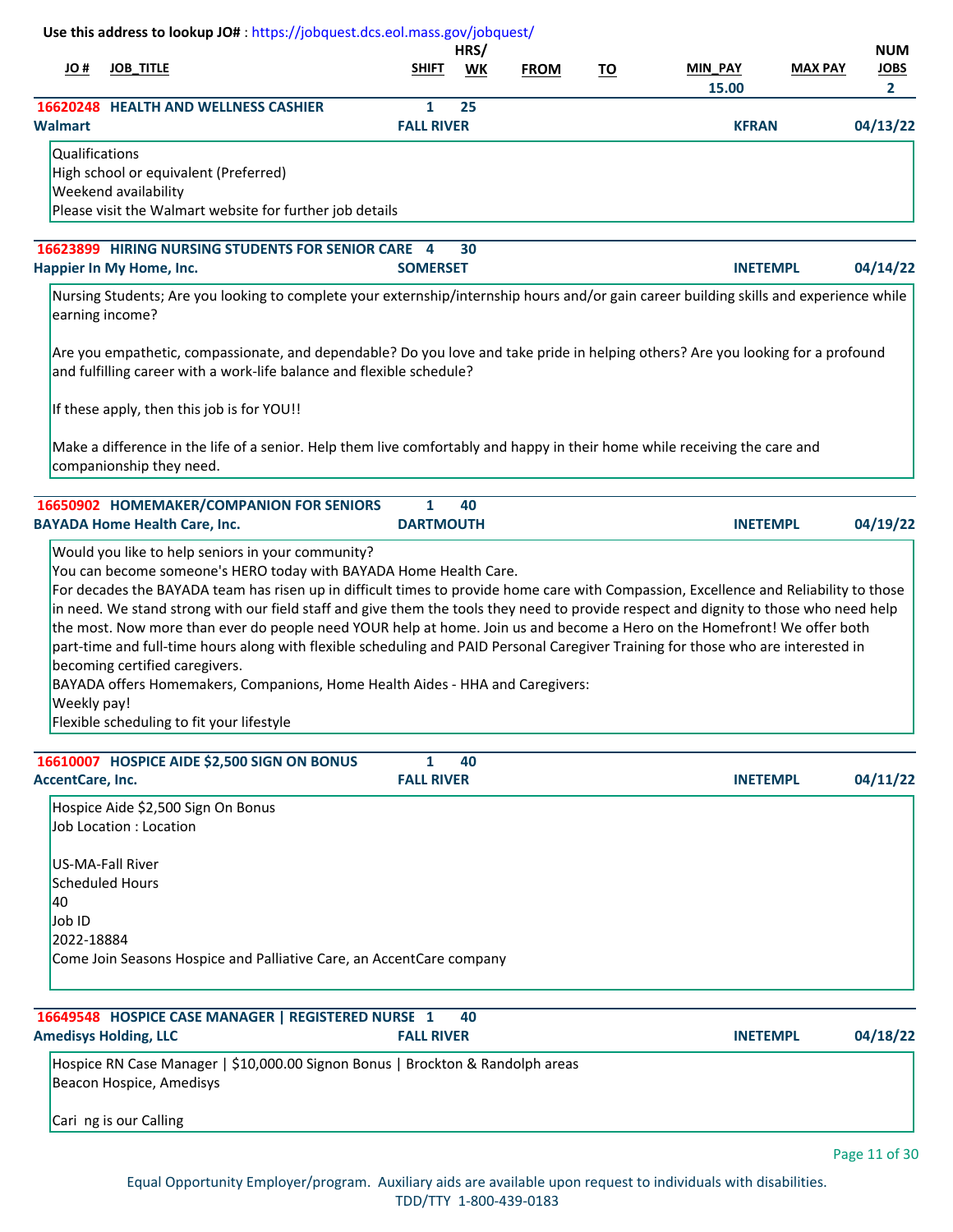|           |              |                         | <b>HRS</b> |             |                                       |            |                | <b>NUM</b>    |
|-----------|--------------|-------------------------|------------|-------------|---------------------------------------|------------|----------------|---------------|
| .<br>JU # | TITLE<br>IOB | <b>SHIFT</b><br>_______ | <b>WK</b>  | <b>FROM</b> | --<br>. J<br>$\overline{\phantom{a}}$ | PAY<br>MIN | <b>MAX PAY</b> | JOBS<br>_____ |
|           |              |                         |            |             |                                       |            |                |               |

At Amedisys whether we're caring for patients directly or supporting those who do, each of us is a caregiver at heart. Every team member contributes to our mission of providing exceptional, clinically distinct care in the home to thousands of patients and families every day.

In hospice, you'll be a true advocate for patients at the end of life while maintaining autonomy and independence to support their needs.

If you're looking for a home with a Nationwide Company where you can put your skills and experience to work, make a difference every

# **[16610013](https://jobquest.dcs.eol.mass.gov/jobquest/NewJobDetails.aspx?jo=16610013) 1 HOSPICE NURSE - RN \$15,000 SIGN ON BONUS 04/11/22 40** Hospice Nurse - RN \$15,000 Sign on Bonus Job Location : Location US-MA-Fall River Scheduled Hours 40 Job ID 2022-18882 Come Join Seasons Hospice and Palliative Care, an AccentCare company **AccentCare, Inc. FALL RIVER INETEMPL**

| 16610011 HOSPICE NURSE - RN (WEEKEND)                                | 40<br><b>FALL RIVER</b> | <b>INETEMPL</b> | 04/11/22 |
|----------------------------------------------------------------------|-------------------------|-----------------|----------|
| AccentCare, Inc.                                                     |                         |                 |          |
| Hospice Nurse - RN (Weekend)                                         |                         |                 |          |
| Job Location: Location                                               |                         |                 |          |
| US-MA-Fall River                                                     |                         |                 |          |
| Scheduled Hours                                                      |                         |                 |          |
| <b>Varies</b>                                                        |                         |                 |          |
| Job ID                                                               |                         |                 |          |
| 2022-18883                                                           |                         |                 |          |
| Come Join Seasons Hospice and Palliative Care, an AccentCare company |                         |                 |          |
|                                                                      |                         |                 |          |

| <b>Citizens for Citizens, Inc.</b>                    | <b>FALL RIVER</b> | <b>ABORG</b> | 04/19/22 |
|-------------------------------------------------------|-------------------|--------------|----------|
| Salary                                                |                   |              |          |
| Up to \$200 a day                                     |                   |              |          |
| Qualifications                                        |                   |              |          |
| High school or equivalent (Required)                  |                   |              |          |
| Minimum age 21                                        |                   |              |          |
| Teaching: 1 year (Preferred)                          |                   |              |          |
| Child Development Associate Certification (Preferred) |                   |              |          |
| 1 year teaching preferred                             |                   |              |          |
| Child Development Associate Certification (Preferred) |                   |              |          |

| <b>16614959 INTERNATIONAL OPERATIONS ANALYST</b> | 40               |                 |          |
|--------------------------------------------------|------------------|-----------------|----------|
| <b>Ocean Spray Cranberries, Inc.</b>             | <b>LAKEVILLE</b> | <b>INETEMPL</b> | 04/13/22 |
|                                                  |                  |                 |          |

Ocean Spray is looking for a tenacious International Operations Analyst to join our team!

Reporting to the Director, International and Ingredients Operations, and as an integral member of the Operations team this role provides key operational and analysis support for the international operations team growth mission.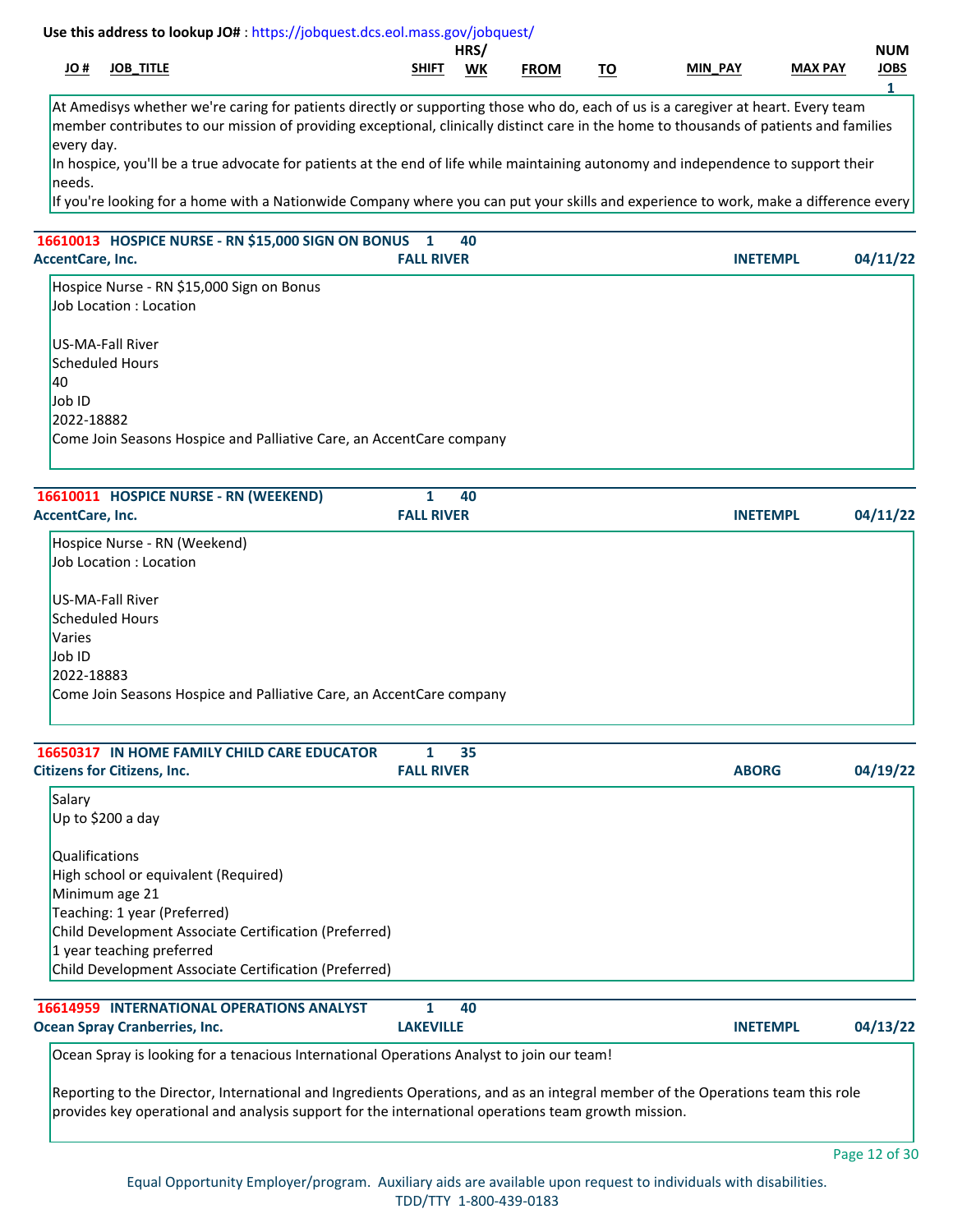# **JO # JOB\_TITLE SHIFT WK MIN\_PAY MAX PAY JOBS HRS/ NUM FROM TO Use this address to lookup JO#** [: https://jobquest.dcs.eol.mass.gov/jobquest/](https://jobquest.dcs.eol.mass.gov/jobquest/)   **1** Position location: We're all about flexibility! This will be a hybrid role based out of Lakeville, MA or Boston, MA with Mondays & Fridays remote. Who We are Looking For: We are looking for a highly motivated and experienced individual with a passion for learning new systems and processes and paving a  **[16562519](https://jobquest.dcs.eol.mass.gov/jobquest/NewJobDetails.aspx?jo=16562519) 1 INVENTORY CONTROL CLERK 04/04/22 40** Inventory Control Clerk. Research and maintain inventory integrity. Process warehouse returns to vendors and assist Buying department with new, discontinued and return to vendor items. Analyze inventory discrepancies, product rotation and receiving issues and resolve utilizing available warehouse systems. Provide support to Operations Selection. Responsible for investigating and reporting miscellaneous quality control issues. Complete Inventory Control reports. Perform audits as required. **Stop & Shop Distribution Center ASSONET SMART2  [16590242](https://jobquest.dcs.eol.mass.gov/jobquest/NewJobDetails.aspx?jo=16590242) 1 JR. SOFTWARE ENGINEER 04/08/22 40** Description Background information: Innovative Defense Technologies (IDT), provider of automated software testing, data analysis, and cybersecurity solutions for complex, mission-critical systems in the US Department of Defense (DOD), is seeking a software engineer to be based in any office. Overview: We are looking for junior to mid-level Software Engineers to be critical members of the AEP Test Bay as a Service team to drive the design and implementation of the software components that provide collaborative access to and connectivity of virtualized systems within the ATRT Enterprise Platform (AEP). **Innovative Defense Technologies FALL RIVER INETEMPL  [16620324](https://jobquest.dcs.eol.mass.gov/jobquest/NewJobDetails.aspx?jo=16620324) 1 LANDSCAPERS/LABORERS 04/13/22 40** responsible for envisioning unique outdoor spaces and working with other landscape professionals to turn their visions into public parks and gardens for people to enjoy. Their duties include planting flowers and trees, trimming shrubbery and overseeing the installation of benches, fountains, fences and walking paths. A Landscaper position is typically under the direction of Professional Grounds Managers and completes a variety of tasks to achieve a functional and pleasant outdoor area. They may also care for indoor gardens and plants in public and commercial facilities such as botanical gardens, malls and hotels. duties and responsibilities: Mowing, edging and fertilizing lawns Weeding and mulching landscape beds **G and S Landscaping WESTPORT KFRAN  [16657025](https://jobquest.dcs.eol.mass.gov/jobquest/NewJobDetails.aspx?jo=16657025) 1 LATHE OPERATOR 04/20/22 40** Whirlpool is seeking qualified candidates for an Okuma Operator. The position is located at our Fall River, MA site. The Okuma Operator will be responsible for the setup and safely operation of the Okuma Lathe to process/produce highest quality products. 1st (6:45am-3:15pm) overtime as needed Your responsibilities will include Setup and document tooling and safe practices for Okuma operations **Whirlpool Corporation FALL RIVER KFRAN**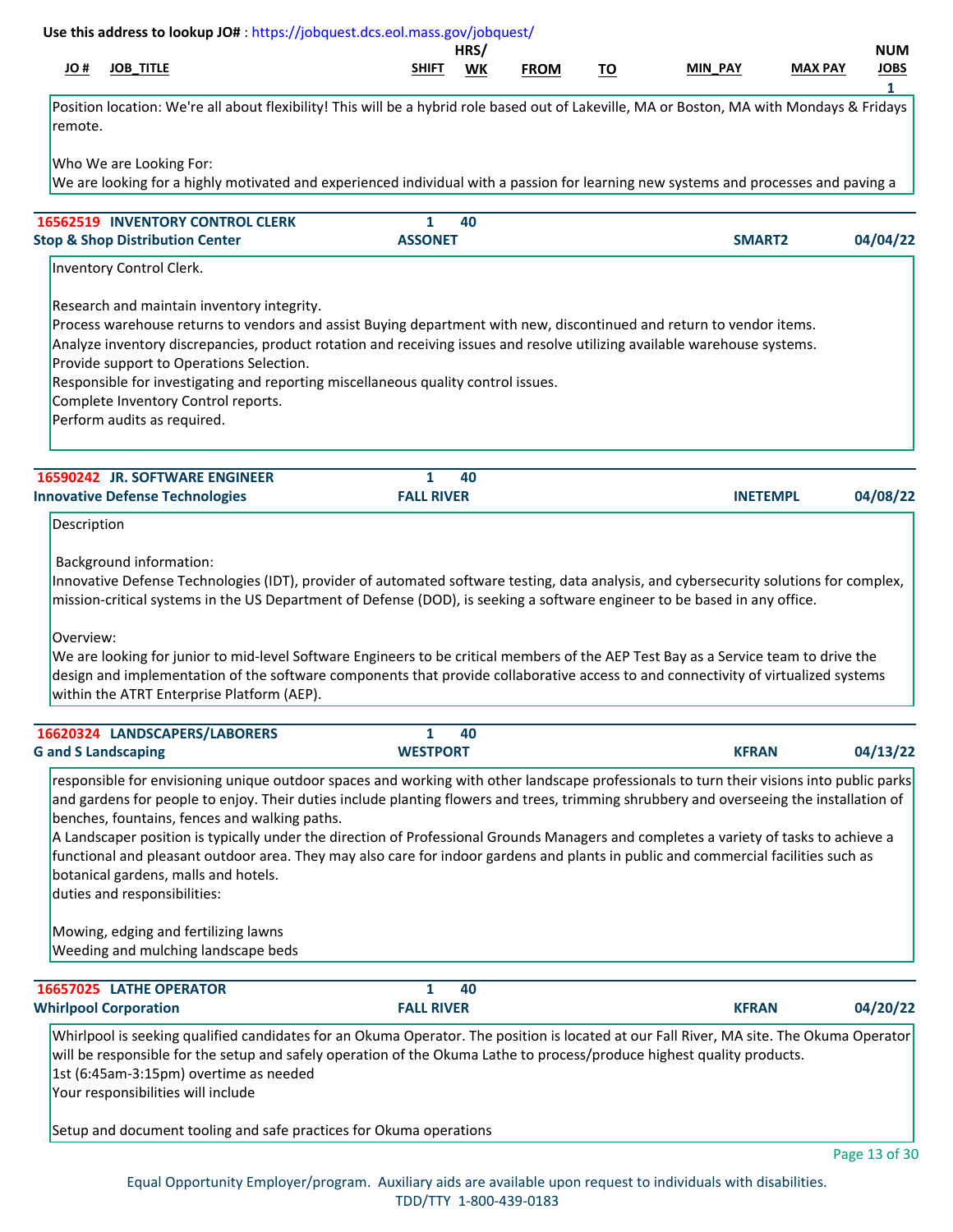|         |                                                                                     | Use this address to lookup JO#: https://jobquest.dcs.eol.mass.gov/jobquest/                                                                                                                                                                                                                                                                                                                                                                                                                                                                                                                                                                                                                                                                                                                                                                                       |                    | HRS/ |             |           |         |                 |                           |
|---------|-------------------------------------------------------------------------------------|-------------------------------------------------------------------------------------------------------------------------------------------------------------------------------------------------------------------------------------------------------------------------------------------------------------------------------------------------------------------------------------------------------------------------------------------------------------------------------------------------------------------------------------------------------------------------------------------------------------------------------------------------------------------------------------------------------------------------------------------------------------------------------------------------------------------------------------------------------------------|--------------------|------|-------------|-----------|---------|-----------------|---------------------------|
| # JO    | <b>JOB_TITLE</b>                                                                    |                                                                                                                                                                                                                                                                                                                                                                                                                                                                                                                                                                                                                                                                                                                                                                                                                                                                   | SHIFT              | WK   | <b>FROM</b> | <u>TO</u> | MIN_PAY | <b>MAX PAY</b>  | <b>NUM</b><br><b>JOBS</b> |
|         |                                                                                     | Verify accuracy of machine settings to confirm accurate tolerances and machine functions<br>Operators will be required to maintain accurate parts and motivation on routine repetitive jobs.<br>During operations Operator will be required to maintain cleanliness of the machine.<br>In process checks will be required by the operator to maintain all required tolerances and quality.                                                                                                                                                                                                                                                                                                                                                                                                                                                                        |                    |      |             |           |         |                 | 1                         |
|         | <b>Oldcastle APG, Inc.</b>                                                          | 16649633 MACHINE OPERATOR - REHOBOTH, MA-385359 1                                                                                                                                                                                                                                                                                                                                                                                                                                                                                                                                                                                                                                                                                                                                                                                                                 | <b>REHOBOTH</b>    | 40   |             |           |         | <b>INETEMPL</b> | 04/18/22                  |
| Summary | Job ID: 385359                                                                      | Oldcastle APG, a CRH company, is a leading global supplier of building and landscaping products. Its product portfolio includes<br>hardscapes and masonry, packaged cement mixes, lawn and garden materials, and composite decking sold through a variety of<br>channels for residential and commercial use. Oldcastle APG is the leading producer of hardscapes in North America and Europe and the<br>innovator behind many of the industrys well-known brands: Belgard hardscapes, Echelon masonry, Sakrete bagged dry mixes, and<br>MoistureShield composite decking. With over 260 operating locations and approximately 8,500 employees, Oldcastle APG operates<br>across 7 countries in the U.S., Canada, and Europe.<br>Operate machinery as directed while adhering to all rules and regulations mandated by safety policies and procedures to produce a |                    |      |             |           |         |                 |                           |
|         |                                                                                     | 16377368 MAINTAINER I, CUSTODIAN-FLOATER                                                                                                                                                                                                                                                                                                                                                                                                                                                                                                                                                                                                                                                                                                                                                                                                                          | 4                  | 38   |             |           |         |                 |                           |
|         | <b>Bridgewater State University</b>                                                 |                                                                                                                                                                                                                                                                                                                                                                                                                                                                                                                                                                                                                                                                                                                                                                                                                                                                   | <b>BRIDGEWATER</b> |      |             |           |         | <b>JCAHI</b>    | 03/04/22                  |
|         |                                                                                     | an inclusive environment that supports students, faculty and staff from diverse racial, ethnic, and socioeconomic backgrounds.<br>Members of underrepresented groups, minorities, women, veterans, persons with disabilities, and all persons committed to diversity<br>and inclusive excellence are strongly encouraged to apply.<br>Full-time, 12 Month, AFSCME position<br>Various schedules and tour of duties available, for first, second, and third shifts.                                                                                                                                                                                                                                                                                                                                                                                                |                    |      |             |           |         |                 |                           |
|         | <b>Oldcastle APG, Inc.</b>                                                          | 16649651 MAINTENANCE MECHANIC - REHOBOTH, MA-3  1                                                                                                                                                                                                                                                                                                                                                                                                                                                                                                                                                                                                                                                                                                                                                                                                                 | <b>REHOBOTH</b>    | 40   |             |           |         | <b>INETEMPL</b> | 04/18/22                  |
|         | Job ID: 381780<br><b>Job Description Summary</b><br>Constructs fixtures as required | Oldcastle APG, a CRH company, is a leading global supplier of building and landscaping products. Its product portfolio includes<br>hardscapes and masonry, packaged cement mixes, lawn and garden materials, and composite decking sold through a variety of<br>channels for residential and commercial use. Oldcastle APG is the leading producer of hardscapes in North America and Europe and the<br>innovator behind many of the industrys well-known brands: Belgard hardscapes, Echelon masonry, Sakrete bagged dry mixes, and<br>MoistureShield composite decking. With over 260 operating locations and approximately 8,500 employees, Oldcastle APG operates<br>across 7 countries in the U.S., Canada, and Europe.<br>Maintains the safe working condition of facility equipment, building, and grounds                                                 |                    |      |             |           |         |                 |                           |
|         |                                                                                     | 16666612 MAINTENANCE SUPERVISOR                                                                                                                                                                                                                                                                                                                                                                                                                                                                                                                                                                                                                                                                                                                                                                                                                                   | 3                  | 40   |             |           |         |                 |                           |
|         | <b>Stop &amp; Shop Distribution Center</b><br>completed in a timely fashion.        | Manage, schedule and motivate the Maintenance Staff in all facets of warehouse maintenance to ensure that all duties and projects are                                                                                                                                                                                                                                                                                                                                                                                                                                                                                                                                                                                                                                                                                                                             | <b>ASSONET</b>     |      |             |           |         | <b>ABORG</b>    | 04/22/22                  |
|         |                                                                                     | Manage the maintenance program for 500 pieces of material handling equipment (reach trucks, scrubber/sweepers, pallet jacks and<br>forklifts) to ensure their safe and efficient operation.                                                                                                                                                                                                                                                                                                                                                                                                                                                                                                                                                                                                                                                                       |                    |      |             |           |         |                 |                           |
|         |                                                                                     | Budget accountability for maintenance labor, Material Handling Equipment, Building and Grounds                                                                                                                                                                                                                                                                                                                                                                                                                                                                                                                                                                                                                                                                                                                                                                    |                    |      |             |           |         |                 |                           |
|         |                                                                                     |                                                                                                                                                                                                                                                                                                                                                                                                                                                                                                                                                                                                                                                                                                                                                                                                                                                                   |                    |      |             |           |         |                 | Page 14 of 30             |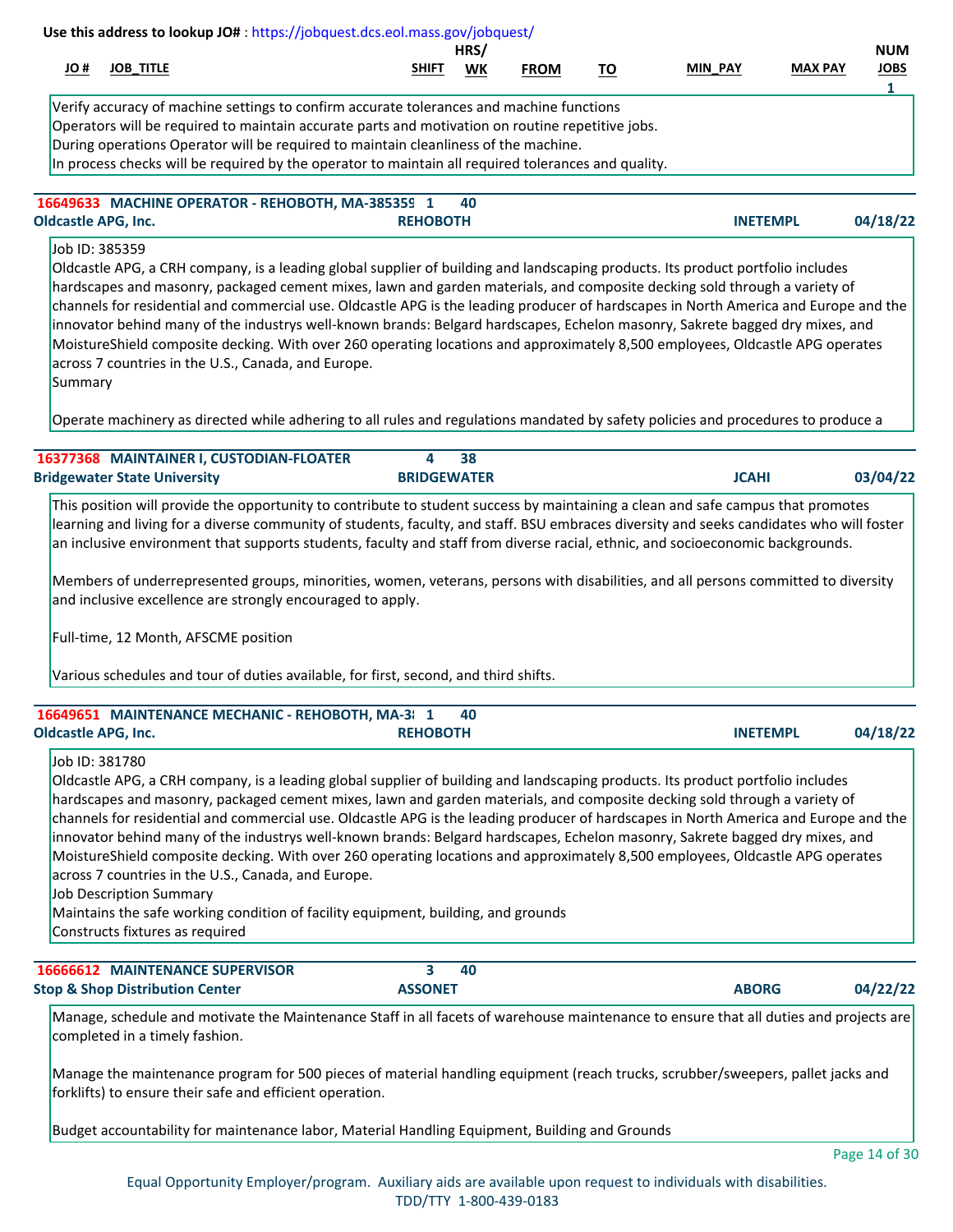| <b>JOB_TITLE</b><br># JO                                                                                                                                                                                                                                                                                                                                                                                                                                                                                                                                                                                                                                                                                                                                                                                                                                                                        | SHIFT            | HRS/ |             |           | MIN_PAY         | <b>MAX PAY</b> | <b>NUM</b><br><b>JOBS</b> |
|-------------------------------------------------------------------------------------------------------------------------------------------------------------------------------------------------------------------------------------------------------------------------------------------------------------------------------------------------------------------------------------------------------------------------------------------------------------------------------------------------------------------------------------------------------------------------------------------------------------------------------------------------------------------------------------------------------------------------------------------------------------------------------------------------------------------------------------------------------------------------------------------------|------------------|------|-------------|-----------|-----------------|----------------|---------------------------|
|                                                                                                                                                                                                                                                                                                                                                                                                                                                                                                                                                                                                                                                                                                                                                                                                                                                                                                 |                  | WK   | <b>FROM</b> | <u>TO</u> | 80,000.00       | 80,000.00      | $\mathbf{1}$              |
| Maintain the facility?s fire systems and alarms with monthly checklists and reports and annual inspections by the Fire Inspector and<br>insurance carrier.                                                                                                                                                                                                                                                                                                                                                                                                                                                                                                                                                                                                                                                                                                                                      |                  |      |             |           |                 |                |                           |
| <b>16661276 MANAGER</b>                                                                                                                                                                                                                                                                                                                                                                                                                                                                                                                                                                                                                                                                                                                                                                                                                                                                         | $\mathbf{1}$     | 40   |             |           |                 |                |                           |
| <b>AMC Theatres</b>                                                                                                                                                                                                                                                                                                                                                                                                                                                                                                                                                                                                                                                                                                                                                                                                                                                                             | <b>DARTMOUTH</b> |      |             |           | <b>INETEMPL</b> |                | 04/21/22                  |
| Manager                                                                                                                                                                                                                                                                                                                                                                                                                                                                                                                                                                                                                                                                                                                                                                                                                                                                                         |                  |      |             |           |                 |                |                           |
| Dartmouth Mall 11                                                                                                                                                                                                                                                                                                                                                                                                                                                                                                                                                                                                                                                                                                                                                                                                                                                                               |                  |      |             |           |                 |                |                           |
| 140 N Dartmouth Mall, North Dartmouth, MA 02747                                                                                                                                                                                                                                                                                                                                                                                                                                                                                                                                                                                                                                                                                                                                                                                                                                                 |                  |      |             |           |                 |                |                           |
| <b>Job Summary</b><br>Supervise and coordinate operations of the theatre to achieve AMC's goals. Provide leadership and development, and communicate<br>expectations to all associates in a professional and safe work environment.                                                                                                                                                                                                                                                                                                                                                                                                                                                                                                                                                                                                                                                             |                  |      |             |           |                 |                |                           |
| 16614174 MANAGER TRAINEE                                                                                                                                                                                                                                                                                                                                                                                                                                                                                                                                                                                                                                                                                                                                                                                                                                                                        | $\mathbf{1}$     | 40   |             |           |                 |                |                           |
| <b>JB Hunt/Driver Hotline</b>                                                                                                                                                                                                                                                                                                                                                                                                                                                                                                                                                                                                                                                                                                                                                                                                                                                                   | <b>ASSONET</b>   |      |             |           | <b>KFRAN</b>    |                | 04/12/22                  |
| Job Description:<br>Key Responsibilities:<br>Learn to build and maintain positive professional relationships with drivers and safe, reliable outside carriers to ensure seamless new<br>carrier set-up, minimize turnover and maximize ongoing productivity<br>Fill in for absent or unavailable personnel and on special projects related to optimizing fleet operations and achieving profitability                                                                                                                                                                                                                                                                                                                                                                                                                                                                                           |                  |      |             |           |                 |                |                           |
| 16563609 MORTGAGE LOAN OFFICER                                                                                                                                                                                                                                                                                                                                                                                                                                                                                                                                                                                                                                                                                                                                                                                                                                                                  | 1                | 40   |             |           |                 |                |                           |
| <b>BayCoast Bank</b>                                                                                                                                                                                                                                                                                                                                                                                                                                                                                                                                                                                                                                                                                                                                                                                                                                                                            | <b>SWANSEA</b>   |      |             |           | <b>INETEMPL</b> |                | 04/05/22                  |
| BayCoast Mortgage is a fast growing Massachusetts company owned by BayCoast Bank, est. 1851. As a wholly owned subsidiary of a<br>bank we have portfolio lending flexibility in addition to being a full-service lender serving the majority of the East Coast. We are<br>committed to being one of the best workplaces in the industry. BayCoast offers a dynamic work environment and excellent<br>opportunities for internal and professional development. We currently have a variety of rewarding career opportunities available in our<br>Mortgage Department in Swansea, MA.<br><b>Available Positions:</b><br>Mortgage Loan Originator (inside/outside sales)<br>Essential Mortgage Loan Originator Functions:<br>Maintain and originate through branch and subsidiary provided leads (25+ physical locations).<br>Utilize cutting edge technology to originate digital provided leads. |                  |      |             |           |                 |                |                           |
| 16574399 MUNICIPAL SALES AND SERVICE OFFICER                                                                                                                                                                                                                                                                                                                                                                                                                                                                                                                                                                                                                                                                                                                                                                                                                                                    | 1                | 40   |             |           |                 |                |                           |
| <b>Rockland Trust Company</b>                                                                                                                                                                                                                                                                                                                                                                                                                                                                                                                                                                                                                                                                                                                                                                                                                                                                   | <b>SOMERSET</b>  |      |             |           | <b>INETEMPL</b> |                | 04/06/22                  |
| Description<br>Municipal Sales and Service Officer<br>The Municipal Sales and Service Officer will perform a variety of customer service and sales activities to support existing and new<br>Municipal Banking customers, as well as to support the Municipal Banking Calling Officers to retain and expand customer relationships.<br>This position provides high-level customer service to Municipal/Government Banking clients and requires the management of a<br>portfolio of municipal clients.<br>Responsibilities will include:<br>Providing exceptional customer service and support to retain and expand customer relationships by responding professionally and                                                                                                                                                                                                                      |                  |      |             |           |                 |                |                           |

Page 15 of 30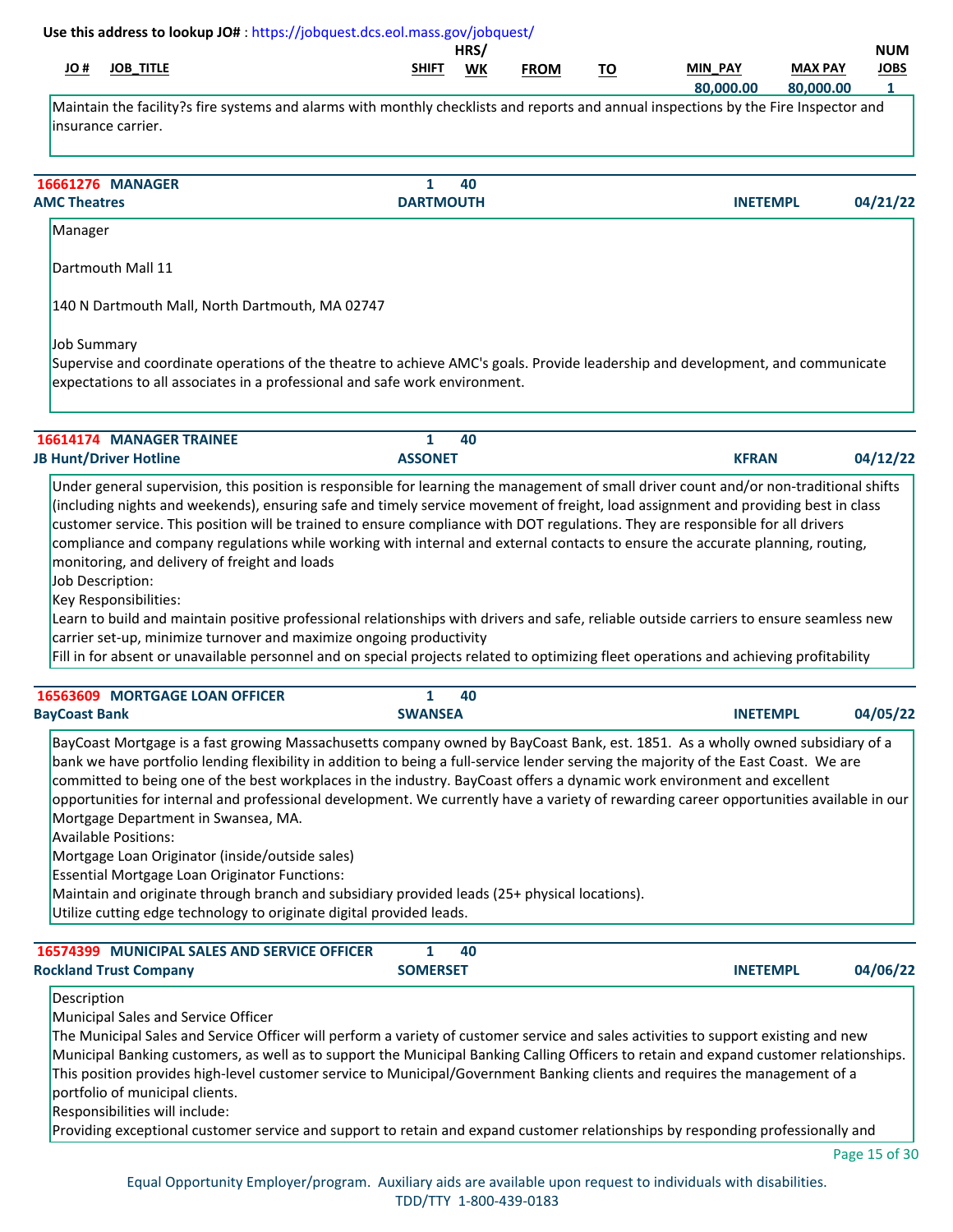| SHIFT | <b>WK</b>                                                                                                                                                                                                                                                                       | <b>FROM</b>                                                    | <u>TO</u> | MIN_PAY | <b>MAX PAY</b>                   | <b>JOBS</b>                                                                                                                                                                                                                                                                                                                             |
|-------|---------------------------------------------------------------------------------------------------------------------------------------------------------------------------------------------------------------------------------------------------------------------------------|----------------------------------------------------------------|-----------|---------|----------------------------------|-----------------------------------------------------------------------------------------------------------------------------------------------------------------------------------------------------------------------------------------------------------------------------------------------------------------------------------------|
|       |                                                                                                                                                                                                                                                                                 |                                                                |           |         |                                  | $\mathbf{1}$                                                                                                                                                                                                                                                                                                                            |
|       |                                                                                                                                                                                                                                                                                 |                                                                |           |         |                                  |                                                                                                                                                                                                                                                                                                                                         |
|       |                                                                                                                                                                                                                                                                                 |                                                                |           |         |                                  | 04/24/22                                                                                                                                                                                                                                                                                                                                |
|       |                                                                                                                                                                                                                                                                                 |                                                                |           |         |                                  |                                                                                                                                                                                                                                                                                                                                         |
|       |                                                                                                                                                                                                                                                                                 |                                                                |           |         |                                  |                                                                                                                                                                                                                                                                                                                                         |
|       |                                                                                                                                                                                                                                                                                 |                                                                |           |         |                                  |                                                                                                                                                                                                                                                                                                                                         |
|       |                                                                                                                                                                                                                                                                                 |                                                                |           |         |                                  |                                                                                                                                                                                                                                                                                                                                         |
|       |                                                                                                                                                                                                                                                                                 |                                                                |           |         |                                  |                                                                                                                                                                                                                                                                                                                                         |
| 1     | 40                                                                                                                                                                                                                                                                              |                                                                |           |         |                                  | 04/24/22                                                                                                                                                                                                                                                                                                                                |
|       |                                                                                                                                                                                                                                                                                 |                                                                |           |         |                                  |                                                                                                                                                                                                                                                                                                                                         |
|       |                                                                                                                                                                                                                                                                                 |                                                                |           |         |                                  |                                                                                                                                                                                                                                                                                                                                         |
|       |                                                                                                                                                                                                                                                                                 |                                                                |           |         |                                  |                                                                                                                                                                                                                                                                                                                                         |
|       |                                                                                                                                                                                                                                                                                 |                                                                |           |         |                                  |                                                                                                                                                                                                                                                                                                                                         |
|       |                                                                                                                                                                                                                                                                                 |                                                                |           |         |                                  |                                                                                                                                                                                                                                                                                                                                         |
|       |                                                                                                                                                                                                                                                                                 |                                                                |           |         |                                  |                                                                                                                                                                                                                                                                                                                                         |
| 1     | 40                                                                                                                                                                                                                                                                              |                                                                |           |         |                                  | 04/24/22                                                                                                                                                                                                                                                                                                                                |
|       |                                                                                                                                                                                                                                                                                 |                                                                |           |         |                                  |                                                                                                                                                                                                                                                                                                                                         |
|       |                                                                                                                                                                                                                                                                                 |                                                                |           |         |                                  |                                                                                                                                                                                                                                                                                                                                         |
|       |                                                                                                                                                                                                                                                                                 |                                                                |           |         |                                  |                                                                                                                                                                                                                                                                                                                                         |
|       |                                                                                                                                                                                                                                                                                 |                                                                |           |         |                                  |                                                                                                                                                                                                                                                                                                                                         |
|       |                                                                                                                                                                                                                                                                                 |                                                                |           |         |                                  |                                                                                                                                                                                                                                                                                                                                         |
|       |                                                                                                                                                                                                                                                                                 |                                                                |           |         |                                  |                                                                                                                                                                                                                                                                                                                                         |
| 1     | 40                                                                                                                                                                                                                                                                              |                                                                |           |         |                                  | 04/20/22                                                                                                                                                                                                                                                                                                                                |
|       | $\mathbf{1}$<br>20 Raffaele Road, Plymouth, Massachusetts 02360<br>16676717 OUTSIDE SALES REPRESENTATIVE - HIRING IM<br>20 Raffaele Road, Plymouth, Massachusetts 02360<br>16676633 OUTSIDE SALES REPRESENTATIVE - WEEKLY PA<br>20 Raffaele Road, Plymouth, Massachusetts 02360 | 40<br><b>LAKEVILLE</b><br><b>LAKEVILLE</b><br><b>LAKEVILLE</b> |           |         | <b>DARTMOUTH</b><br><b>PLEVE</b> | efficiently to external customer and Officer requests for assistance as Municipal clients require a high level of immediate support<br>Providing daily customer service support to municipal clients, answering various types of banking questions and acting as a liaison for<br><b>INETEMPL</b><br><b>INETEMPL</b><br><b>INETEMPL</b> |

Conduct community outreach to identify and engage pregnant or parenting teens and adults and their children for both the MPPTI and PAT programs

Maintain a caseload of English-speaking and Spanish-speaking families including pregnant or parenting teenagers, young adults, and adults with children ages 0-5 from various racial, ethnic, cultural, linguistic, socioeconomic backgrounds, abilities, and family structures, providing in-person or telehealth services

Conduct strength-based assessments to identify family strengths and needs to develop a family-centered life plan with goals that are specific, measurable, attainable, realistic, and timely related to self-sufficiency, educational attainment, and job placement Collaborate with families to identify barriers and connect them with resources within the community to assist with personal health,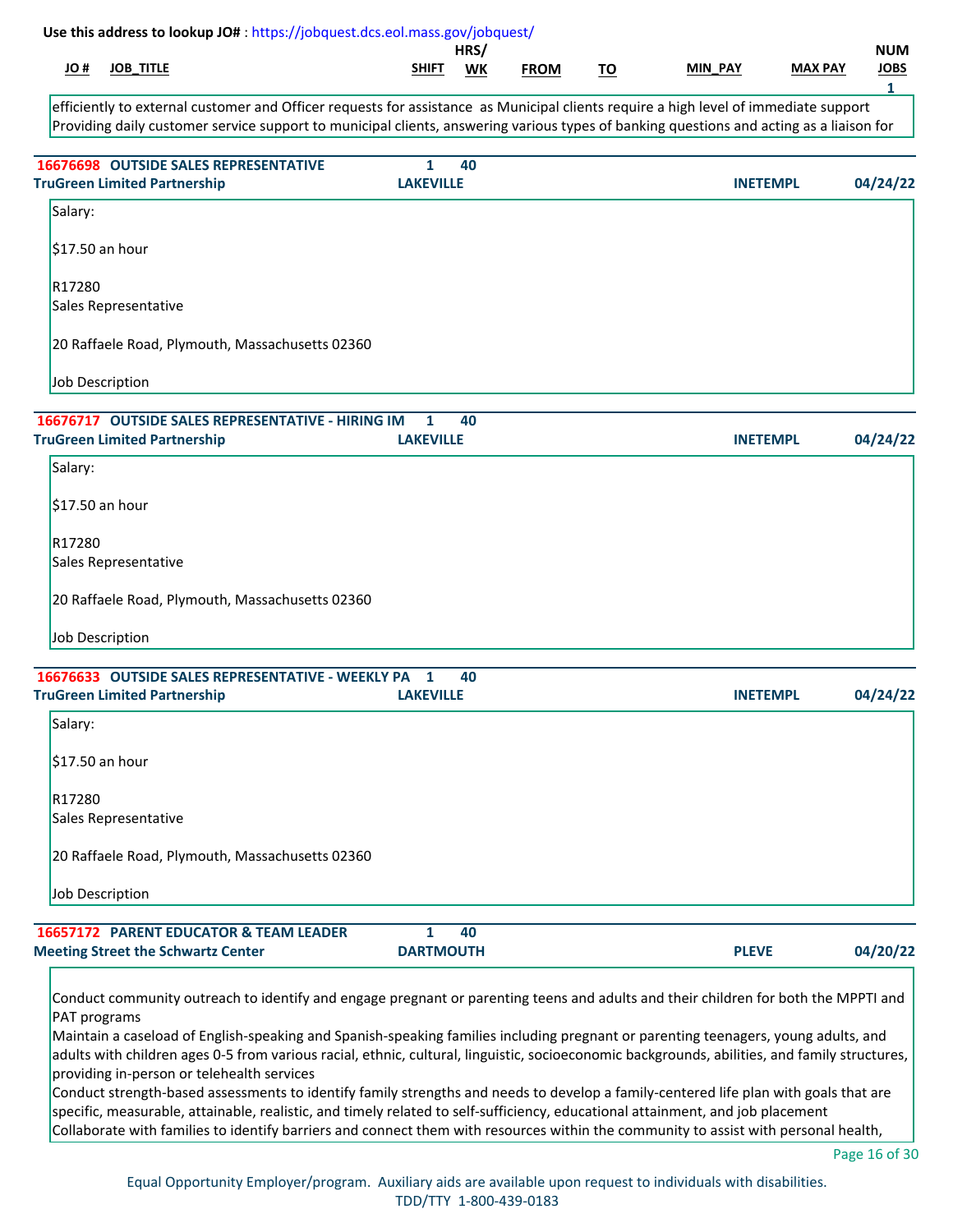|                                                       | Use this address to lookup JO#: https://jobquest.dcs.eol.mass.gov/jobquest/                                                                                                                                                                                                                                                                                                                                                                                                                                                                                                                                                                                                                                                                             |                                | HRS/ |             |           |                 |                | <b>NUM</b>       |
|-------------------------------------------------------|---------------------------------------------------------------------------------------------------------------------------------------------------------------------------------------------------------------------------------------------------------------------------------------------------------------------------------------------------------------------------------------------------------------------------------------------------------------------------------------------------------------------------------------------------------------------------------------------------------------------------------------------------------------------------------------------------------------------------------------------------------|--------------------------------|------|-------------|-----------|-----------------|----------------|------------------|
| # JO                                                  | <b>JOB_TITLE</b>                                                                                                                                                                                                                                                                                                                                                                                                                                                                                                                                                                                                                                                                                                                                        | SHIFT                          | WK   | <b>FROM</b> | <u>TO</u> | MIN_PAY         | <b>MAX PAY</b> | <b>JOBS</b><br>1 |
|                                                       | reproductive health, mental and behavioral health, and social and emotional well-being                                                                                                                                                                                                                                                                                                                                                                                                                                                                                                                                                                                                                                                                  |                                |      |             |           |                 |                |                  |
|                                                       | 16595906 PART TIME BANKER I SEEKONK BRANCH<br><b>Rockland Trust Company</b>                                                                                                                                                                                                                                                                                                                                                                                                                                                                                                                                                                                                                                                                             | $\mathbf{1}$<br><b>SEEKONK</b> | 40   |             |           | <b>INETEMPL</b> |                | 04/09/22         |
| Description<br><b>Primary Duties:</b><br>relationship | Rockland Trust is currently seeking a Banker I.<br>The Banker I assists the Bank in meeting its sales and service goals by supporting both customer relationship development and<br>transaction processing. Under the supervision of the Branch Manager and/or Designee this position is responsible for conducting<br>financial transactions between the Bank and its customers; sales and referral of bank products; promotion and demonstration of digital<br>channel usage and providing superior service in a highly professional manner.<br>Use needs-based consultative approach to recommend products or services that will enhance and complement the customer's<br>Open and process all types of accounts including deposit and loan products |                                |      |             |           |                 |                |                  |
|                                                       | <b>16583913 PATIENT CARE MANAGER HOME HEALTH</b>                                                                                                                                                                                                                                                                                                                                                                                                                                                                                                                                                                                                                                                                                                        | 1                              | 40   |             |           |                 |                |                  |
| <b>AccentCare, Inc.</b>                               |                                                                                                                                                                                                                                                                                                                                                                                                                                                                                                                                                                                                                                                                                                                                                         | <b>FALL RIVER</b>              |      |             |           | <b>INETEMPL</b> |                | 04/07/22         |
|                                                       | AccentCare is looking forpassionate clinicians committed todelivering exceptionalcare in the home.<br>We are committed to quality patient outcomes-delivering evidence-based care in the home-and providingcomprehensivetraining to<br>further develop our staff along with continuing education and promotional opportunities.<br>Come join the AccentCareteam and Make A Difference every day.<br><b>Position:Patient Care Manager</b><br>Reports to:Administrator<br>Job Summary: The Patient Care Manager (PCM) is responsible for the episode of care for the assigned team patient census with a focus<br>on direct management and leadership of associated team (Clinical Support Specialist & Field Clinicians).                                |                                |      |             |           |                 |                |                  |
|                                                       | 16562522 PAYROLL CLERK<br><b>Stop &amp; Shop Distribution Center</b>                                                                                                                                                                                                                                                                                                                                                                                                                                                                                                                                                                                                                                                                                    | $\mathbf{1}$<br><b>ASSONET</b> | 40   |             |           | SMART2          |                | 04/04/22         |
| Payroll Clerk                                         | Knowledge of Krono's a must<br>Administer payroll processing for over 900 union and non-union associates in accordance with defined procedures, including all aspects<br>of company controls and auditing.                                                                                                                                                                                                                                                                                                                                                                                                                                                                                                                                              |                                |      |             |           |                 |                |                  |
|                                                       | Maintain and update all required payroll processing and documentation to ensure compliance of applicable state, federal, payroll<br>regulations. Ensures accurate preparation and balancing of payroll.                                                                                                                                                                                                                                                                                                                                                                                                                                                                                                                                                 |                                |      |             |           |                 |                |                  |
|                                                       | Prepare weekly and monthly reports for hours worked per department for Senior Warehouse Management.                                                                                                                                                                                                                                                                                                                                                                                                                                                                                                                                                                                                                                                     |                                |      |             |           |                 |                |                  |
|                                                       | 16639481 PERSONAL CARE LINE HOME HEALTH AIDE<br><b>Amedisys Holding, LLC</b>                                                                                                                                                                                                                                                                                                                                                                                                                                                                                                                                                                                                                                                                            | 1<br><b>FALL RIVER</b>         | 20   |             |           | <b>INETEMPL</b> |                | 04/16/22         |
|                                                       | Caregiving is our Calling                                                                                                                                                                                                                                                                                                                                                                                                                                                                                                                                                                                                                                                                                                                               |                                |      |             |           |                 |                |                  |
|                                                       | Associated Home Care, an Amedisys company, is the leading provider of personal home care in the state of Massachusetts in addition<br>to its service areas around Jacksonville, Florida and Knoxville, Tennessee. From companionship to around-the-clock in-home care, our<br>customized services are designed to bring peace of mind to individuals needing extra care for their families. Customizing care to each<br>client's need is an important part of the service plan and can always be adjusted as needs change.                                                                                                                                                                                                                              |                                |      |             |           |                 |                |                  |
|                                                       | Our specially trained nurses and caregivers are available from one to 24 hours a day, seven days a week. After an initial assessment over<br>the phone or in person, our nurse will personally visit with the client and family members to discuss the most beneficial and<br>cost-effective services.                                                                                                                                                                                                                                                                                                                                                                                                                                                  |                                |      |             |           |                 |                | Page 17 of 30    |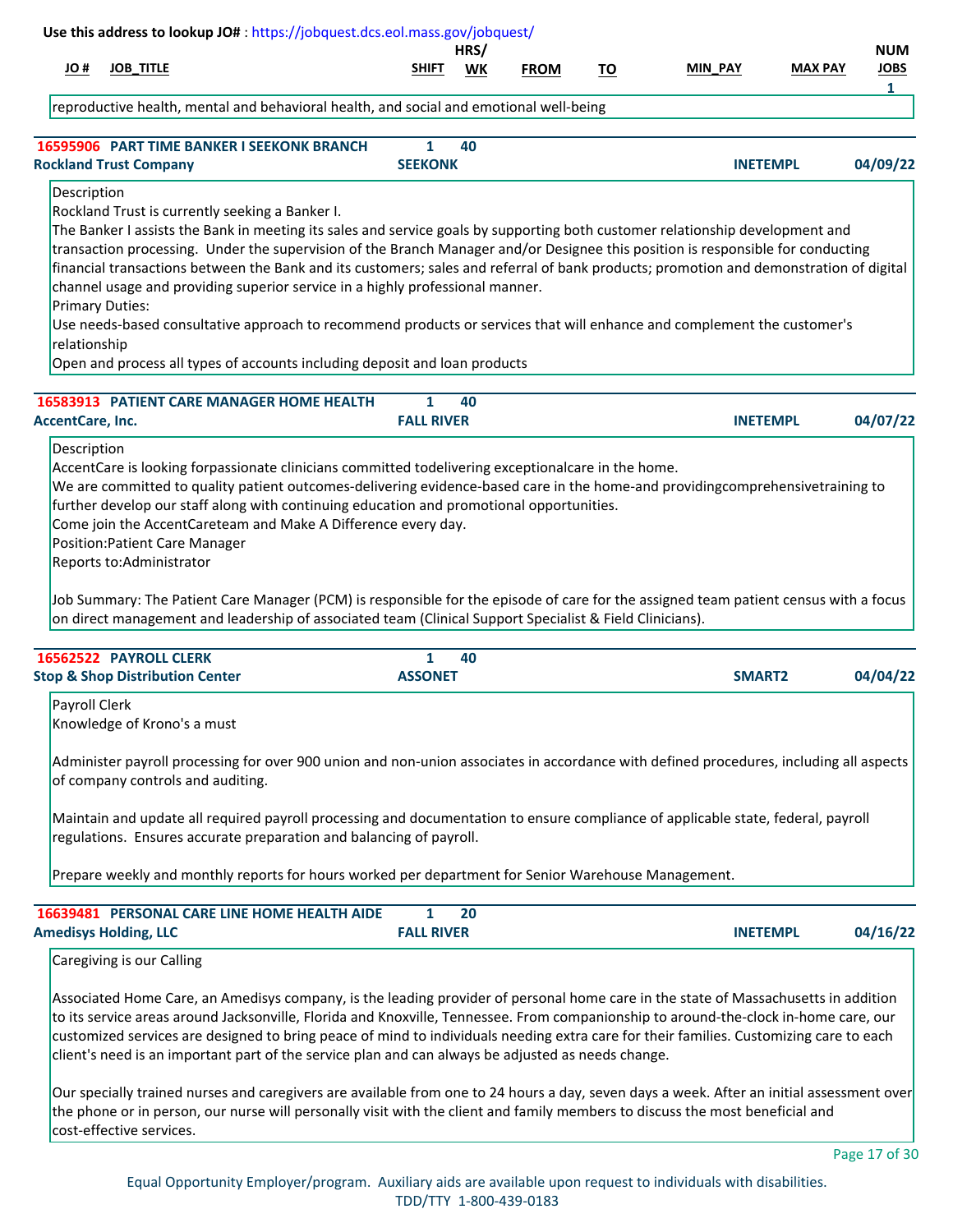| H OL | Use this address to lookup JO#: https://jobquest.dcs.eol.mass.gov/jobquest/<br><b>JOB_TITLE</b>                                                                                                                                                                                                                                                                                                                                                                                                                                                                                                                                                                                                                                                                                                                                                                                                   | <b>SHIFT</b>                      | HRS/<br>WK | <b>FROM</b> | <u>TO</u> | MIN_PAY         | <b>MAX PAY</b> | <b>NUM</b><br><b>JOBS</b><br>$\mathbf{1}$ |
|------|---------------------------------------------------------------------------------------------------------------------------------------------------------------------------------------------------------------------------------------------------------------------------------------------------------------------------------------------------------------------------------------------------------------------------------------------------------------------------------------------------------------------------------------------------------------------------------------------------------------------------------------------------------------------------------------------------------------------------------------------------------------------------------------------------------------------------------------------------------------------------------------------------|-----------------------------------|------------|-------------|-----------|-----------------|----------------|-------------------------------------------|
|      | 16649880 PERSONAL CARE LINE HOME HEALTH AIDE<br><b>Amedisys Holding, LLC</b>                                                                                                                                                                                                                                                                                                                                                                                                                                                                                                                                                                                                                                                                                                                                                                                                                      | $\mathbf{1}$<br><b>FALL RIVER</b> | 20         |             |           | <b>INETEMPL</b> |                | 04/19/22                                  |
|      | Caregiving is our Calling                                                                                                                                                                                                                                                                                                                                                                                                                                                                                                                                                                                                                                                                                                                                                                                                                                                                         |                                   |            |             |           |                 |                |                                           |
|      | Associated Home Care, an Amedisys company, is the leading provider of personal home care in the state of Massachusetts in addition<br>to its service areas around Jacksonville, Florida and Knoxville, Tennessee. From companionship to around-the-clock in-home care, our<br>customized services are designed to bring peace of mind to individuals needing extra care for their families. Customizing care to each<br>client's need is an important part of the service plan and can always be adjusted as needs change.                                                                                                                                                                                                                                                                                                                                                                        |                                   |            |             |           |                 |                |                                           |
|      | Our specially trained nurses and caregivers are available from one to 24 hours a day, seven days a week. After an initial assessment over<br>the phone or in person, our nurse will personally visit with the client and family members to discuss the most beneficial and<br>cost-effective services.                                                                                                                                                                                                                                                                                                                                                                                                                                                                                                                                                                                            |                                   |            |             |           |                 |                |                                           |
|      | 16662363 PERSONAL CARE LINE HOMEMAKER<br><b>Amedisys Holding, LLC</b>                                                                                                                                                                                                                                                                                                                                                                                                                                                                                                                                                                                                                                                                                                                                                                                                                             | 1<br><b>FALL RIVER</b>            | 20         |             |           | <b>INETEMPL</b> |                | 04/21/22                                  |
|      | Caregiving is our Calling                                                                                                                                                                                                                                                                                                                                                                                                                                                                                                                                                                                                                                                                                                                                                                                                                                                                         |                                   |            |             |           |                 |                |                                           |
|      | Associated Home Care, an Amedisys company, is the leading provider of personal home care in the state of Massachusetts in addition<br>to its service areas around Jacksonville, Florida and Knoxville, Tennessee. From companionship to around-the-clock in-home care, our<br>customized services are designed to bring peace of mind to individuals needing extra care for their families. Customizing care to each<br>client's need is an important part of the service plan and can always be adjusted as needs change.<br>Our specially trained nurses and caregivers are available from one to 24 hours a day, seven days a week. After an initial assessment over<br>the phone or in person, our nurse will personally visit with the client and family members to discuss the most beneficial and<br>cost-effective services.                                                              |                                   |            |             |           |                 |                |                                           |
|      | 16571439 PERSONAL CARE LINE HOMEMAKER                                                                                                                                                                                                                                                                                                                                                                                                                                                                                                                                                                                                                                                                                                                                                                                                                                                             | $\mathbf{1}$                      | 20         |             |           |                 |                |                                           |
|      | <b>Amedisys Holding, LLC</b>                                                                                                                                                                                                                                                                                                                                                                                                                                                                                                                                                                                                                                                                                                                                                                                                                                                                      | <b>FALL RIVER</b>                 |            |             |           | <b>INETEMPL</b> |                | 04/05/22                                  |
|      | Caregiving is our Calling<br>Associated Home Care, an Amedisys company, is the leading provider of personal home care in the state of Massachusetts in addition<br>to its service areas around Jacksonville, Florida and Knoxville, Tennessee. From companionship to around-the-clock in-home care, our<br>customized services are designed to bring peace of mind to individuals needing extra care for their families. Customizing care to each<br>client's need is an important part of the service plan and can always be adjusted as needs change.<br>Our specially trained nurses and caregivers are available from one to 24 hours a day, seven days a week. After an initial assessment over<br>the phone or in person, our nurse will personally visit with the client and family members to discuss the most beneficial and<br>cost-effective services.                                 |                                   |            |             |           |                 |                |                                           |
|      | 16596029 PERSONAL CARE LINE LICENSED PRACTICAL NU                                                                                                                                                                                                                                                                                                                                                                                                                                                                                                                                                                                                                                                                                                                                                                                                                                                 | 1                                 | 20         |             |           |                 |                |                                           |
|      | <b>Amedisys Holding, LLC</b><br>Caregiving is our Calling<br>Associated Home Care, an Amedisys company, is the leading provider of personal home care in the state of Massachusetts in addition<br>to its service areas around Jacksonville, Florida and Knoxville, Tennessee. From companionship to around-the-clock in-home care, our<br>customized services are designed to bring peace of mind to individuals needing extra care for their families. Customizing care to each<br>client's need is an important part of the service plan and can always be adjusted as needs change.<br>Our specially trained nurses and caregivers are available from one to 24 hours a day, seven days a week. After an initial assessment over<br>the phone or in person, our nurse will personally visit with the client and family members to discuss the most beneficial and<br>cost-effective services. | <b>FALL RIVER</b>                 |            |             |           | <b>INETEMPL</b> |                | 04/09/22                                  |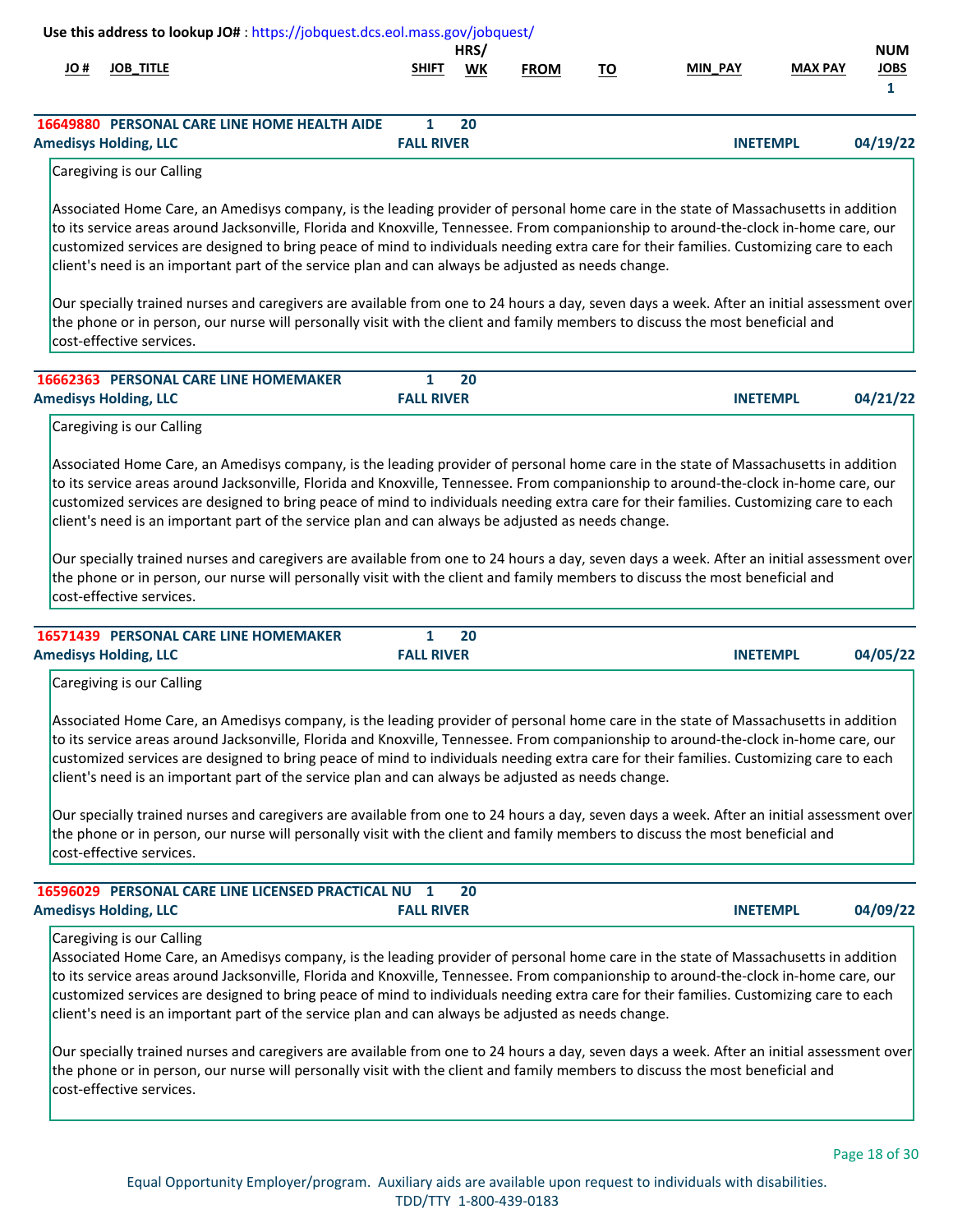|                             |                                                                      | Use this address to lookup JO#: https://jobquest.dcs.eol.mass.gov/jobquest/                                                                                                                                                                                                                                                                                                                                                                                                                                                                                                                                                                                                                                                                                                                                                                                                                                                                                                                                             |                       | HRS/ |             |           |                 |                | <b>NUM</b>                  |
|-----------------------------|----------------------------------------------------------------------|-------------------------------------------------------------------------------------------------------------------------------------------------------------------------------------------------------------------------------------------------------------------------------------------------------------------------------------------------------------------------------------------------------------------------------------------------------------------------------------------------------------------------------------------------------------------------------------------------------------------------------------------------------------------------------------------------------------------------------------------------------------------------------------------------------------------------------------------------------------------------------------------------------------------------------------------------------------------------------------------------------------------------|-----------------------|------|-------------|-----------|-----------------|----------------|-----------------------------|
| # OL                        | <b>JOB_TITLE</b>                                                     |                                                                                                                                                                                                                                                                                                                                                                                                                                                                                                                                                                                                                                                                                                                                                                                                                                                                                                                                                                                                                         | SHIFT                 | WK   | <b>FROM</b> | <u>TO</u> | MIN PAY         | <b>MAX PAY</b> | <b>JOBS</b><br>$\mathbf{1}$ |
|                             |                                                                      | <b>16574403 PERSONAL CARE LINE REGISTERED NURSE</b>                                                                                                                                                                                                                                                                                                                                                                                                                                                                                                                                                                                                                                                                                                                                                                                                                                                                                                                                                                     | $\mathbf{1}$          | 40   |             |           |                 |                |                             |
|                             | <b>Amedisys Holding, LLC</b><br>Caregiving is our Calling            |                                                                                                                                                                                                                                                                                                                                                                                                                                                                                                                                                                                                                                                                                                                                                                                                                                                                                                                                                                                                                         | <b>FALL RIVER</b>     |      |             |           | <b>INETEMPL</b> |                | 04/06/22                    |
|                             | cost-effective services.                                             | Associated Home Care, an Amedisys company, is the leading provider of personal home care in the state of Massachusetts in addition<br>to its service areas around Jacksonville, Florida and Knoxville, Tennessee. From companionship to around-the-clock in-home care, our<br>customized services are designed to bring peace of mind to individuals needing extra care for their families. Customizing care to each<br>client's need is an important part of the service plan and can always be adjusted as needs change.<br>Our specially trained nurses and caregivers are available from one to 24 hours a day, seven days a week. After an initial assessment over<br>the phone or in person, our nurse will personally visit with the client and family members to discuss the most beneficial and<br>As a personal care team member, you'll be a true advocate engaging clients throughout their coordinated daily living activities, all while<br>maintaining autonomy and independence to support their needs. |                       |      |             |           |                 |                |                             |
| AccentCare, Inc.            |                                                                      | 16590322 PHYSICAL THERAPIST HOME HEALTH - 15K BON 1                                                                                                                                                                                                                                                                                                                                                                                                                                                                                                                                                                                                                                                                                                                                                                                                                                                                                                                                                                     | <b>FALL RIVER</b>     | 40   |             |           | <b>INETEMPL</b> |                | 04/08/22                    |
| Description                 |                                                                      |                                                                                                                                                                                                                                                                                                                                                                                                                                                                                                                                                                                                                                                                                                                                                                                                                                                                                                                                                                                                                         |                       |      |             |           |                 |                |                             |
|                             | Position: Physical Therapist (PT)                                    | We are Seeking a full time PT to cover Fall River and surrounding towns in the Fall River Area<br>We are committed to quality patient outcomes-deliveringevidence-basedcare in the home-andproviding comprehensive training to<br>furtherdevelop our staffalong with continuing education and promotional opportunities.<br>Come join the AccentCare team and Make A Difference every day.                                                                                                                                                                                                                                                                                                                                                                                                                                                                                                                                                                                                                              |                       |      |             |           |                 |                |                             |
|                             | 16650749 PICK PACKER - WEEKEND<br><b>Advantage Resource Staffing</b> |                                                                                                                                                                                                                                                                                                                                                                                                                                                                                                                                                                                                                                                                                                                                                                                                                                                                                                                                                                                                                         | 1<br><b>LAKEVILLE</b> | 40   |             |           | <b>INETEMPL</b> |                | 04/19/22                    |
| \$18 an hour<br>Job Duties: | <b>Warehouse Associates</b><br>7am-3:30pm M-F<br>or 6am-2:30pm       | Clothing Distribution Center in Lakeville, MA!<br>Job Description: Perform general warehouse/fulfillment functions such as Replenishment, Picking and Packing. Associates will be<br>assigned to a home department, but cross-trained in other departments and must be willing to rotate into other areas as needed.                                                                                                                                                                                                                                                                                                                                                                                                                                                                                                                                                                                                                                                                                                    |                       |      |             |           |                 |                |                             |
|                             |                                                                      | <b>16657032 PLANT MAINTENANCE TECHNICIAN</b>                                                                                                                                                                                                                                                                                                                                                                                                                                                                                                                                                                                                                                                                                                                                                                                                                                                                                                                                                                            | 1                     | 40   |             |           |                 |                |                             |
|                             | <b>Whirlpool Corporation</b>                                         |                                                                                                                                                                                                                                                                                                                                                                                                                                                                                                                                                                                                                                                                                                                                                                                                                                                                                                                                                                                                                         | <b>FALL RIVER</b>     |      |             |           | <b>KFRAN</b>    |                | 04/20/22                    |
| $***$                       | This Role In Summary: *<br>Your Responsibilities* Will Include*      | Whirlpool is currently seeking a qualified candidate for a Maintenance Technician II to join our Maintenance department. This position<br>is at our Fall River, MA location. This role will be responsible for performing highly diversified duties to install, troubleshoot, repair and<br>maintain production and facility equipment according to safety, predictive and productive maintenance systems and processes to<br>support the achievement of the site?s business goals and objectives.<br>Shift: 1st (6:30am-3:00pm) overtime as needed                                                                                                                                                                                                                                                                                                                                                                                                                                                                     |                       |      |             |           |                 |                |                             |
|                             |                                                                      | Complete work tickets and preventative maintenance tickets on a daily and weekly basis                                                                                                                                                                                                                                                                                                                                                                                                                                                                                                                                                                                                                                                                                                                                                                                                                                                                                                                                  |                       |      |             |           |                 |                |                             |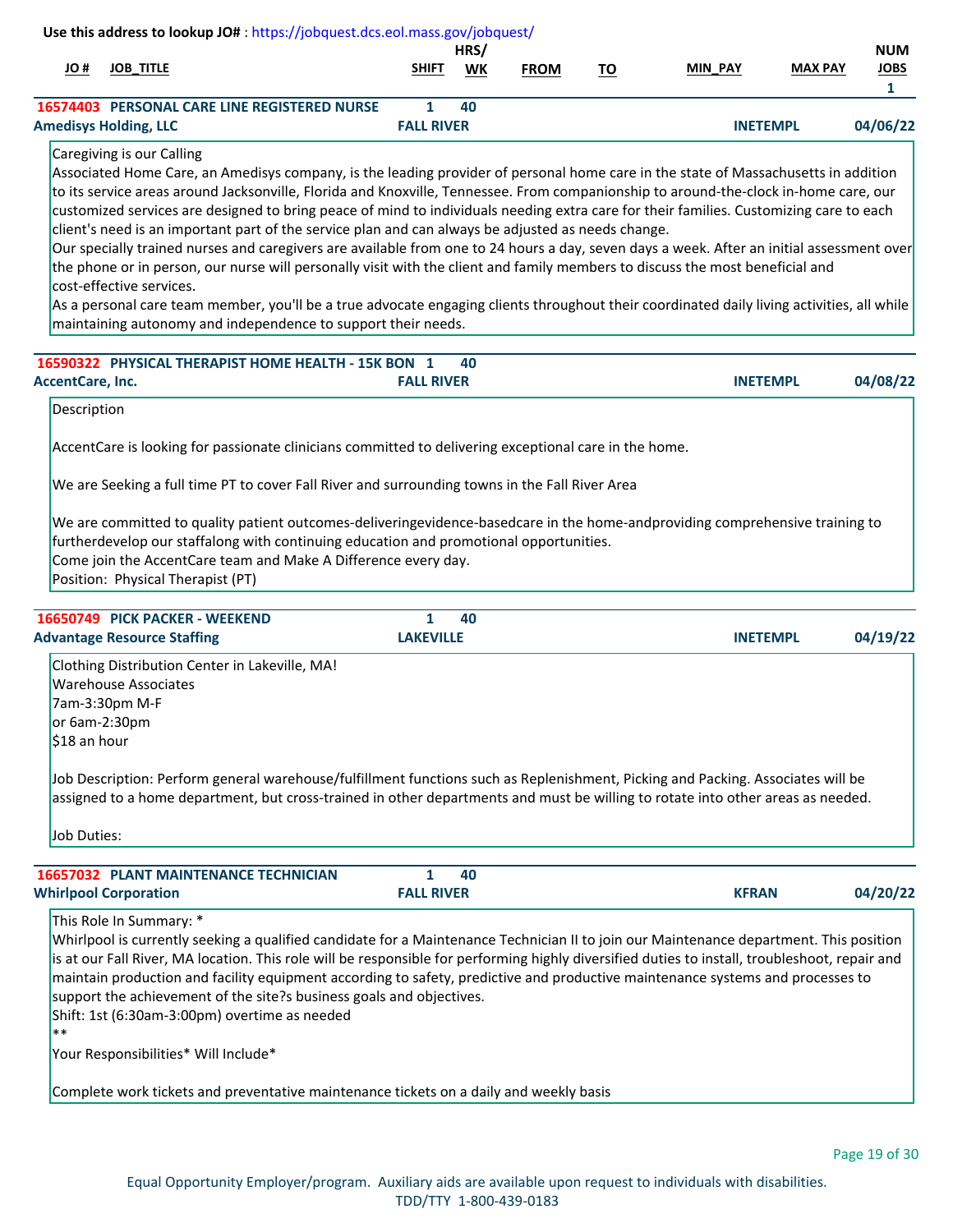|                                              |                                                                                                                     | Use this address to lookup JO#: https://jobquest.dcs.eol.mass.gov/jobquest/                                                                                                                                                                                                                                                                                                                                                                                                                                                                                                                                                                                                                                                                                                                                    |                   |            |             |           |                 |                |                                           |
|----------------------------------------------|---------------------------------------------------------------------------------------------------------------------|----------------------------------------------------------------------------------------------------------------------------------------------------------------------------------------------------------------------------------------------------------------------------------------------------------------------------------------------------------------------------------------------------------------------------------------------------------------------------------------------------------------------------------------------------------------------------------------------------------------------------------------------------------------------------------------------------------------------------------------------------------------------------------------------------------------|-------------------|------------|-------------|-----------|-----------------|----------------|-------------------------------------------|
| # OL                                         | <b>JOB_TITLE</b>                                                                                                    |                                                                                                                                                                                                                                                                                                                                                                                                                                                                                                                                                                                                                                                                                                                                                                                                                | <b>SHIFT</b>      | HRS/<br>WK | <b>FROM</b> | <u>TO</u> | MIN PAY         | <b>MAX PAY</b> | <b>NUM</b><br><b>JOBS</b><br>$\mathbf{1}$ |
|                                              |                                                                                                                     | 16649637 PRODUCTION LABORER - REHOBOTH, MA-3853 1                                                                                                                                                                                                                                                                                                                                                                                                                                                                                                                                                                                                                                                                                                                                                              |                   | 40         |             |           |                 |                |                                           |
| <b>Oldcastle APG, Inc.</b><br>Job ID: 385360 |                                                                                                                     | Oldcastle APG, a CRH company, is a leading global supplier of building and landscaping products. Its product portfolio includes                                                                                                                                                                                                                                                                                                                                                                                                                                                                                                                                                                                                                                                                                | <b>REHOBOTH</b>   |            |             |           | <b>INETEMPL</b> |                | 04/18/22                                  |
| Summary                                      |                                                                                                                     | hardscapes and masonry, packaged cement mixes, lawn and garden materials, and composite decking sold through a variety of<br>channels for residential and commercial use. Oldcastle APG is the leading producer of hardscapes in North America and Europe and the<br>innovator behind many of the industrys well-known brands: Belgard hardscapes, Echelon masonry, Sakrete bagged dry mixes, and<br>MoistureShield composite decking. With over 260 operating locations and approximately 8,500 employees, Oldcastle APG operates<br>across 7 countries in the U.S., Canada, and Europe.                                                                                                                                                                                                                      |                   |            |             |           |                 |                |                                           |
|                                              |                                                                                                                     | Responsible for assisting designated machine operator or production team in a variety of functions including, but not limited to,                                                                                                                                                                                                                                                                                                                                                                                                                                                                                                                                                                                                                                                                              |                   |            |             |           |                 |                |                                           |
|                                              | 16656750 PROGRAM MANAGER                                                                                            |                                                                                                                                                                                                                                                                                                                                                                                                                                                                                                                                                                                                                                                                                                                                                                                                                | $\mathbf{1}$      | 40         |             |           |                 |                |                                           |
|                                              | <b>Community Connections, Inc.</b>                                                                                  |                                                                                                                                                                                                                                                                                                                                                                                                                                                                                                                                                                                                                                                                                                                                                                                                                | <b>FALL RIVER</b> |            |             |           | <b>CLEBL</b>    |                | 04/20/22                                  |
|                                              | What You'll Do:                                                                                                     | Connections Inc. is looking for a Program Manager to join our Day Center team based in Fall River, MA. where you will work Monday -<br>Friday, no eves/nights, weekends, or on call responsibilities. In this role you will support individuals with disabilities by managing the<br>daily and on-going operation of all facets of the habilitation service at the North Main Street location. You will partner with staff and<br>Service Directors to aid Community Connections in their mission to provide optimal independence and enriching services to people with<br>disabilities. We are looking for someone with a commitment to advocacy, leadership, and serving the community.<br>Oversee the daily operations of habilitation services<br>Be responsible for achieving the program financial goals |                   |            |             |           |                 |                |                                           |
|                                              | 16584198 QC LAB MANAGER                                                                                             |                                                                                                                                                                                                                                                                                                                                                                                                                                                                                                                                                                                                                                                                                                                                                                                                                | $\mathbf{1}$      | 40         |             |           |                 |                |                                           |
| <b>Ashland</b>                               |                                                                                                                     |                                                                                                                                                                                                                                                                                                                                                                                                                                                                                                                                                                                                                                                                                                                                                                                                                | <b>ASSONET</b>    |            |             |           | <b>INETEMPL</b> |                | 04/07/22                                  |
|                                              |                                                                                                                     | Are you the kind of person that is always thinking, sketching, seeking, and adjusting? Who needs to understand how things work and<br>then figure out how they can work better? Are you a passionate, tenacious, solver who loves to work with others who share your drive?<br>Are you positive, constructive, and ingenious?                                                                                                                                                                                                                                                                                                                                                                                                                                                                                  |                   |            |             |           |                 |                |                                           |
|                                              | Are you always solving?                                                                                             |                                                                                                                                                                                                                                                                                                                                                                                                                                                                                                                                                                                                                                                                                                                                                                                                                |                   |            |             |           |                 |                |                                           |
|                                              |                                                                                                                     | Then we'd like to meet you and bet you'd like to meet us.                                                                                                                                                                                                                                                                                                                                                                                                                                                                                                                                                                                                                                                                                                                                                      |                   |            |             |           |                 |                |                                           |
|                                              |                                                                                                                     | Ashland has an exciting opportunity for a QC Laboratory Supervisor to join our Ashland ISP Freetown Fine Chemicals business at our<br>Assonet, Massachusetts facility. This is a very visible, significant role within the Company and the Quality function. This position will                                                                                                                                                                                                                                                                                                                                                                                                                                                                                                                                |                   |            |             |           |                 |                |                                           |
|                                              | 16590506 QC/QA ANALYST-2022 - 429                                                                                   |                                                                                                                                                                                                                                                                                                                                                                                                                                                                                                                                                                                                                                                                                                                                                                                                                | $\mathbf{1}$      | 40         |             |           |                 |                |                                           |
| <b>Ashland, LLC</b>                          |                                                                                                                     |                                                                                                                                                                                                                                                                                                                                                                                                                                                                                                                                                                                                                                                                                                                                                                                                                | <b>ASSONET</b>    |            |             |           | <b>INETEMPL</b> |                | 04/08/22                                  |
|                                              | <b>ISP Freetown Fine Chemicals Inc</b><br>Are you positive, constructive, and ingenious?<br>Are you always solving? | Are you the kind of person that is always thinking, sketching, seeking, and adjusting? Who needs to understand how things work and<br>then figure out how they can work better? Are you a passionate, tenacious, solver who loves to work with others who share your drive?<br>Then wed like to meet you and bet youd like to meet us.                                                                                                                                                                                                                                                                                                                                                                                                                                                                         |                   |            |             |           |                 |                |                                           |
| Manager.                                     |                                                                                                                     | Ashland has an exciting opportunity for aQC/QA Analyst Ito join our AshlandSpecialty Ingredientsbusiness at our Assonet, MA location.<br>This is a very visible, significant role within the Company and theQuality function. This position will report to the QC Laboratory<br>The responsibilities of the position include, but are not limited to, the following:                                                                                                                                                                                                                                                                                                                                                                                                                                           |                   |            |             |           |                 |                |                                           |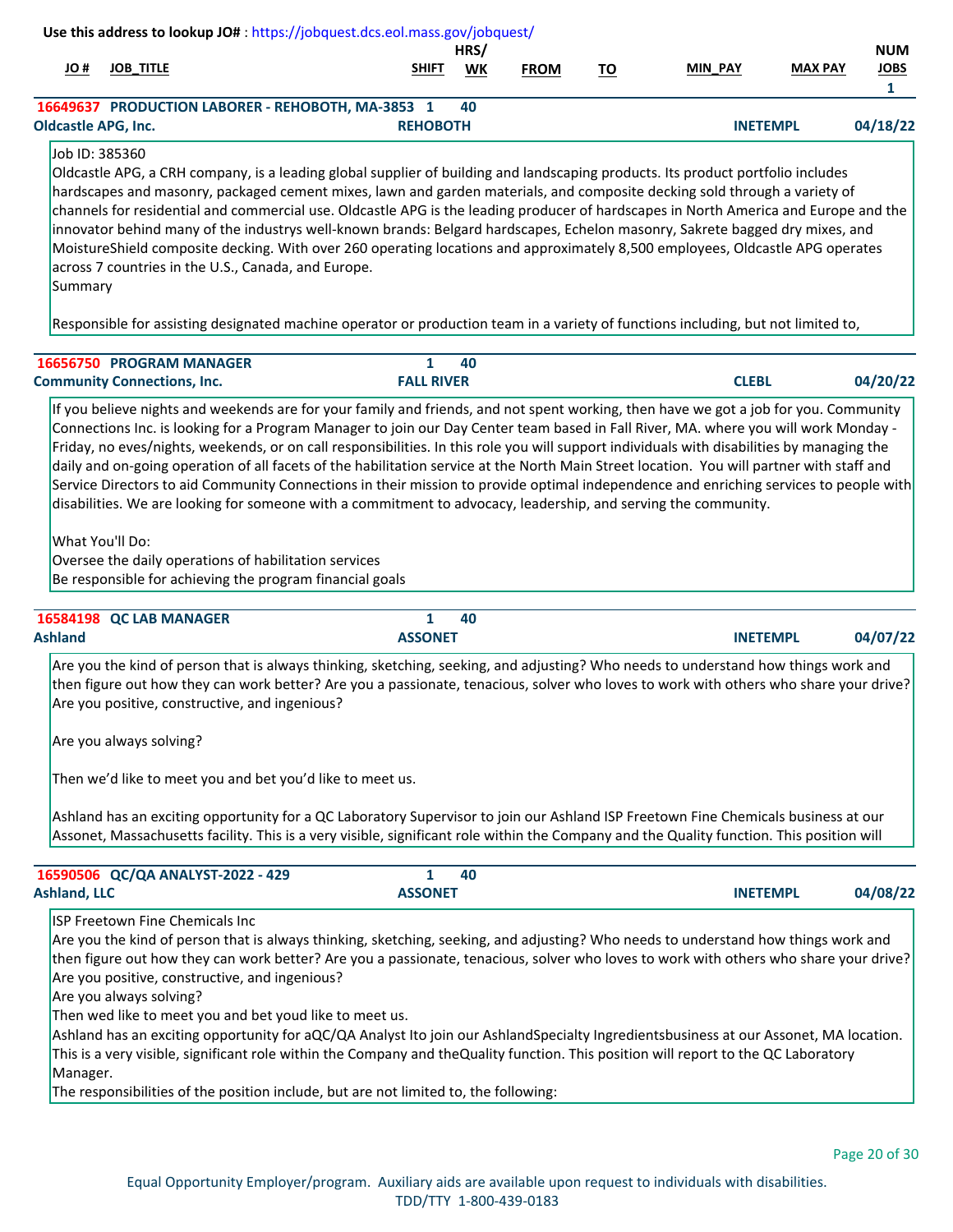|                         |                                                                                         | Use this address to lookup JO#: https://jobquest.dcs.eol.mass.gov/jobquest/                                                                                                                                                                                                                                                                                                                                                                                                                                                                                                                                                              |                                   |            |             |           |                 |                |                                           |
|-------------------------|-----------------------------------------------------------------------------------------|------------------------------------------------------------------------------------------------------------------------------------------------------------------------------------------------------------------------------------------------------------------------------------------------------------------------------------------------------------------------------------------------------------------------------------------------------------------------------------------------------------------------------------------------------------------------------------------------------------------------------------------|-----------------------------------|------------|-------------|-----------|-----------------|----------------|-------------------------------------------|
| # OL                    | <b>JOB_TITLE</b>                                                                        |                                                                                                                                                                                                                                                                                                                                                                                                                                                                                                                                                                                                                                          | <b>SHIFT</b>                      | HRS/<br>WK | <b>FROM</b> | <u>TO</u> | MIN_PAY         | <b>MAX PAY</b> | <b>NUM</b><br><b>JOBS</b><br>$\mathbf{1}$ |
|                         | <b>Ocean Spray Cranberries, Inc.</b>                                                    | 16570530 R&D TECHNICAL PROJECT COORDINATOR- 6 M(1                                                                                                                                                                                                                                                                                                                                                                                                                                                                                                                                                                                        | <b>LAKEVILLE</b>                  | 40         |             |           | <b>INETEMPL</b> |                | 04/05/22                                  |
|                         | Position Summary:                                                                       | Ocean Spray is looking for an organized and motivated Technical Project Coordinator to support our Food Safety and Quality, Sensory<br>Sciences and Analytical Chemistry teams! The ideal candidate is a self-starter with experience managing document control, budgets,<br>reporting, and supporting a variety of cross-functional stakeholders.<br>The position is located at our Corporate office in Lakeville, MA.<br>A Day in the Life of a Technical Project Coordinator:<br>Work alongside a dynamic cross-functional team to manage and coordinate the routing, approval and communication of invoices, travel                  |                                   |            |             |           |                 |                |                                           |
|                         |                                                                                         | expenses, contracts, and other various technical documents.                                                                                                                                                                                                                                                                                                                                                                                                                                                                                                                                                                              |                                   |            |             |           |                 |                |                                           |
|                         | 16623816 RECEPTION/CUSTOMER SERVICE<br><b>Columbia Travel Agency</b>                    |                                                                                                                                                                                                                                                                                                                                                                                                                                                                                                                                                                                                                                          | $\mathbf{1}$<br><b>FALL RIVER</b> | 34         |             |           | <b>SALBA</b>    |                | 04/14/22                                  |
|                         | Hours Full Time, mim. 35+hrs<br>Pay Rate: \$17.00                                       | RECEPTION/CUSTOMER SERVICE/Travel experience Preferred<br>Typical duties include answering phone calls and emails from interested clients to provide preliminary travel information, speaking with<br>representatives from airlines, hotels. Book packages for clients and creating detailed travel itineraries for clients. Besides these<br>responsibilities, most Travel Agents also help clients who face last-minute changes in their travel plans rearrange their flights or hotel<br>stays as needed to ensure they're not stuck at an airport or miss an important event.<br>16575113 REGISTERED NURSE - SIGN ON BONUS AVAILAB 1 |                                   | 40         |             |           |                 |                |                                           |
|                         | <b>American Renal Associates</b>                                                        |                                                                                                                                                                                                                                                                                                                                                                                                                                                                                                                                                                                                                                          | <b>FALL RIVER</b>                 |            |             |           | <b>INETEMPL</b> |                | 04/06/22                                  |
|                         | Registered Nurse, RN<br>Why choose American Renal Associates:<br>We do not cap salaries | Our Registered Nurses are on the front line of patient care, improving the quality of life of every patient. Our RN's oversee a group of<br>patients with the support of patient care technicians to conduct patient observations, measuring stats and machine set up. This role is<br>all about the relationships and bond you will create with patients and their families. Dialysis experience preferred. Applicant must have<br>graduated from an accredited school of nursing. Current state nursing license required. Sign on Bonus Available<br>Annual raises significantly above the industry standard                           |                                   |            |             |           |                 |                |                                           |
|                         | 16651080 REGISTERED NURSE II                                                            |                                                                                                                                                                                                                                                                                                                                                                                                                                                                                                                                                                                                                                          | $\mathbf{1}$                      | 40         |             |           |                 |                |                                           |
| <b>Total Renal Care</b> |                                                                                         |                                                                                                                                                                                                                                                                                                                                                                                                                                                                                                                                                                                                                                          | <b>DARTMOUTH</b>                  |            |             |           | <b>INETEMPL</b> |                | 04/19/22                                  |
|                         | Job Description<br>Experience is Required for this position<br>What you can expect:     | 237-B State Rd, Dartmouth, Massachusetts, 02747-2612, United States of America<br>DaVita is seeking a Registered Nurse who is looking to give life in an outpatient dialysis center. You can make an exceptional difference<br>in the lives of our patients and their families dealing with end-stage renal failure or chronic kidney disease.<br>Long term patient relationships. Build meaningful relationship with patients and their family in an intimate outpatient setting.<br>A team that feels and functions like a family. Staff RNs are a central part of a small interdisciplinary team of clinicians. Work alongside        |                                   |            |             |           |                 |                |                                           |
| <b>Stop and Shop</b>    | 16657251 RETAIL CLERKS                                                                  |                                                                                                                                                                                                                                                                                                                                                                                                                                                                                                                                                                                                                                          | $\mathbf{1}$<br><b>SOMERSET</b>   | 25         |             |           | <b>KFRAN</b>    |                | 04/20/22                                  |
| Qualifications          |                                                                                         |                                                                                                                                                                                                                                                                                                                                                                                                                                                                                                                                                                                                                                          |                                   |            |             |           |                 |                |                                           |
|                         |                                                                                         |                                                                                                                                                                                                                                                                                                                                                                                                                                                                                                                                                                                                                                          |                                   |            |             |           |                 |                | Page 21 of 30                             |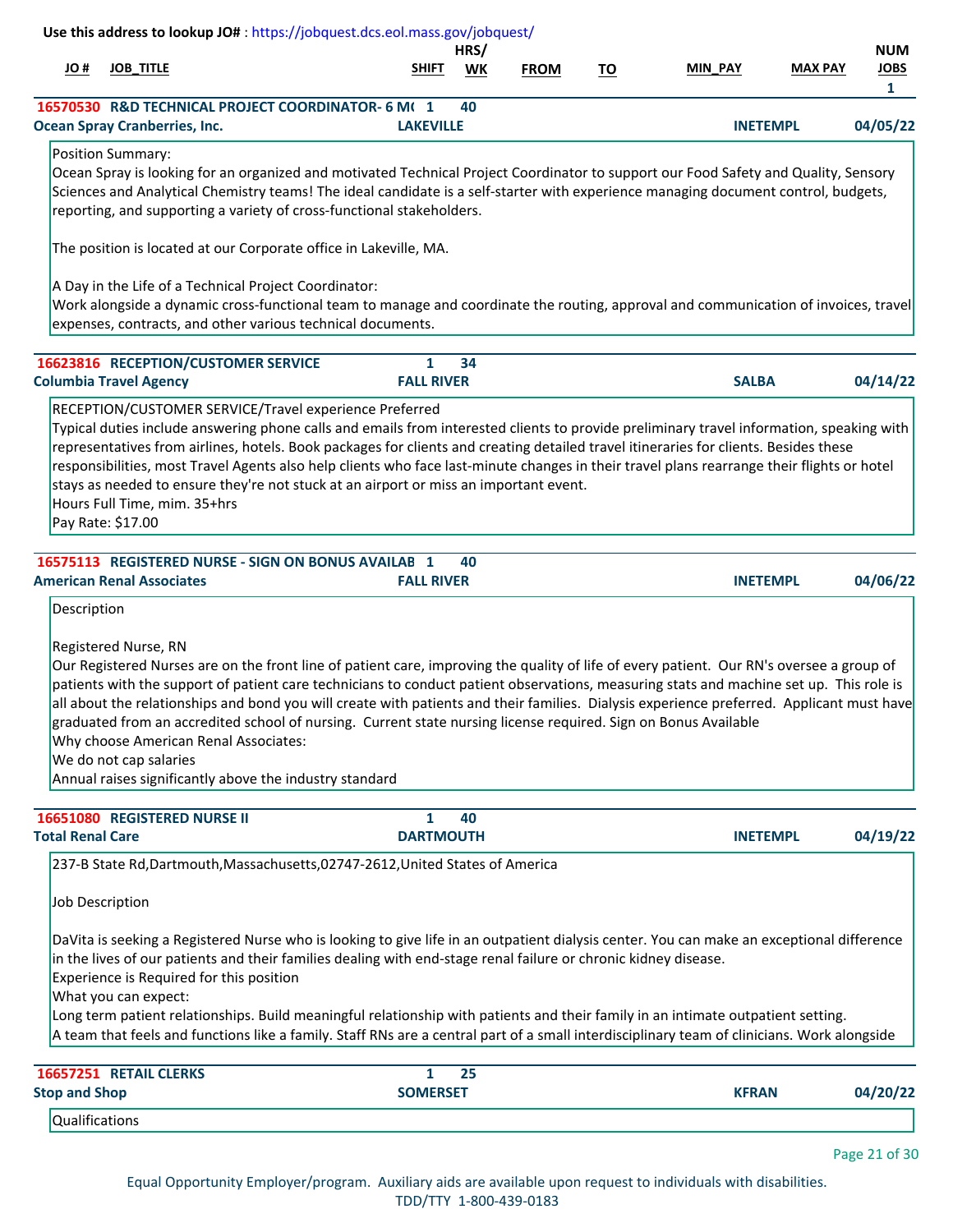| <b>JOB_TITLE</b><br># OL                                                                                                                  | SHIFT                | HRS/<br>WK | <b>FROM</b> | <u>TO</u> | MIN_PAY         | <b>MAX PAY</b> | <b>NUM</b><br><b>JOBS</b> |
|-------------------------------------------------------------------------------------------------------------------------------------------|----------------------|------------|-------------|-----------|-----------------|----------------|---------------------------|
|                                                                                                                                           |                      |            |             |           | 17.50           |                | 5.                        |
| Day Shift (Required)<br>Customer Service: 1 year (Preferred)                                                                              |                      |            |             |           |                 |                |                           |
| Night Shift (Preferred)                                                                                                                   |                      |            |             |           |                 |                |                           |
| Overnight Shift (Preferred)                                                                                                               |                      |            |             |           |                 |                |                           |
| We are looking for friendly associates to help staff our store in produce, deli, online pickup, and front end! No prior retail experience |                      |            |             |           |                 |                |                           |
| necessary. Must be able to interact with customers and multitask priorities.                                                              |                      |            |             |           |                 |                |                           |
| Schedule:                                                                                                                                 |                      |            |             |           |                 |                |                           |
|                                                                                                                                           |                      |            |             |           |                 |                |                           |
| Day shift                                                                                                                                 |                      |            |             |           |                 |                |                           |
| 16584408 RETAIL FRONT END SUPERVISOR                                                                                                      | 4                    | 40         |             |           |                 |                |                           |
| <b>Ocean State Job Lot</b>                                                                                                                | <b>SOMERSET</b>      |            |             |           | <b>INETEMPL</b> |                | 04/07/22                  |
| <b>POSITION SUMMARY:</b>                                                                                                                  |                      |            |             |           |                 |                |                           |
| Under the direction of store management, the Front End Supervisor is responsible for the protection of company assets. The Front End      |                      |            |             |           |                 |                |                           |
| Supervisor provides customer service and oversight of front-of-store activities in accordance with all company policies and procedures.   |                      |            |             |           |                 |                |                           |
|                                                                                                                                           |                      |            |             |           |                 |                |                           |
| <b>ESSENTIAL DUTIES AND RESPONSIBILITIES:</b>                                                                                             |                      |            |             |           |                 |                |                           |
|                                                                                                                                           |                      |            |             |           |                 |                |                           |
| Protection of company assets                                                                                                              |                      |            |             |           |                 |                |                           |
| Establish and maintain a professional environment, ensuring the best possible experience for customers and sales associates               |                      |            |             |           |                 |                |                           |
| Ensure compliance to company policies and procedures through proper handling of all transactions and corresponding documentation          |                      |            |             |           |                 |                |                           |
| (i.e. refunds, check approval, employee discounts, price overrides, gift certificates and any other transactions requiring supervisory    |                      |            |             |           |                 |                |                           |
|                                                                                                                                           |                      |            |             |           |                 |                |                           |
| 16633991 RETAIL KEY HOLDER PT                                                                                                             | $\mathbf{1}$         | 40         |             |           |                 |                |                           |
| L'Oreal USA                                                                                                                               | <b>SWANSEA</b>       |            |             |           | <b>INETEMPL</b> |                | 04/15/22                  |
| SalonCentric Key Holder - PartTime                                                                                                        |                      |            |             |           |                 |                |                           |
| Do you have a passion for people and delivering exceptional customer service?                                                             |                      |            |             |           |                 |                |                           |
|                                                                                                                                           |                      |            |             |           |                 |                |                           |
| Do you seek out exciting new products and training opportunities to become an expert in the hair and beauty industry?                     |                      |            |             |           |                 |                |                           |
| Do you love hair and beauty products?                                                                                                     |                      |            |             |           |                 |                |                           |
|                                                                                                                                           |                      |            |             |           |                 |                |                           |
| If you answered YES, apply today for our Retail Sales Associate Position!                                                                 |                      |            |             |           |                 |                |                           |
|                                                                                                                                           |                      |            |             |           |                 |                |                           |
| SalonCentric, a subsidiary of L'Oreal USA, is the premiere wholesale distributor in the United States of the finest salon professional    |                      |            |             |           |                 |                |                           |
|                                                                                                                                           |                      |            |             |           |                 |                |                           |
| 16584404 RETAIL SALES ASSOCIATE<br><b>Ocean State Job Lot</b>                                                                             | 1<br><b>SOMERSET</b> | 20         |             |           |                 |                | 04/07/22                  |
|                                                                                                                                           |                      |            |             |           | <b>INETEMPL</b> |                |                           |
| POSITION SUMMARY:                                                                                                                         |                      |            |             |           |                 |                |                           |
| Under the direction of store management, the Sales Associate performs a range of duties to meet the needs of customers and the            |                      |            |             |           |                 |                |                           |
| business. These duties include performing sales transactions and assisting customers on the sales floor. The Sales Associate also works   |                      |            |             |           |                 |                |                           |
| as part of the store team to merchandise and maintain the sales and stock room areas according to company policies and procedures.        |                      |            |             |           |                 |                |                           |
|                                                                                                                                           |                      |            |             |           |                 |                |                           |
|                                                                                                                                           |                      |            |             |           |                 |                |                           |
| <b>ESSENTIAL DUTIES AND RESPONSIBILITIES:</b>                                                                                             |                      |            |             |           |                 |                |                           |
| Protection of company assets                                                                                                              |                      |            |             |           |                 |                |                           |
| Ensuring all OSJL customers receive the best possible service on the sales floor and at the point of sale                                 |                      |            |             |           |                 |                |                           |
|                                                                                                                                           |                      |            |             |           |                 |                |                           |
| <b>16609087 RETAIL STORE MANAGER</b>                                                                                                      | 1                    | 40         |             |           |                 |                |                           |
| L'Oreal USA                                                                                                                               | <b>SWANSEA</b>       |            |             |           | <b>INETEMPL</b> |                | 04/11/22                  |
| SalonCentric Retail Store Manager                                                                                                         |                      |            |             |           |                 |                |                           |
| Do you have a passion for people and delivering exceptional customer service?                                                             |                      |            |             |           |                 |                |                           |
|                                                                                                                                           |                      |            |             |           |                 |                |                           |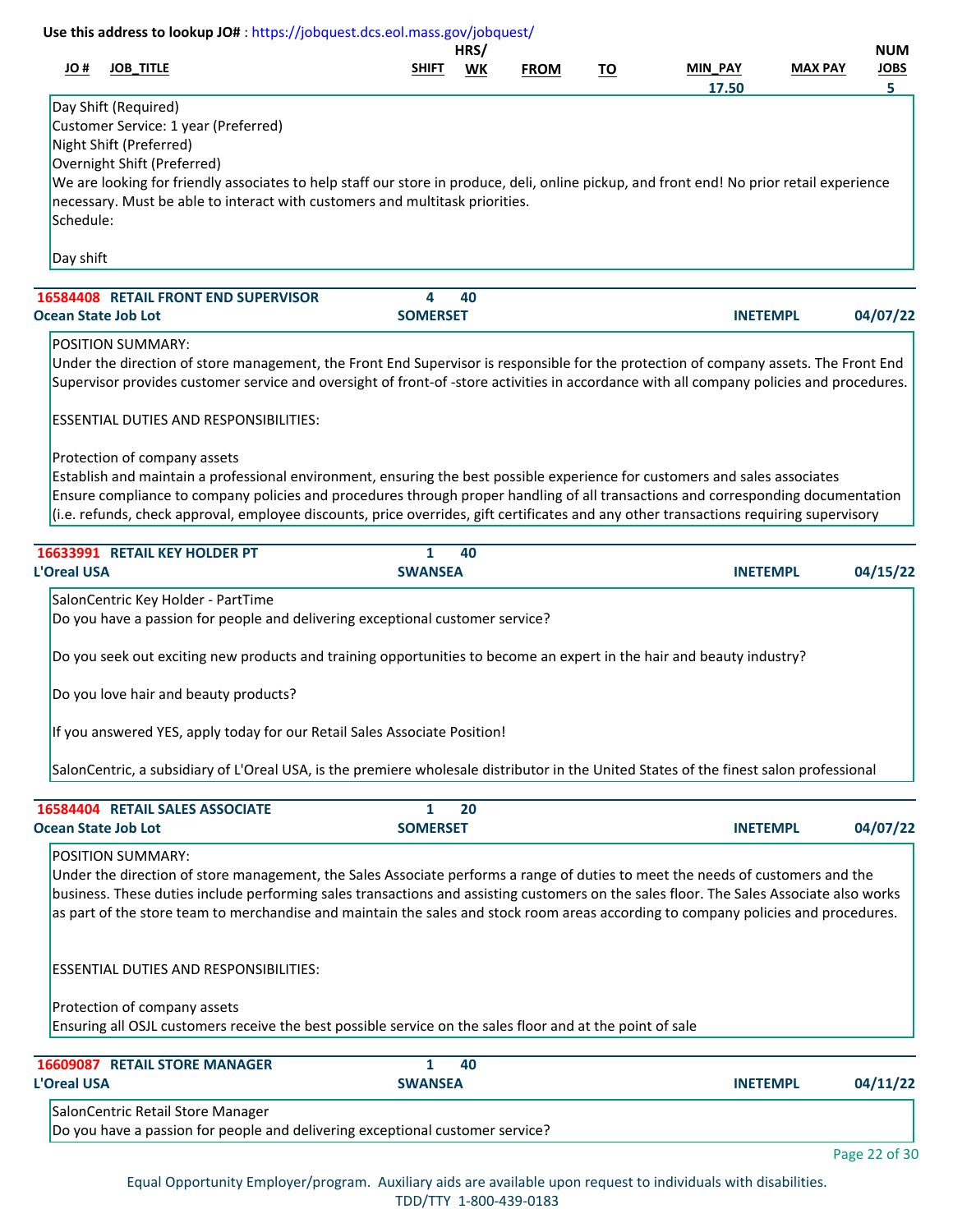| # JO<br><b>JOB_TITLE</b><br><b>MAX PAY</b><br><b>SHIFT</b><br>WK<br><b>FROM</b><br><u>TO</u><br>MIN_PAY<br>Do you seek out exciting new products and training opportunities to become an expert in the hair and beauty industry?<br>Do you love hair and beauty products?<br>If you answered YES, apply today for our Retail Store Manager Position!<br>SalonCentric, a subsidiary of L'Oreal USA, is the premiere wholesale distributor in the United States of the finest salon professional<br>16614972 RN CASE MANAGER FT \$15K BONUS<br>$\mathbf{1}$<br>40<br><b>AccentCare, Inc.</b><br><b>LAKEVILLE</b><br><b>INETEMPL</b><br>Description<br>AccentCare is looking for passionate clinicians committed to delivering exceptional care in the home.<br>We are committed to quality patient outcomes-deliveringevidence-basedcare in the home-andproviding comprehensive training to<br>furtherdevelop our staffalong with continuing education and promotional opportunities.<br>Come join the AccentCare team and Make A Difference every day.<br><b>BONUS - \$15K Bonus</b><br>Position: RN Case Manager for Middleborough and Lakeville areas, MA<br>Reports to: Director of Patient Care Services<br>Job Description/Requirements:<br>16662344 RN CLINICAL MANAGER HOME HEALTH<br>1<br>40<br><b>FALL RIVER</b><br>AccentCare, Inc.<br><b>INETEMPL</b><br>Description<br>AccentCare is looking forpassionate clinicians committed todelivering exceptionalcare in the home.<br>We are committed to quality patient outcomes-delivering evidence-based care in the home-and providingcomprehensivetraining to<br>further develop our staff along with continuing education and promotional opportunities.<br>Come join the AccentCareteam and Make A Difference every day.<br><b>Position:Clinical Manager</b><br>Reports to:Administrator<br>Positions Summary: The Clinical Manager is responsible for the coaching and management of field staff, coordination and management<br>of patient care, and supervision of clinical personnel to ensure that care and services are delivered appropriately.<br>16656473 RN PATIENT CARE MANAGER HOME HEALTH<br>40<br>1<br><b>FALL RIVER</b><br><b>AccentCare, Inc.</b><br><b>INETEMPL</b><br>Description<br>AccentCare is looking forpassionate clinicians committed todelivering exceptionalcare in the home.<br>We are committed to quality patient outcomes-delivering evidence-based care in the home-and providingcomprehensivetraining to<br>further develop our staff along with continuing education and promotional opportunities.<br>Come join the AccentCareteam and Make A Difference every day.<br><b>Position:Patient Care Manager</b><br>Reports to:Administrator<br>Job Summary: The Patient Care Manager (PCM) is responsible for the episode of care for the assigned team patient census with a focus<br>on direct management and leadership of associated team (Clinical Support Specialist & Field Clinicians).<br><b>16676707 SALES REPRESENTATIVE</b><br>$\mathbf{1}$<br>40<br><b>TruGreen Limited Partnership</b><br><b>LAKEVILLE</b><br><b>INETEMPL</b><br>Salary:<br>\$17.50 an hour |  | Use this address to lookup JO#: https://jobquest.dcs.eol.mass.gov/jobquest/ | HRS/ |  |  | <b>NUM</b>       |
|---------------------------------------------------------------------------------------------------------------------------------------------------------------------------------------------------------------------------------------------------------------------------------------------------------------------------------------------------------------------------------------------------------------------------------------------------------------------------------------------------------------------------------------------------------------------------------------------------------------------------------------------------------------------------------------------------------------------------------------------------------------------------------------------------------------------------------------------------------------------------------------------------------------------------------------------------------------------------------------------------------------------------------------------------------------------------------------------------------------------------------------------------------------------------------------------------------------------------------------------------------------------------------------------------------------------------------------------------------------------------------------------------------------------------------------------------------------------------------------------------------------------------------------------------------------------------------------------------------------------------------------------------------------------------------------------------------------------------------------------------------------------------------------------------------------------------------------------------------------------------------------------------------------------------------------------------------------------------------------------------------------------------------------------------------------------------------------------------------------------------------------------------------------------------------------------------------------------------------------------------------------------------------------------------------------------------------------------------------------------------------------------------------------------------------------------------------------------------------------------------------------------------------------------------------------------------------------------------------------------------------------------------------------------------------------------------------------------------------------------------------------------------------------------------------------------------------------------------------------------------------------------------------------------------------------------------------------------------------------------------------------------------------------------------------------------------------------------------------------------------------------------------------------------|--|-----------------------------------------------------------------------------|------|--|--|------------------|
|                                                                                                                                                                                                                                                                                                                                                                                                                                                                                                                                                                                                                                                                                                                                                                                                                                                                                                                                                                                                                                                                                                                                                                                                                                                                                                                                                                                                                                                                                                                                                                                                                                                                                                                                                                                                                                                                                                                                                                                                                                                                                                                                                                                                                                                                                                                                                                                                                                                                                                                                                                                                                                                                                                                                                                                                                                                                                                                                                                                                                                                                                                                                                                     |  |                                                                             |      |  |  | <b>JOBS</b><br>1 |
|                                                                                                                                                                                                                                                                                                                                                                                                                                                                                                                                                                                                                                                                                                                                                                                                                                                                                                                                                                                                                                                                                                                                                                                                                                                                                                                                                                                                                                                                                                                                                                                                                                                                                                                                                                                                                                                                                                                                                                                                                                                                                                                                                                                                                                                                                                                                                                                                                                                                                                                                                                                                                                                                                                                                                                                                                                                                                                                                                                                                                                                                                                                                                                     |  |                                                                             |      |  |  |                  |
|                                                                                                                                                                                                                                                                                                                                                                                                                                                                                                                                                                                                                                                                                                                                                                                                                                                                                                                                                                                                                                                                                                                                                                                                                                                                                                                                                                                                                                                                                                                                                                                                                                                                                                                                                                                                                                                                                                                                                                                                                                                                                                                                                                                                                                                                                                                                                                                                                                                                                                                                                                                                                                                                                                                                                                                                                                                                                                                                                                                                                                                                                                                                                                     |  |                                                                             |      |  |  |                  |
|                                                                                                                                                                                                                                                                                                                                                                                                                                                                                                                                                                                                                                                                                                                                                                                                                                                                                                                                                                                                                                                                                                                                                                                                                                                                                                                                                                                                                                                                                                                                                                                                                                                                                                                                                                                                                                                                                                                                                                                                                                                                                                                                                                                                                                                                                                                                                                                                                                                                                                                                                                                                                                                                                                                                                                                                                                                                                                                                                                                                                                                                                                                                                                     |  |                                                                             |      |  |  |                  |
|                                                                                                                                                                                                                                                                                                                                                                                                                                                                                                                                                                                                                                                                                                                                                                                                                                                                                                                                                                                                                                                                                                                                                                                                                                                                                                                                                                                                                                                                                                                                                                                                                                                                                                                                                                                                                                                                                                                                                                                                                                                                                                                                                                                                                                                                                                                                                                                                                                                                                                                                                                                                                                                                                                                                                                                                                                                                                                                                                                                                                                                                                                                                                                     |  |                                                                             |      |  |  |                  |
|                                                                                                                                                                                                                                                                                                                                                                                                                                                                                                                                                                                                                                                                                                                                                                                                                                                                                                                                                                                                                                                                                                                                                                                                                                                                                                                                                                                                                                                                                                                                                                                                                                                                                                                                                                                                                                                                                                                                                                                                                                                                                                                                                                                                                                                                                                                                                                                                                                                                                                                                                                                                                                                                                                                                                                                                                                                                                                                                                                                                                                                                                                                                                                     |  |                                                                             |      |  |  | 04/13/22         |
|                                                                                                                                                                                                                                                                                                                                                                                                                                                                                                                                                                                                                                                                                                                                                                                                                                                                                                                                                                                                                                                                                                                                                                                                                                                                                                                                                                                                                                                                                                                                                                                                                                                                                                                                                                                                                                                                                                                                                                                                                                                                                                                                                                                                                                                                                                                                                                                                                                                                                                                                                                                                                                                                                                                                                                                                                                                                                                                                                                                                                                                                                                                                                                     |  |                                                                             |      |  |  |                  |
|                                                                                                                                                                                                                                                                                                                                                                                                                                                                                                                                                                                                                                                                                                                                                                                                                                                                                                                                                                                                                                                                                                                                                                                                                                                                                                                                                                                                                                                                                                                                                                                                                                                                                                                                                                                                                                                                                                                                                                                                                                                                                                                                                                                                                                                                                                                                                                                                                                                                                                                                                                                                                                                                                                                                                                                                                                                                                                                                                                                                                                                                                                                                                                     |  |                                                                             |      |  |  |                  |
|                                                                                                                                                                                                                                                                                                                                                                                                                                                                                                                                                                                                                                                                                                                                                                                                                                                                                                                                                                                                                                                                                                                                                                                                                                                                                                                                                                                                                                                                                                                                                                                                                                                                                                                                                                                                                                                                                                                                                                                                                                                                                                                                                                                                                                                                                                                                                                                                                                                                                                                                                                                                                                                                                                                                                                                                                                                                                                                                                                                                                                                                                                                                                                     |  |                                                                             |      |  |  |                  |
|                                                                                                                                                                                                                                                                                                                                                                                                                                                                                                                                                                                                                                                                                                                                                                                                                                                                                                                                                                                                                                                                                                                                                                                                                                                                                                                                                                                                                                                                                                                                                                                                                                                                                                                                                                                                                                                                                                                                                                                                                                                                                                                                                                                                                                                                                                                                                                                                                                                                                                                                                                                                                                                                                                                                                                                                                                                                                                                                                                                                                                                                                                                                                                     |  |                                                                             |      |  |  |                  |
|                                                                                                                                                                                                                                                                                                                                                                                                                                                                                                                                                                                                                                                                                                                                                                                                                                                                                                                                                                                                                                                                                                                                                                                                                                                                                                                                                                                                                                                                                                                                                                                                                                                                                                                                                                                                                                                                                                                                                                                                                                                                                                                                                                                                                                                                                                                                                                                                                                                                                                                                                                                                                                                                                                                                                                                                                                                                                                                                                                                                                                                                                                                                                                     |  |                                                                             |      |  |  | 04/21/22         |
|                                                                                                                                                                                                                                                                                                                                                                                                                                                                                                                                                                                                                                                                                                                                                                                                                                                                                                                                                                                                                                                                                                                                                                                                                                                                                                                                                                                                                                                                                                                                                                                                                                                                                                                                                                                                                                                                                                                                                                                                                                                                                                                                                                                                                                                                                                                                                                                                                                                                                                                                                                                                                                                                                                                                                                                                                                                                                                                                                                                                                                                                                                                                                                     |  |                                                                             |      |  |  |                  |
|                                                                                                                                                                                                                                                                                                                                                                                                                                                                                                                                                                                                                                                                                                                                                                                                                                                                                                                                                                                                                                                                                                                                                                                                                                                                                                                                                                                                                                                                                                                                                                                                                                                                                                                                                                                                                                                                                                                                                                                                                                                                                                                                                                                                                                                                                                                                                                                                                                                                                                                                                                                                                                                                                                                                                                                                                                                                                                                                                                                                                                                                                                                                                                     |  |                                                                             |      |  |  |                  |
|                                                                                                                                                                                                                                                                                                                                                                                                                                                                                                                                                                                                                                                                                                                                                                                                                                                                                                                                                                                                                                                                                                                                                                                                                                                                                                                                                                                                                                                                                                                                                                                                                                                                                                                                                                                                                                                                                                                                                                                                                                                                                                                                                                                                                                                                                                                                                                                                                                                                                                                                                                                                                                                                                                                                                                                                                                                                                                                                                                                                                                                                                                                                                                     |  |                                                                             |      |  |  |                  |
|                                                                                                                                                                                                                                                                                                                                                                                                                                                                                                                                                                                                                                                                                                                                                                                                                                                                                                                                                                                                                                                                                                                                                                                                                                                                                                                                                                                                                                                                                                                                                                                                                                                                                                                                                                                                                                                                                                                                                                                                                                                                                                                                                                                                                                                                                                                                                                                                                                                                                                                                                                                                                                                                                                                                                                                                                                                                                                                                                                                                                                                                                                                                                                     |  |                                                                             |      |  |  | 04/20/22         |
|                                                                                                                                                                                                                                                                                                                                                                                                                                                                                                                                                                                                                                                                                                                                                                                                                                                                                                                                                                                                                                                                                                                                                                                                                                                                                                                                                                                                                                                                                                                                                                                                                                                                                                                                                                                                                                                                                                                                                                                                                                                                                                                                                                                                                                                                                                                                                                                                                                                                                                                                                                                                                                                                                                                                                                                                                                                                                                                                                                                                                                                                                                                                                                     |  |                                                                             |      |  |  |                  |
|                                                                                                                                                                                                                                                                                                                                                                                                                                                                                                                                                                                                                                                                                                                                                                                                                                                                                                                                                                                                                                                                                                                                                                                                                                                                                                                                                                                                                                                                                                                                                                                                                                                                                                                                                                                                                                                                                                                                                                                                                                                                                                                                                                                                                                                                                                                                                                                                                                                                                                                                                                                                                                                                                                                                                                                                                                                                                                                                                                                                                                                                                                                                                                     |  |                                                                             |      |  |  |                  |
|                                                                                                                                                                                                                                                                                                                                                                                                                                                                                                                                                                                                                                                                                                                                                                                                                                                                                                                                                                                                                                                                                                                                                                                                                                                                                                                                                                                                                                                                                                                                                                                                                                                                                                                                                                                                                                                                                                                                                                                                                                                                                                                                                                                                                                                                                                                                                                                                                                                                                                                                                                                                                                                                                                                                                                                                                                                                                                                                                                                                                                                                                                                                                                     |  |                                                                             |      |  |  |                  |
|                                                                                                                                                                                                                                                                                                                                                                                                                                                                                                                                                                                                                                                                                                                                                                                                                                                                                                                                                                                                                                                                                                                                                                                                                                                                                                                                                                                                                                                                                                                                                                                                                                                                                                                                                                                                                                                                                                                                                                                                                                                                                                                                                                                                                                                                                                                                                                                                                                                                                                                                                                                                                                                                                                                                                                                                                                                                                                                                                                                                                                                                                                                                                                     |  |                                                                             |      |  |  | 04/24/22         |
|                                                                                                                                                                                                                                                                                                                                                                                                                                                                                                                                                                                                                                                                                                                                                                                                                                                                                                                                                                                                                                                                                                                                                                                                                                                                                                                                                                                                                                                                                                                                                                                                                                                                                                                                                                                                                                                                                                                                                                                                                                                                                                                                                                                                                                                                                                                                                                                                                                                                                                                                                                                                                                                                                                                                                                                                                                                                                                                                                                                                                                                                                                                                                                     |  |                                                                             |      |  |  |                  |
|                                                                                                                                                                                                                                                                                                                                                                                                                                                                                                                                                                                                                                                                                                                                                                                                                                                                                                                                                                                                                                                                                                                                                                                                                                                                                                                                                                                                                                                                                                                                                                                                                                                                                                                                                                                                                                                                                                                                                                                                                                                                                                                                                                                                                                                                                                                                                                                                                                                                                                                                                                                                                                                                                                                                                                                                                                                                                                                                                                                                                                                                                                                                                                     |  |                                                                             |      |  |  | Page 23 of 30    |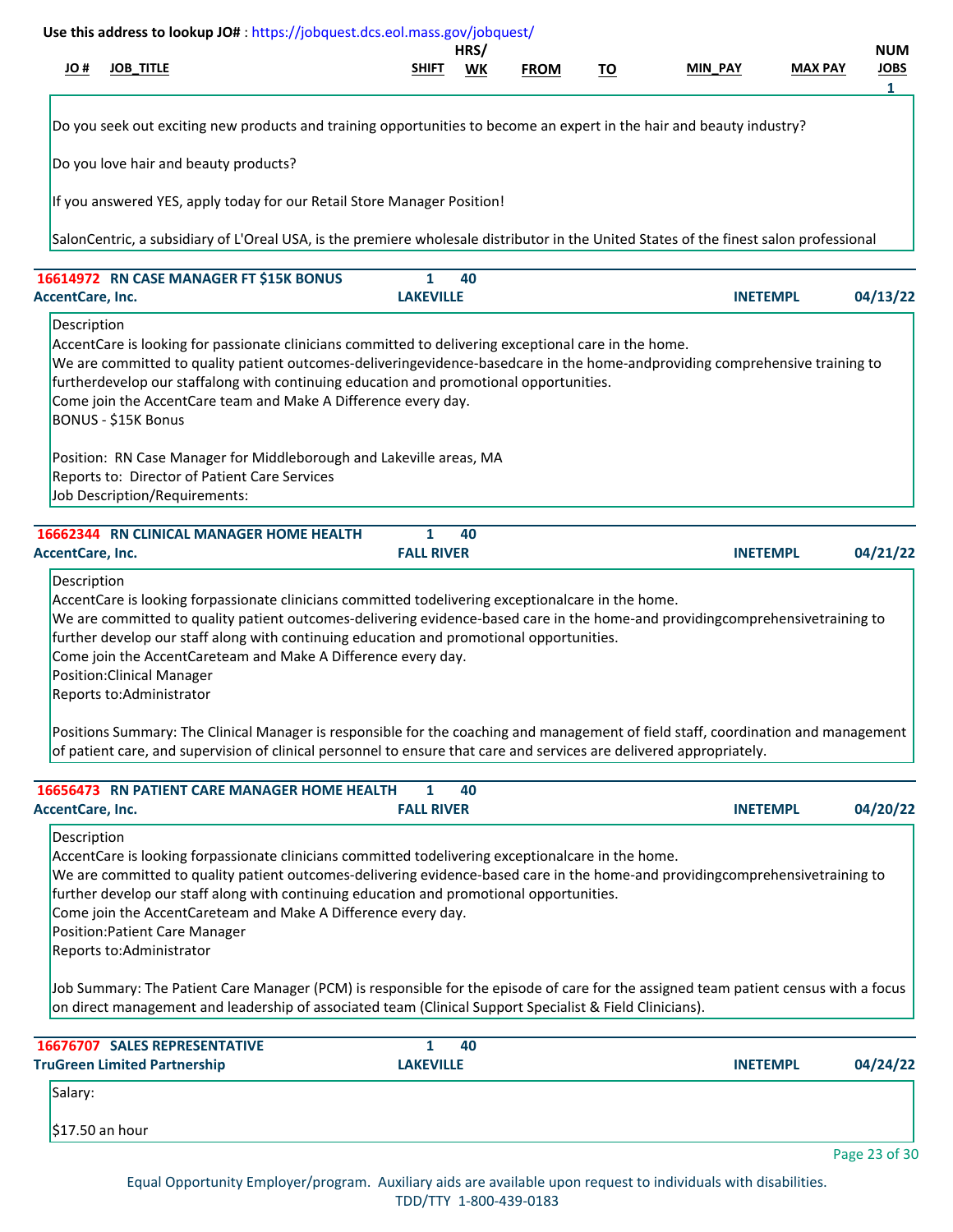| # OL        | <b>JOB_TITLE</b>                                                                                                                                                                                                                                                                                                                                                                                                                                                                                                                                   | <b>SHIFT</b>          | HRS/<br>WK | <b>FROM</b> | <u>TO</u> | MIN_PAY         | <b>MAX PAY</b> | <b>NUM</b><br><b>JOBS</b><br>1 |
|-------------|----------------------------------------------------------------------------------------------------------------------------------------------------------------------------------------------------------------------------------------------------------------------------------------------------------------------------------------------------------------------------------------------------------------------------------------------------------------------------------------------------------------------------------------------------|-----------------------|------------|-------------|-----------|-----------------|----------------|--------------------------------|
| R17280      | Sales Representative                                                                                                                                                                                                                                                                                                                                                                                                                                                                                                                               |                       |            |             |           |                 |                |                                |
|             | 20 Raffaele Road, Plymouth, Massachusetts 02360                                                                                                                                                                                                                                                                                                                                                                                                                                                                                                    |                       |            |             |           |                 |                |                                |
|             | Job Description                                                                                                                                                                                                                                                                                                                                                                                                                                                                                                                                    |                       |            |             |           |                 |                |                                |
|             | 16676680 SALES REPRESENTATIVE - HIRING IMMEDIATEL<br><b>TruGreen Limited Partnership</b>                                                                                                                                                                                                                                                                                                                                                                                                                                                           | 1<br><b>LAKEVILLE</b> | 40         |             |           | <b>INETEMPL</b> |                | 04/24/22                       |
| Salary:     |                                                                                                                                                                                                                                                                                                                                                                                                                                                                                                                                                    |                       |            |             |           |                 |                |                                |
|             | \$17.50 an hour                                                                                                                                                                                                                                                                                                                                                                                                                                                                                                                                    |                       |            |             |           |                 |                |                                |
| R17280      | Sales Representative                                                                                                                                                                                                                                                                                                                                                                                                                                                                                                                               |                       |            |             |           |                 |                |                                |
|             | 20 Raffaele Road, Plymouth, Massachusetts 02360                                                                                                                                                                                                                                                                                                                                                                                                                                                                                                    |                       |            |             |           |                 |                |                                |
|             | <b>Job Description</b>                                                                                                                                                                                                                                                                                                                                                                                                                                                                                                                             |                       |            |             |           |                 |                |                                |
|             | 16676706 SALES REPRESENTATIVE - WEEKLY PAY + BENE<br><b>TruGreen Limited Partnership</b>                                                                                                                                                                                                                                                                                                                                                                                                                                                           | 1<br><b>LAKEVILLE</b> | 40         |             |           | <b>INETEMPL</b> |                | 04/24/22                       |
| Salary:     |                                                                                                                                                                                                                                                                                                                                                                                                                                                                                                                                                    |                       |            |             |           |                 |                |                                |
|             | \$17.50 an hour                                                                                                                                                                                                                                                                                                                                                                                                                                                                                                                                    |                       |            |             |           |                 |                |                                |
| R17280      | Sales Representative                                                                                                                                                                                                                                                                                                                                                                                                                                                                                                                               |                       |            |             |           |                 |                |                                |
|             | 20 Raffaele Road, Plymouth, Massachusetts 02360                                                                                                                                                                                                                                                                                                                                                                                                                                                                                                    |                       |            |             |           |                 |                |                                |
|             | Job Description                                                                                                                                                                                                                                                                                                                                                                                                                                                                                                                                    |                       |            |             |           |                 |                |                                |
|             | 16620951 SENIOR ANALYST, RATES AND REGULATORY AF 1                                                                                                                                                                                                                                                                                                                                                                                                                                                                                                 |                       | 40         |             |           |                 |                |                                |
|             | <b>N.E. Gas Company Corp</b>                                                                                                                                                                                                                                                                                                                                                                                                                                                                                                                       | <b>FALL RIVER</b>     |            |             |           | <b>INETEMPL</b> |                | 04/13/22                       |
| achieve it. | Our purpose is sustaining energy and water for life, and it is demonstrated in everything we do as a business, and as an employee team.<br>At Liberty, we hire passionate people who care about doing the right thing for our customers. We are entrepreneurial, creative, and<br>outcome-focused. Here, your natural talent and achievements will flourish in an inclusive environment of teamwork, trust and<br>continuous learning. We are always pursuing excellence to exceed our ambitions goals, rewarding both the goal outcome and how we |                       |            |             |           |                 |                |                                |
| Purpose     |                                                                                                                                                                                                                                                                                                                                                                                                                                                                                                                                                    |                       |            |             |           |                 |                |                                |
|             | This position provides support to the Manager of Regulatory Strategy and provides analytical work of moderate complexity in support<br>of regulatory proceedings and decisions. The position will be involved in or responsible for developing and maintaining revenue                                                                                                                                                                                                                                                                             |                       |            |             |           |                 |                |                                |
|             | 16620404 SENIOR CARE HEALTH AIDES<br>Happier In My Home, Inc.                                                                                                                                                                                                                                                                                                                                                                                                                                                                                      | 4<br><b>SOMERSET</b>  | 30         |             |           | <b>INETEMPL</b> |                | 04/13/22                       |
|             | Are you empathetic, compassionate, and dependable? Do you love and take pride in helping others? Are you looking for a profound<br>and fulfilling career with a work-life balance and flexible schedule?                                                                                                                                                                                                                                                                                                                                           |                       |            |             |           |                 |                |                                |
|             | If these apply, then this job is for YOU!!                                                                                                                                                                                                                                                                                                                                                                                                                                                                                                         |                       |            |             |           |                 |                |                                |
|             |                                                                                                                                                                                                                                                                                                                                                                                                                                                                                                                                                    |                       |            |             |           |                 |                | Page 24 of 30                  |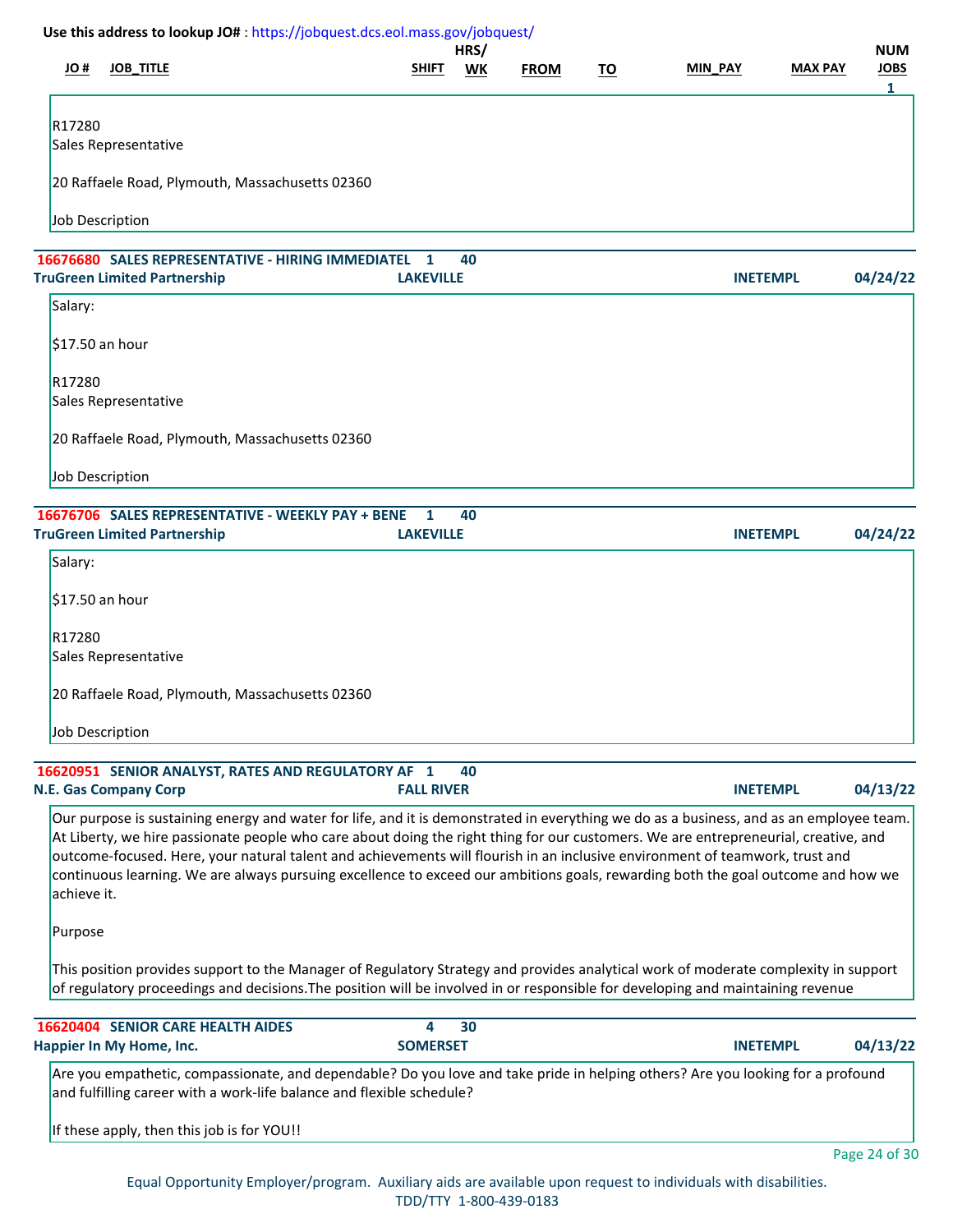|            |                     |              | HRS |             |                  |                   |                | <b>NUM</b>                                         |
|------------|---------------------|--------------|-----|-------------|------------------|-------------------|----------------|----------------------------------------------------|
| <u>JO#</u> | JOB<br><b>TITLE</b> | <b>SHIFT</b> | WK  | <b>FROM</b> | ÷.<br>יי<br>____ | <b>PAY</b><br>MIN | <b>MAX PAY</b> | <b>JOBS</b><br>the contract of the contract of the |
|            |                     |              |     |             |                  | 16.00             | 16.00          |                                                    |

Make a difference in the life of a senior. Help them live comfortably and happy in their home while receiving the care and companionship they need.

We are looking to hire multiple candidates to fill many shifts for a compassionate in-home based caregiver to provide assistance in daily living and personal care services in accordance with an established care plan. We have clients in multiple locations; Bristol County,

| <b>16620953 SENIOR PAYROLL SPECIALIST</b> |                   | 40 |                 |          |
|-------------------------------------------|-------------------|----|-----------------|----------|
| N.E. Gas Company Corp                     | <b>FALL RIVER</b> |    | <b>INETEMPL</b> | 04/13/22 |

Our purpose is sustaining energy and water for life, and it is demonstrated in everything we do as a business, and as an employee team. At Liberty, we hire passionate people who care about doing the right thing for our customers. We are entrepreneurial, creative, and outcome-focused. Here, your natural talent and achievements will flourish in an inclusive environment of teamwork, trust and continuous learning. We are always pursuing excellence to exceed our ambitions goals, rewarding both the goal outcome and how we achieve it.

Purpose

Ensures timeliness and thoroughness of time administration processing in coordination with Corporate Payroll. Responsible for coordinating and processing payroll information for the East Region states. Reconcile timecard data and coordinate with corporate

| <b>16676946 SERVICE MAINTENANCE TECHNICIAN II</b> | - 40              |                             |
|---------------------------------------------------|-------------------|-----------------------------|
| The Community Builders Inc.                       | <b>FALL RIVER</b> | 04/24/22<br><b>INETEMPL</b> |

TEXT "Corky2" to (617) 996-8661 to apply!

\$25-\$29/hour depending on experience

About The Community Builders

Join a growing organization that is strengthening neighborhoods across the nation! The Community Builders, Inc. (TCB) is one of America's leading nonprofit real estate developers and owners. Our mission is to build and sustain strong communities where people of all incomes can achieve their full potential.

Position Description

The Service Technician II is responsible for promptly responding to all service requests, apartment turnover preparation and the preservation and maintenance of the property. This role will have a strong degree of building trades skills and work independently to handle a variety of apartment interior, exterior and the site grounds. You will be vital to the successful maintenance of the property,

| <b>16633296 SERVICE MANAGER TRAINEE</b> |                | 40 |                 |          |
|-----------------------------------------|----------------|----|-----------------|----------|
| <b>Pep Boys</b>                         | <b>SEEKONK</b> |    | <b>INETEMPL</b> | 04/15/22 |

Overview

Pep Boys is driven by its promise to its customers, "We go further to help you go farther." Founded 100 years ago by military veterans, generations of drivers have counted on Pep Boys ASE-certified Pros to service their vehicles. With a national network of nearly 1,000 locations in 35 states and Puerto Rico, and 27distribution centers, Pep Boys employs more than 8,000 people. More than seven million vehicles pass through Pep Boys bays each year, and our commitment to being the ONE our communities count on is demonstrated through our exceptional customer experience and support of the critical technical training initiatives needed to close America's skills gap. For more information, visit www.pepboys.com.

Position Summary

A Manager in Training is responsible for the effective overall operation of the store and service center through motivational leadership, and is responsible for delivering expected sales and customer Service throughout the unit; ensure the store and service center operates

| 16570522 SHIPPING CLERK                                                                                                                  | 40             |              |          |
|------------------------------------------------------------------------------------------------------------------------------------------|----------------|--------------|----------|
| <b>Stop &amp; Shop Distribution Center</b>                                                                                               | <b>ASSONET</b> | <b>ABORG</b> | 04/05/22 |
| Looking for EXPERIENCE SHIPPING CLERK for third shift . Will complete accurate input of departures of loads, Will be tracking inbound    |                |              |          |
| Itotes, calling customers for tote information and verification, inputting of load diagrams, faxing and confirmation of load diagrams to |                |              |          |

totes, calling customers for tote information and verification, inputting of load diagrams, faxing and confirmation of load diagrams to customers, filling out bill of ladings and delivering them to the guard house, calling other facilities to check on load condition, calling facilities to bring pallets and trailers. Must have general office skills, in researching orders, printing reports upon request, maintain clean work area. Other tasks as assigned by the Shipping Supervisor. Must have High School Diploma or GED, at least one year experience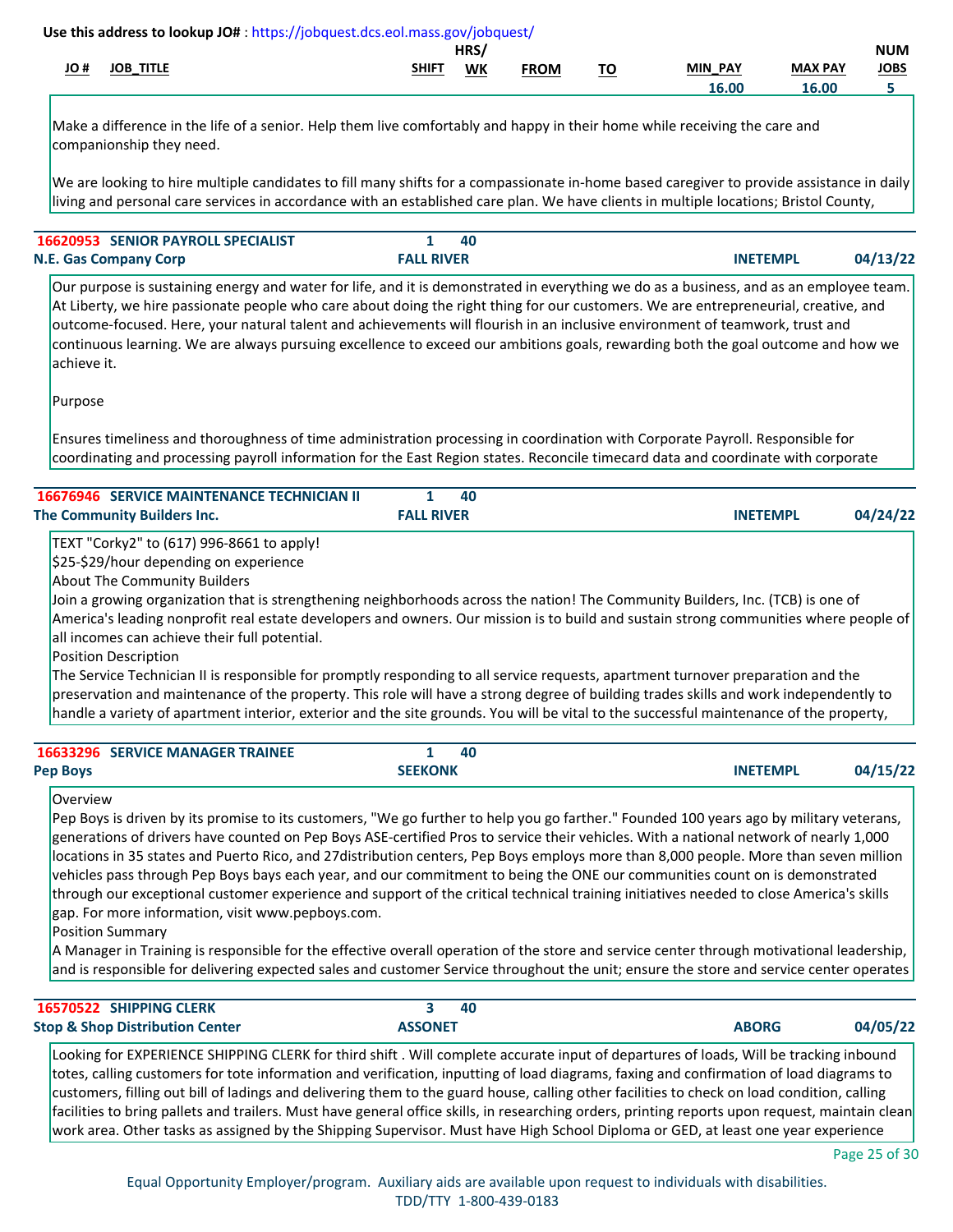|                          | Use this address to lookup JO#: https://jobquest.dcs.eol.mass.gov/jobquest/                                                                                                                                                                                                                                                                                                                                                                                                                                                                                                                                                      |                   | HRS/ |             |           |                        |                        | <b>NUM</b>                  |
|--------------------------|----------------------------------------------------------------------------------------------------------------------------------------------------------------------------------------------------------------------------------------------------------------------------------------------------------------------------------------------------------------------------------------------------------------------------------------------------------------------------------------------------------------------------------------------------------------------------------------------------------------------------------|-------------------|------|-------------|-----------|------------------------|------------------------|-----------------------------|
| # OL                     | <b>JOB_TITLE</b>                                                                                                                                                                                                                                                                                                                                                                                                                                                                                                                                                                                                                 | <b>SHIFT</b>      | WK   | <b>FROM</b> | <u>TO</u> | <b>MIN PAY</b><br>0.00 | <b>MAX PAY</b><br>0.00 | <b>JOBS</b><br>$\mathbf{1}$ |
|                          | preferred working in distribution, computer skills Excel and Word. Must have good communication skill and can multi task.                                                                                                                                                                                                                                                                                                                                                                                                                                                                                                        |                   |      |             |           |                        |                        |                             |
|                          | 16649000 SOCIAL WORKER                                                                                                                                                                                                                                                                                                                                                                                                                                                                                                                                                                                                           | $\mathbf{1}$      | 40   |             |           |                        |                        |                             |
| <b>Total Renal Care</b>  |                                                                                                                                                                                                                                                                                                                                                                                                                                                                                                                                                                                                                                  | <b>DARTMOUTH</b>  |      |             |           |                        | <b>INETEMPL</b>        | 04/18/22                    |
|                          | 237-B State Rd, Dartmouth, Massachusetts, 02747-2612, United States of America                                                                                                                                                                                                                                                                                                                                                                                                                                                                                                                                                   |                   |      |             |           |                        |                        |                             |
|                          | \$5,000.00 bonus available                                                                                                                                                                                                                                                                                                                                                                                                                                                                                                                                                                                                       |                   |      |             |           |                        |                        |                             |
|                          | Be different. Do what you love.                                                                                                                                                                                                                                                                                                                                                                                                                                                                                                                                                                                                  |                   |      |             |           |                        |                        |                             |
|                          | Use your natural gift of education and persuasion to help patients and their families cope with the effects of kidney disease. Life on<br>dialysis can be a difficult transition for many patients-and you'll be there to support and advocate for them. In this vital role, you will<br>help patients understand their rights and responsibilities, and guide them in managing the physical, mental, emotional and financial<br>demands of End Stage Renal Disease.                                                                                                                                                             |                   |      |             |           |                        |                        |                             |
|                          | 16676985 SOFTWARE ENGINEER                                                                                                                                                                                                                                                                                                                                                                                                                                                                                                                                                                                                       | 1                 | 40   |             |           |                        |                        |                             |
|                          | <b>Innovative Defense Technologies</b>                                                                                                                                                                                                                                                                                                                                                                                                                                                                                                                                                                                           | <b>FALL RIVER</b> |      |             |           |                        | <b>INETEMPL</b>        | 04/24/22                    |
| Description              |                                                                                                                                                                                                                                                                                                                                                                                                                                                                                                                                                                                                                                  |                   |      |             |           |                        |                        |                             |
| Overview:                | solutions for complex, mission-critical systems in the US Department of Defense (DOD), is seeking a Software Engineer to be based out<br>of one of IDT's offices. This person will work with a fast-paced team of mission-focused engineers by working with and developing<br>cutting edge technology to solve customer problems. Initiative, creativity, reliability, and efficient teamwork will be required to<br>successfully deliver innovative solutions in this dynamic customer space.                                                                                                                                   |                   |      |             |           |                        |                        |                             |
|                          | 16590231 SOFTWARE ENGINEER                                                                                                                                                                                                                                                                                                                                                                                                                                                                                                                                                                                                       | $\mathbf{1}$      | 40   |             |           |                        |                        |                             |
|                          | <b>Innovative Defense Technologies</b>                                                                                                                                                                                                                                                                                                                                                                                                                                                                                                                                                                                           | <b>FALL RIVER</b> |      |             |           |                        | <b>INETEMPL</b>        | 04/08/22                    |
| Description<br>Overview: | <b>Background information:</b><br>Innovative Defense Technologies (IDT), provider of automated software testing, data analysis, and cybersecurity solutions for complex,<br>mission-critical systems in the US Department of Defense (DOD), is seeking a software engineer to be based in any office.<br>We are looking for mid- to senior-level Software Engineers to be critical members of the AEP Test Bay as a Service team to drive the<br>design and implementation of the software components that provide collaborative access to and connectivity of virtualized systems<br>within the ATRT Enterprise Platform (AEP). |                   |      |             |           |                        |                        |                             |
|                          | 16639988 SOFTWARE ENGINEER                                                                                                                                                                                                                                                                                                                                                                                                                                                                                                                                                                                                       | 1                 | 40   |             |           |                        |                        |                             |
|                          | <b>Innovative Defense Technologies</b>                                                                                                                                                                                                                                                                                                                                                                                                                                                                                                                                                                                           | <b>FALL RIVER</b> |      |             |           |                        | <b>INETEMPL</b>        | 04/17/22                    |
| Description              |                                                                                                                                                                                                                                                                                                                                                                                                                                                                                                                                                                                                                                  |                   |      |             |           |                        |                        |                             |
|                          | <b>Background Information:</b><br>Innovative Defense Technologies (IDT), provider of automated software testing, data analysis, and cybersecurity solutions for complex,<br>mission-critical systems in the US Department of Defense (DOD), is seeking a Software Engineer to be based in our Fall River, MA office.<br>S/he will work with leadership and a fast-paced team of mission-focused engineers to solve some of the Navy's toughest challenges.<br>Initiative, creativity, reliability, and efficient teamwork will be required to successfully deliver innovative solutions in this dynamic<br>customer space.       |                   |      |             |           |                        |                        |                             |
| Overview:                |                                                                                                                                                                                                                                                                                                                                                                                                                                                                                                                                                                                                                                  |                   |      |             |           |                        |                        |                             |

ı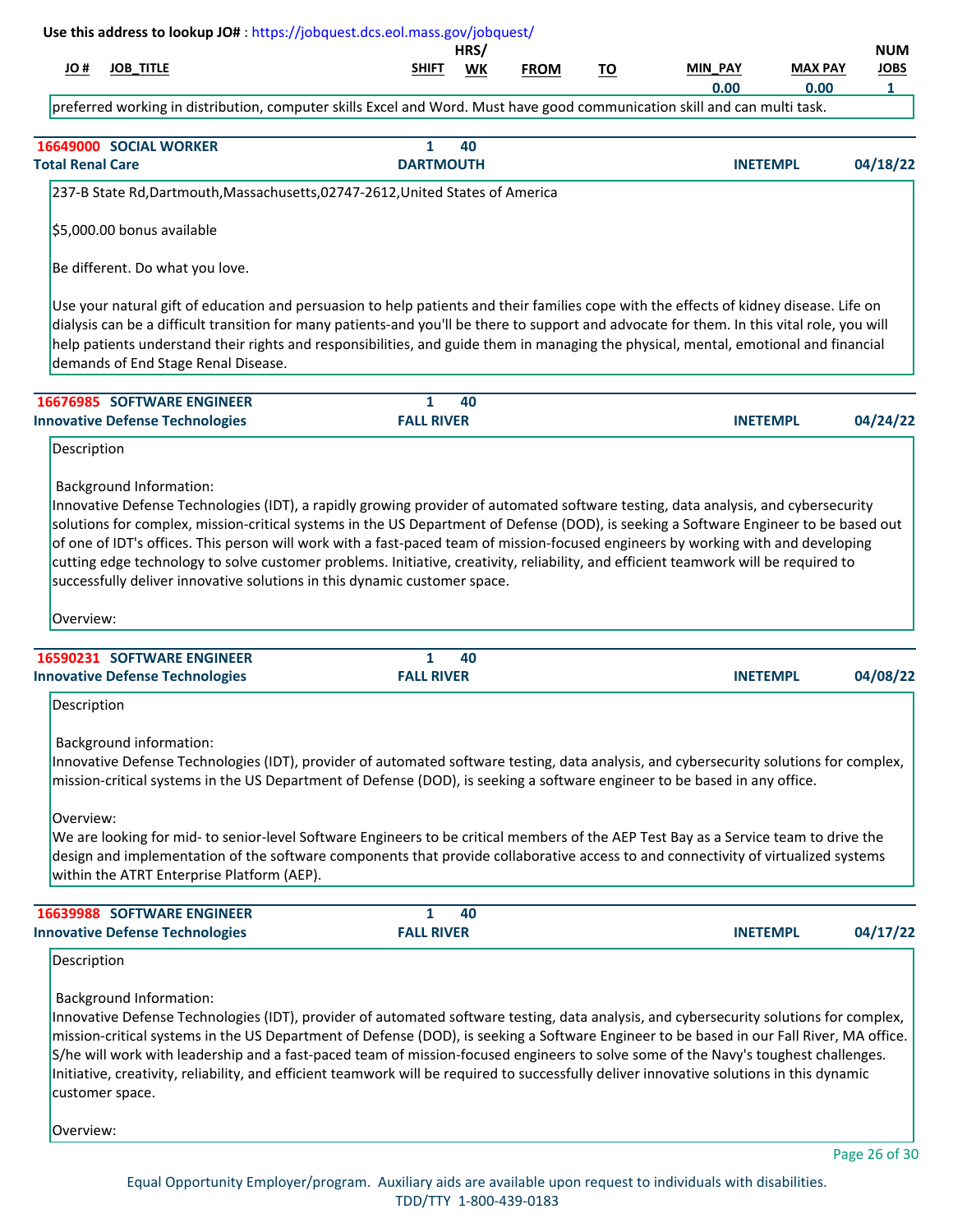|      | Use this address to lookup JO#: https://jobquest.dcs.eol.mass.gov/jobquest/                                                       |                  |      |             |    |                 |                |             |
|------|-----------------------------------------------------------------------------------------------------------------------------------|------------------|------|-------------|----|-----------------|----------------|-------------|
|      |                                                                                                                                   |                  | HRS/ |             |    |                 |                | <b>NUM</b>  |
| # JO | <b>JOB TITLE</b>                                                                                                                  | <b>SHIFT</b>     | WK   | <b>FROM</b> | то | <b>MIN PAY</b>  | <b>MAX PAY</b> | <b>JOBS</b> |
|      |                                                                                                                                   |                  |      |             |    |                 |                |             |
|      | 16620511 SR. MANAGER, CORPORATE IT                                                                                                |                  | 40   |             |    |                 |                |             |
|      | <b>Ocean Spray Cranberries, Inc.</b>                                                                                              | <b>LAKEVILLE</b> |      |             |    | <b>INETEMPL</b> |                | 04/13/22    |
|      | This influential role is designed to interface with our Corporate SG&A functions to provide technology leadership and operational |                  |      |             |    |                 |                |             |
|      | oversight across Finance, Procurement, HR and Legal.                                                                              |                  |      |             |    |                 |                |             |
|      | You will be working for the Portfolio and Strategy team responsible for the design and execution of the roadmap that aligns and   |                  |      |             |    |                 |                |             |

supports these critical enabling functions of our Cooperative. You will be an excellent communicator and partner of these functions (you will be part of Finance and HR Management routines) operating with senior executives and leaders to influence, understand to continuously enhance our existing capabilities or build case for change.

With your prior experience leading business and technology change for core business processes (R2R, P2P etc) you will be able to clearly define and articulate process design opportunities, identify current pain points and build compelling and clear cases for change that

| 16554974 SR. SOFTWARE\/SYSTEMS ENGINEER |                   | 40 |                 |          |
|-----------------------------------------|-------------------|----|-----------------|----------|
| <b>Innovative Defense Technologies</b>  | <b>FALL RIVER</b> |    | <b>INETEMPL</b> | 04/03/22 |
| bDescription/b                          |                   |    |                 |          |

br br strongCall For Resumes:br brOverview:/strong

### br

brInnovative Defense Technologies (IDT), provider of automated software testing, data analysis, and cybersecurity solutions for complex defense systems, is currently accepting applications for an anticipated Software/Systems Engineer role requiring 7+ years of experience for a position in support of its innovative automated solutions. This position offers an engineer the opportunity to utilize his/her knowledge and talents as part of a collaborative team developing software for a growing company.br

| 40 |                 |                                                                                                                                                                                                                                                                                                                                                                                                                                                                  |
|----|-----------------|------------------------------------------------------------------------------------------------------------------------------------------------------------------------------------------------------------------------------------------------------------------------------------------------------------------------------------------------------------------------------------------------------------------------------------------------------------------|
|    |                 | 04/20/22                                                                                                                                                                                                                                                                                                                                                                                                                                                         |
|    |                 |                                                                                                                                                                                                                                                                                                                                                                                                                                                                  |
|    |                 |                                                                                                                                                                                                                                                                                                                                                                                                                                                                  |
|    |                 |                                                                                                                                                                                                                                                                                                                                                                                                                                                                  |
|    |                 |                                                                                                                                                                                                                                                                                                                                                                                                                                                                  |
|    |                 |                                                                                                                                                                                                                                                                                                                                                                                                                                                                  |
|    |                 |                                                                                                                                                                                                                                                                                                                                                                                                                                                                  |
|    | <b>SOMERSET</b> | <b>KFRAN</b><br>Create a culture of best in class customer service to ensure exceptional service level interaction<br>Promote a positive environment which is sensitive and responsive to both our internal and external customers<br>Responsible for compliance with local, state and federal laws as well as internal audits<br>Expected to act as coach and facilitator in delegating and empowering his/her team to manage and be held accountable for daily |

| <u>Ulare wa kaliova tharele net ano path to success wa haliova in careers that growwith vau Whoovervauguar any development</u> |                   |                 |          |
|--------------------------------------------------------------------------------------------------------------------------------|-------------------|-----------------|----------|
| <b>Sherwin-Williams Company</b>                                                                                                | <b>FAIL RIVER</b> | <b>INETEMP'</b> | 04/24/22 |
| <b>IBB/B554 SIORE MANAGER</b>                                                                                                  | 4U                |                 |          |

Here, we believe there's not one path to success, we believe in careers that grow with you. Whoever you are or wherever you come from in the world, there's a place for you at Sherwin-Williams. We provide you with the opportunity to explore your curiosity and drive us forward. We'll give you the space to share your strengths and we want you to show us what you can do. You can innovate, grow and discover in a place where you can thrive and Let Your Colors Show!

Sherwin-Williams values the unique talents and abilities from all backgrounds and characteristics. All qualified individuals are encouraged to apply, including individuals with disabilities and Protected Veterans.

SUMMARY OF POSITION: This position will manage a Sherwin-Williams paint store, servicing wholesale and retail customers. This includes managing all aspects of store operations, including customer service, marketing, merchandising, inventory, financial reports and store safety. This role will recruit and train store employees, establish work schedules and assignments, and provide guidance to help employees grow professionally. This position will also make outside sales calls.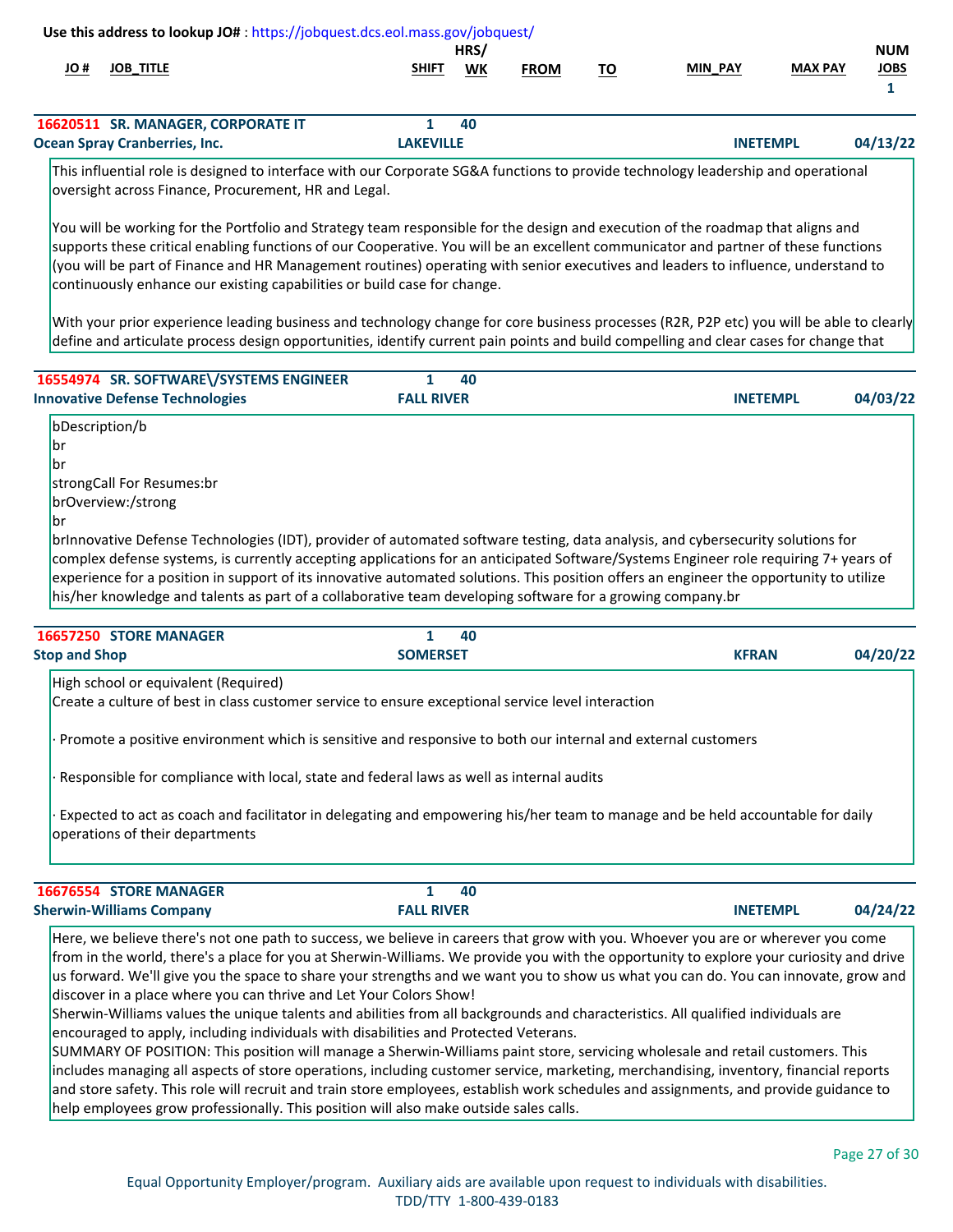#### **JO # JOB\_TITLE SHIFT WK MIN\_PAY MAX PAY JOBS HRS/ NUM FROM Use this address to lookup JO#** [: https://jobquest.dcs.eol.mass.gov/jobquest/](https://jobquest.dcs.eol.mass.gov/jobquest/)   **1**

| <b>STORE MANAGER</b><br>55 I.U | 40             |                                           |
|--------------------------------|----------------|-------------------------------------------|
| <b>Pep Boys</b>                | <b>SEEKONK</b> | $-102$<br><b>MP</b><br>ıл<br>TNIE<br>ב וי |

# Overview

Pep Boys is driven by its customer promise, "We go further to help you go farther." Founded 100 years ago by military veterans, generations of drivers have counted on Pep Boys ASE-certified Pros to service their vehicles. With a national network of nearly 1,000 locations in 35 states and Puerto Rico, and 27 distribution centers, Pep Boys employs more than 8,000 people. Over 7 million vehicles pass through Pep Boys bays each year, and our commitment to being the ONE our communities count on is demonstrated through our exceptional customer experience and support of the critical technical training initiatives needed to close America's skills gap. For more information, visit

Position Summary

Responsible for achieving expected sales goals across the service labor, parts, and fleet business and providing superior customer service through in-store execution of programs, initiatives and standards. The position is directly responsible for maintaining adequate

| <b>16666608 SUPERVISOR</b>                 | 40             |                          |
|--------------------------------------------|----------------|--------------------------|
| <b>Stop &amp; Shop Distribution Center</b> | <b>ASSONET</b> | 04/22/22<br><b>ABORG</b> |

Positons available on 1st, 2nd and 3rd Shift

Maintain a high awareness in keeping a safe work environment and safe work culture through daily communication with our associates and leads. Safety must be a consistent message through education, correction, encouragement and recognition.

Monitor and adjust associate staffing levels and schedules to meet customer volume demands and seasonal volume fluctuations.

Partner with human resources to proactively meet these demands in hiring and training associates in a timely manner.

Ensure strict associate adherence to all engineered labor standards.

Accountable for the consistent application and support of all policies and procedures written in company handbook and written policies including attendance, progressive discipline, application of benefits, associate programs etc. Model behavior consistent with DC leadership role.

Supervise administrative hourly associates and operations ?leads? including planning and evaluating performances; establishing

| 16562518 SUPERVISOR                                                                      | 40                                                                                                                                                                                                                                                                                                                                                                                                                                                                                                                                                                                                                                                                                                                                                                                                                                                                                                                                                                                                                                                     |                    |          |
|------------------------------------------------------------------------------------------|--------------------------------------------------------------------------------------------------------------------------------------------------------------------------------------------------------------------------------------------------------------------------------------------------------------------------------------------------------------------------------------------------------------------------------------------------------------------------------------------------------------------------------------------------------------------------------------------------------------------------------------------------------------------------------------------------------------------------------------------------------------------------------------------------------------------------------------------------------------------------------------------------------------------------------------------------------------------------------------------------------------------------------------------------------|--------------------|----------|
| <b>Stop &amp; Shop Distribution Center</b>                                               | <b>ASSONET</b>                                                                                                                                                                                                                                                                                                                                                                                                                                                                                                                                                                                                                                                                                                                                                                                                                                                                                                                                                                                                                                         | SMART <sub>2</sub> | 04/04/22 |
| Ensure strict associate adherence to all engineered labor standards.<br>leadership role. | Maintain a high awareness in keeping a safe work environment and safe work culture through daily communication with our associates<br>and leads. Safety must be a consistent message through education, correction, encouragement and recognition.<br>Monitor and adjust associate staffing levels and schedules to meet customer volume demands and seasonal volume fluctuations.<br>Partner with human resources to proactively meet these demands in hiring and training associates in a timely manner.<br>Accountable for the consistent application and support of all policies and procedures written in company handbook and written policies<br>including attendance, progressive discipline, application of benefits, associate programs etc. Model behavior consistent with DC<br>Supervise administrative hourly associates and operations ?leads? including planning and evaluating performances; establishing<br>performance requirements and personal development targets; monitoring performance and providing coaching for performance |                    |          |

| <b>16676984 SYSTEMS ENGINEER</b>       |                   | 40 |                 |          |
|----------------------------------------|-------------------|----|-----------------|----------|
| <b>Innovative Defense Technologies</b> | <b>FALL RIVER</b> |    | <b>INETEMPL</b> | 04/24/22 |

Description

Background Information:

Innovative Defense Technologies (IDT), a rapidly growing provider of automated software testing, data analysis, and cybersecurity solutions for complex, mission-critical systems in the US Department of Defense (DOD), is seeking a Systems Engineer to be based out of one of IDT's offices. This person will work with a fast-paced team of mission-focused engineers by working with and developing cutting edge technology to solve customer problems. Initiative, creativity, reliability, and efficient teamwork will be required to successfully deliver innovative solutions in this dynamic customer space.

Overview: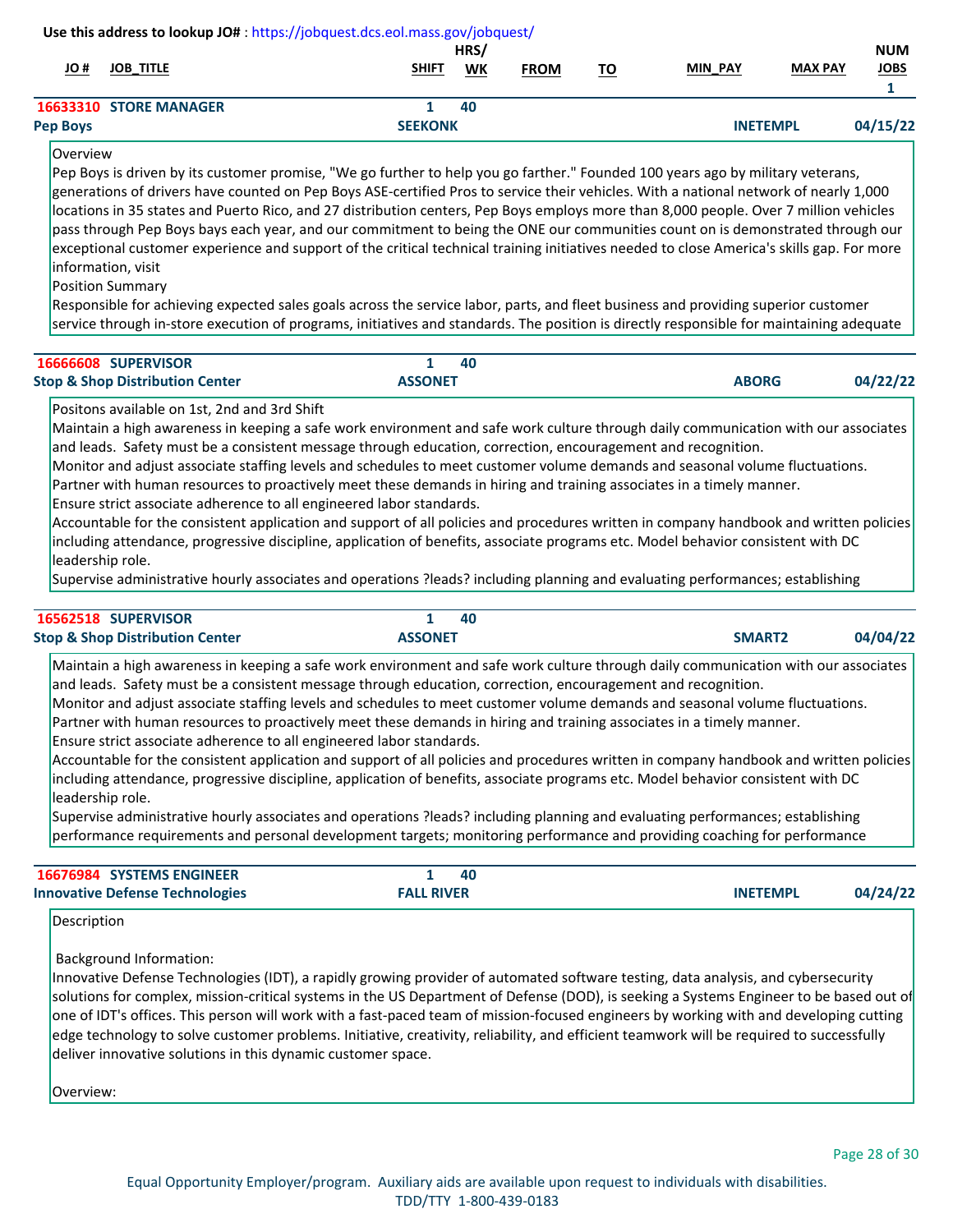|                         | Use this address to lookup JO#: https://jobquest.dcs.eol.mass.gov/jobquest/                                                                                                                                                                                                                                                                                                                                                                                                                                                                                                                                                                                                                                                                                                                                                                                                                                                              |                       |            |             |           |                    |                |                                |
|-------------------------|------------------------------------------------------------------------------------------------------------------------------------------------------------------------------------------------------------------------------------------------------------------------------------------------------------------------------------------------------------------------------------------------------------------------------------------------------------------------------------------------------------------------------------------------------------------------------------------------------------------------------------------------------------------------------------------------------------------------------------------------------------------------------------------------------------------------------------------------------------------------------------------------------------------------------------------|-----------------------|------------|-------------|-----------|--------------------|----------------|--------------------------------|
| <u>JO</u> #             | <b>JOB_TITLE</b>                                                                                                                                                                                                                                                                                                                                                                                                                                                                                                                                                                                                                                                                                                                                                                                                                                                                                                                         | <b>SHIFT</b>          | HRS/<br>WK | <b>FROM</b> | <u>TO</u> | <b>MIN PAY</b>     | <b>MAX PAY</b> | <b>NUM</b><br><b>JOBS</b><br>1 |
|                         | <b>16657213 TEACHER ASSISTANTS - SPECIAL EDUCATION</b><br><b>Meeting Street the Schwartz Center</b>                                                                                                                                                                                                                                                                                                                                                                                                                                                                                                                                                                                                                                                                                                                                                                                                                                      | 1<br><b>DARTMOUTH</b> | 37         |             |           | <b>PLEVE</b>       |                | 04/20/22                       |
|                         | Assist the teacher in supporting the continuous implementation of skills and goals associated with student? educational, functional, and                                                                                                                                                                                                                                                                                                                                                                                                                                                                                                                                                                                                                                                                                                                                                                                                 |                       |            |             |           |                    |                |                                |
| each other              | therapeutic needs<br>Provide individual and small group instruction to meet the individual needs of students under the supervision of the teacher<br>Utilize and maintain a wide variety of technology and assistive communication devices for students<br>Assist in the development and implementation of daily living skills and vocational routines<br>Implement equipment, sensory, mobility and self-care plans (including toileting, feeding etc.) per individual students? needs<br>Facilitate interactions among students that provide opportunities for emotional, social, and cognitive growth, and an understanding of                                                                                                                                                                                                                                                                                                        |                       |            |             |           |                    |                |                                |
|                         | 16649623 TEACHERS AT FALL RIVER KINDERCARE-220418                                                                                                                                                                                                                                                                                                                                                                                                                                                                                                                                                                                                                                                                                                                                                                                                                                                                                        | 1                     | 40         |             |           |                    |                |                                |
|                         | <b>KinderCare Education LLC</b>                                                                                                                                                                                                                                                                                                                                                                                                                                                                                                                                                                                                                                                                                                                                                                                                                                                                                                          | <b>FALL RIVER</b>     |            |             |           | <b>INETEMPL</b>    |                | 04/18/22                       |
| Description             |                                                                                                                                                                                                                                                                                                                                                                                                                                                                                                                                                                                                                                                                                                                                                                                                                                                                                                                                          |                       |            |             |           |                    |                |                                |
|                         | inspire children to be lifelong learners using our nationally recognized curriculum that promotes social, physical, verbal, and cognitive<br>development. Our Teachers are committed to making their center successful and know that creating meaningful relationships with<br>children, families, and their team play a crucial role in that success.<br>As a member of our teaching staff, you will:<br>Create a safe, nurturing environment where children can play and learn                                                                                                                                                                                                                                                                                                                                                                                                                                                         |                       |            |             |           |                    |                |                                |
|                         | 16562829 TEAM LEAD                                                                                                                                                                                                                                                                                                                                                                                                                                                                                                                                                                                                                                                                                                                                                                                                                                                                                                                       | $\mathbf{1}$          | 35         |             |           |                    |                |                                |
| <b>Qdoba Restaurant</b> |                                                                                                                                                                                                                                                                                                                                                                                                                                                                                                                                                                                                                                                                                                                                                                                                                                                                                                                                          | <b>FALL RIVER</b>     |            |             |           | SMART <sub>2</sub> |                | 04/04/22                       |
| followed                | Team Lead Job Description<br>If you're a positive, burrito-loving, high performer and a born leader, then we want to talk to you! As the Team Lead, you'll enjoy the<br>following work-related perks:, uniforms provided, paid vacation days, meal discounts, and advancement opportunities<br>POSITON SUMMARY: The Team Lead is responsible for managing restaurant operations, in conjunction with or in the absence of the<br>Restaurant Manager. Uses discretion in daily management decisions with accountability for living the Brand values and helping the<br>brand thrive. Focuses on developing a people and guest-centric culture that consistently delivers excellent guest service and food<br>quality while ensuring compliance with policies, procedures, and regulatory requirements:<br>Trains, develops, coaches, and evaluates employee performance; ensures systems for training employees are fully implemented and |                       |            |             |           |                    |                |                                |
|                         | 16633234 TECHNICIAN                                                                                                                                                                                                                                                                                                                                                                                                                                                                                                                                                                                                                                                                                                                                                                                                                                                                                                                      | $\mathbf{1}$          | 40         |             |           |                    |                |                                |
| <b>Pep Boys</b>         |                                                                                                                                                                                                                                                                                                                                                                                                                                                                                                                                                                                                                                                                                                                                                                                                                                                                                                                                          | <b>SEEKONK</b>        |            |             |           | <b>INETEMPL</b>    |                | 04/15/22                       |
|                         | <b>Position Summary</b>                                                                                                                                                                                                                                                                                                                                                                                                                                                                                                                                                                                                                                                                                                                                                                                                                                                                                                                  |                       |            |             |           |                    |                |                                |

Duties & Responsibilities Diagnose and repair to specifications -- brake and hydraulic, exhaust, basic electrical, cooling system, suspension and alignment,